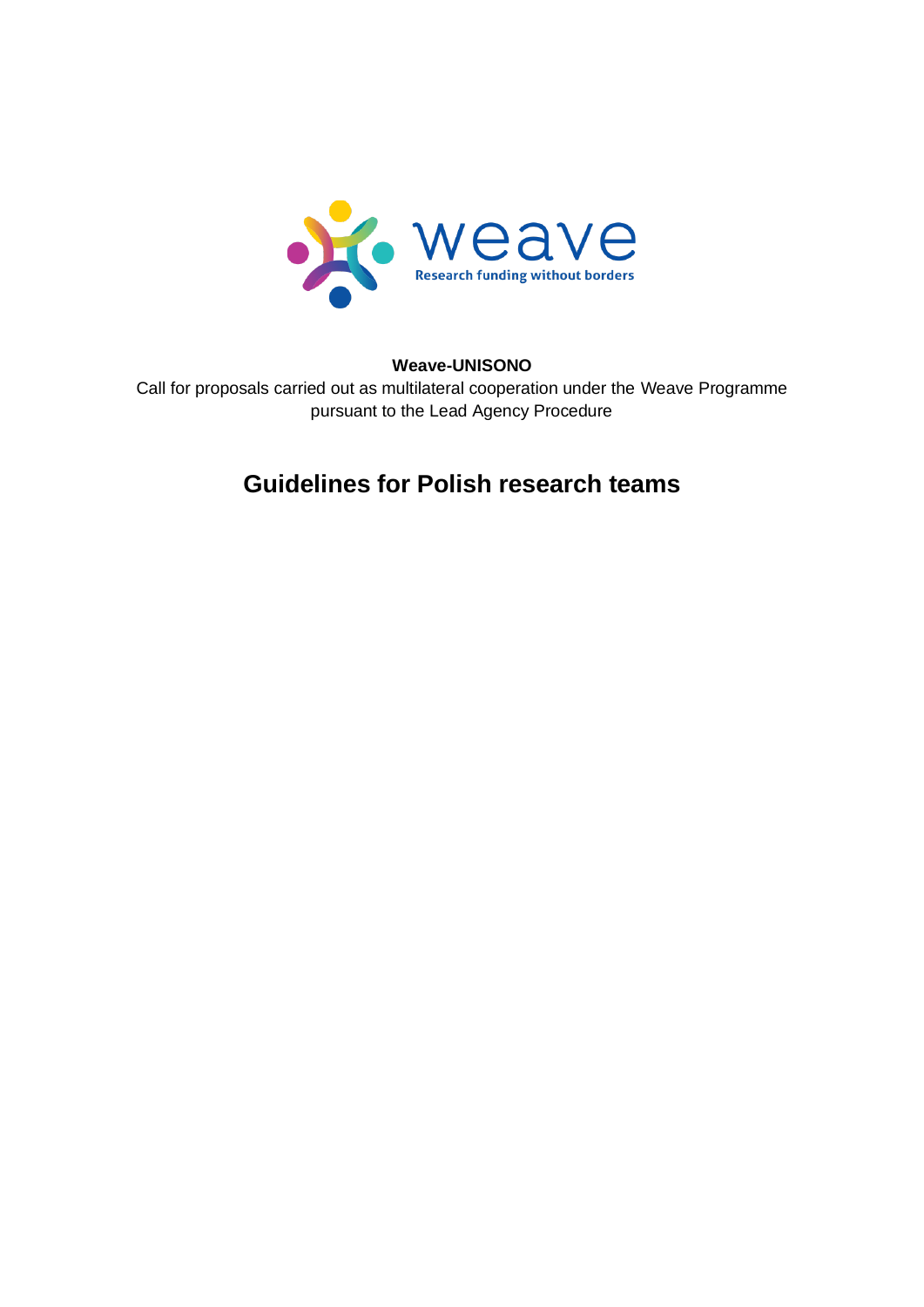

## **TABLE OF CONTENTS**

| I. |                                                                                          |  |
|----|------------------------------------------------------------------------------------------|--|
|    | Table 1. The acceptable 2021 cooperation options between Polish and foreign research     |  |
|    |                                                                                          |  |
|    | Diagram. Individual stages of the procedure and communication process among agencies in  |  |
|    |                                                                                          |  |
|    |                                                                                          |  |
|    |                                                                                          |  |
|    | 3. Preparation and submission of NCN proposals with joint proposals in the ZSUN/OSF      |  |
|    | 4. Creating a budget for research tasks to be performed by the Polish research teams  18 |  |
|    | 5. Documents to be provided to the NCN by the Polish research team 25                    |  |
|    | 6. Polish research team's duty to submit complete proposal to the NCN26                  |  |
|    |                                                                                          |  |
|    |                                                                                          |  |
|    |                                                                                          |  |
|    |                                                                                          |  |
|    |                                                                                          |  |
|    |                                                                                          |  |
|    |                                                                                          |  |
|    |                                                                                          |  |
|    | VI. A list of amendments to the Guidelines published on 16 March 2021 41                 |  |
|    | VII. A list of amendments to the Guidelines published on 20 May 2021 42                  |  |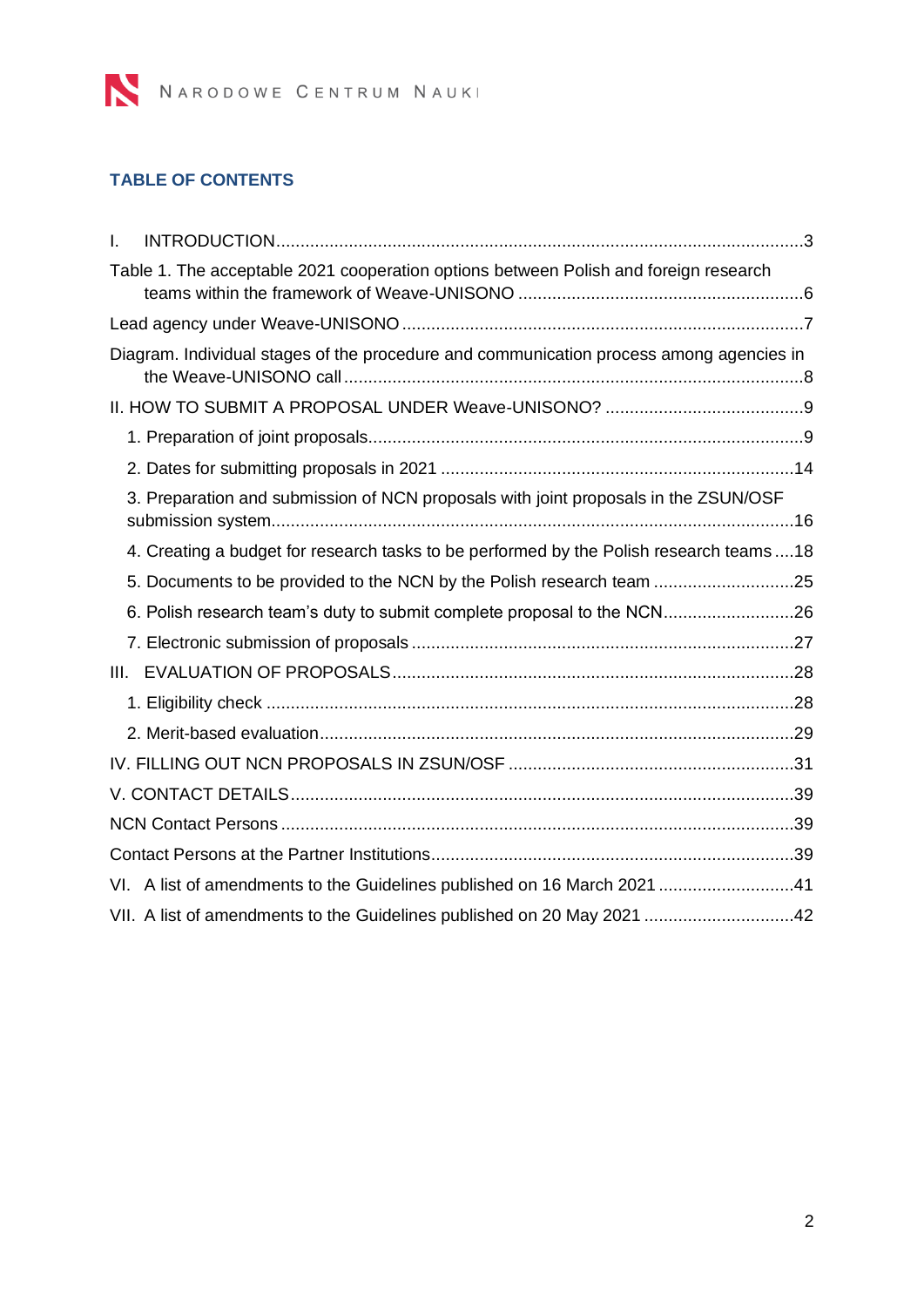<span id="page-2-0"></span>PLEASE NOTE: A list of amendments to the Guidelines published on 11 March 20201 is available **[here.](#page-40-1)**

PLEASE NOTE: A list of amendments to the Guidelines published on 20 May 20201 is available **[here.](#page-40-1)**

The [Weave Programme](https://ncn.gov.pl/wspolpraca-zagraniczna/wspolpraca-wielostronna/weave?language=pl) is based on multilateral cooperation between research funding institutions associated in [Science](http://www.scienceeurope.org/) Europe. It aims to simplify the submission and evaluation procedures for international multilateral research projects and builds on the Lead Agency Procedure ("LAP") which is a new proposal review standard adopted by the European research funding institutions. It is meant to make it easier for international research teams to apply for funds for joint research projects and to streamline the evaluation of proposals by research-funding institutions.

The key principles of the procedure include:

- the use of domestic calls carried out by partner institutions to perform merit-based evaluation not only of domestic proposals, but also international bilateral and multilateral ones, which compete with domestic proposals on an equal footing;
- trust in the quality of *peer-review* among institutions undertaking such cooperation. Thus, projects involving two or more research groups from different countries will only be evaluated by a lead agency relevant for one of the teams participating in a project in the call that constitutes a permanent element of such agency's offer. Other partner institutions co-organising the call will accept the results of merit-based evaluation performed by the lead agency and award funding to research projects recommended for funding in the course of such evaluation.

As of 2021, the National Science Centre will continue to cooperate with the following partner institutions:

- *Austrian Science Fund – Fonds zur Förderung der wissenschaftlichen Forschung (*the FWF) from Austria,
- *Czech Science Foundation – Grantová agentura České Republiky* (the GAČR) from the Czech Republic,
- *Slovenian Research Agency – Javna agencija za raziskovalno dejavnost Republike Slovenije* (the ARRS) from Slovenia,
- *Swiss National Science Foundation* (the SNSF) from Switzerland, and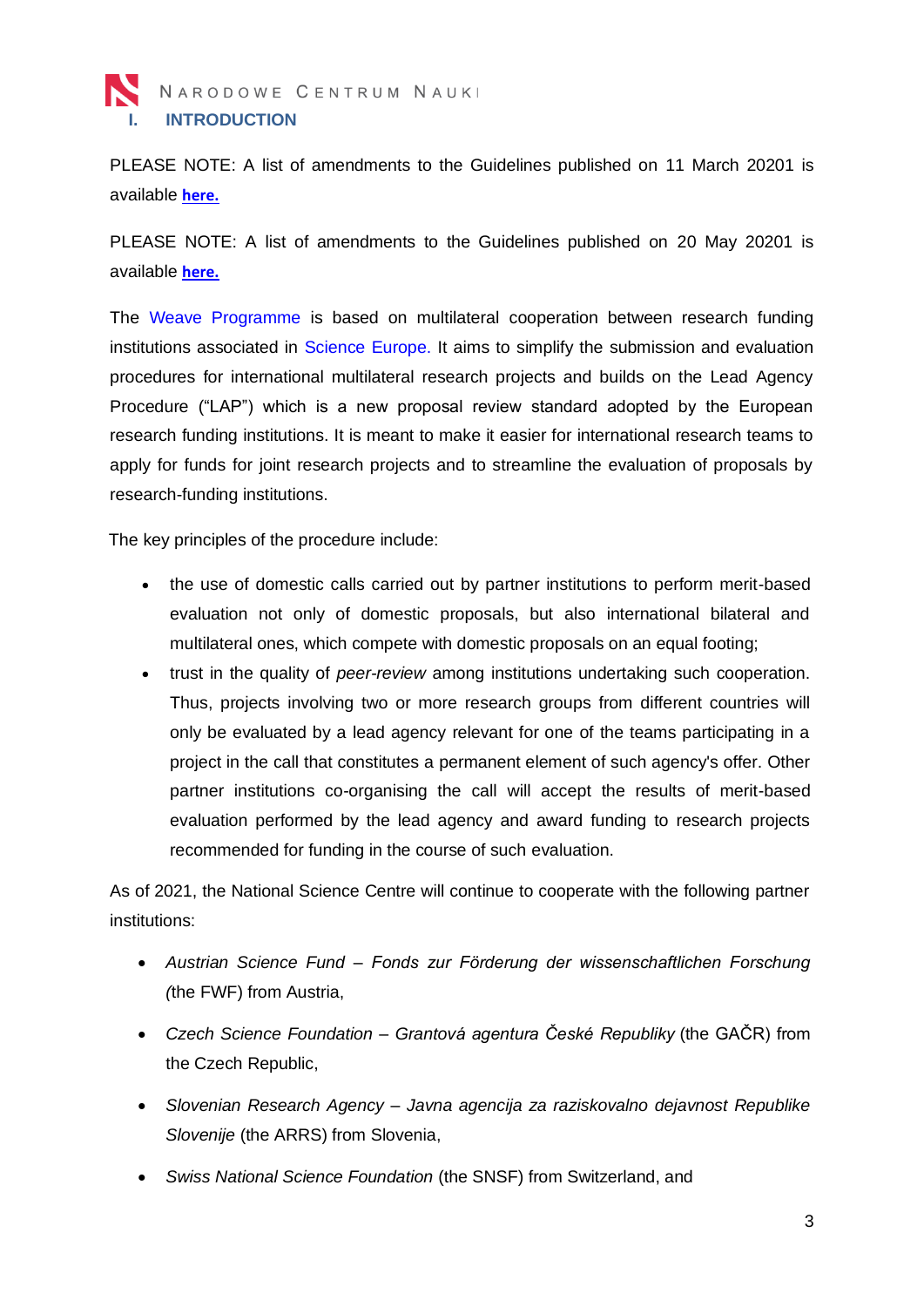

• *German Research Foundation – Deutsche Forschungsgemeinschaft* (the DFG) from Germany.

The NCN cooperation is expected to be extended in the next few years to include other research funding organisations involved in the Weave Programme.

Under the Weave Programme, NCN proposals covering all academic disciplines may be submitted to the NCN under two separate calls, depending on the lead agency (foreign partner institution or NCN), i.e.:

- under the **[Weave-UNISONO](https://www.ncn.gov.pl/ogloszenia/konkursy/weave-unisono?language=en)** call, in the case of NCN proposals for which joint proposals will be submitted to and evaluated by the **foreign partner institutions as the lead agencies** (in 2021: the FWF, GAČR, ARRS, SNSF or DFG);
- under the **OPUS call announced in September**, in the case of NCN funding proposals for research projects performed pursuant to the Lead Agency Procedure and evaluated by the **NCN as the lead agency**.

Foreign institution as the lead agency NCN as the lead agency **WEAVE** Weave-UNISONO | OPUS (September edition)

#### **Diagram 1. NCN call for NCN proposals under the Weave Programme**

The Weave-UNISONO call for proposals is addressed at Polish research teams intending to carry out research projects jointly with **foreign research teams from the Austria**, **the Czech Republic**, **Slovenia**, **Germany** or **Switzerland** that apply for parallel funding of their research projects under the Weave Programme to one (in the case of bilateral projects) or two (in the case of trilateral projects) respective **partner institutions**, i.e. **FWF**, **GAČR**, **ARRS**, **DFG** or **SNSF**. The acceptable 2021 cooperation options are described in [Table 1.](#page-5-0)

Under Weave-UNISONO, funding will also be awarded to trilateral research projects submitted by foreign research teams applying to the lead agency, i.e. to FWF, GAČR, ARRS, DFG or SNSF, to be carried out jointly with the Polish research team applying to the NCN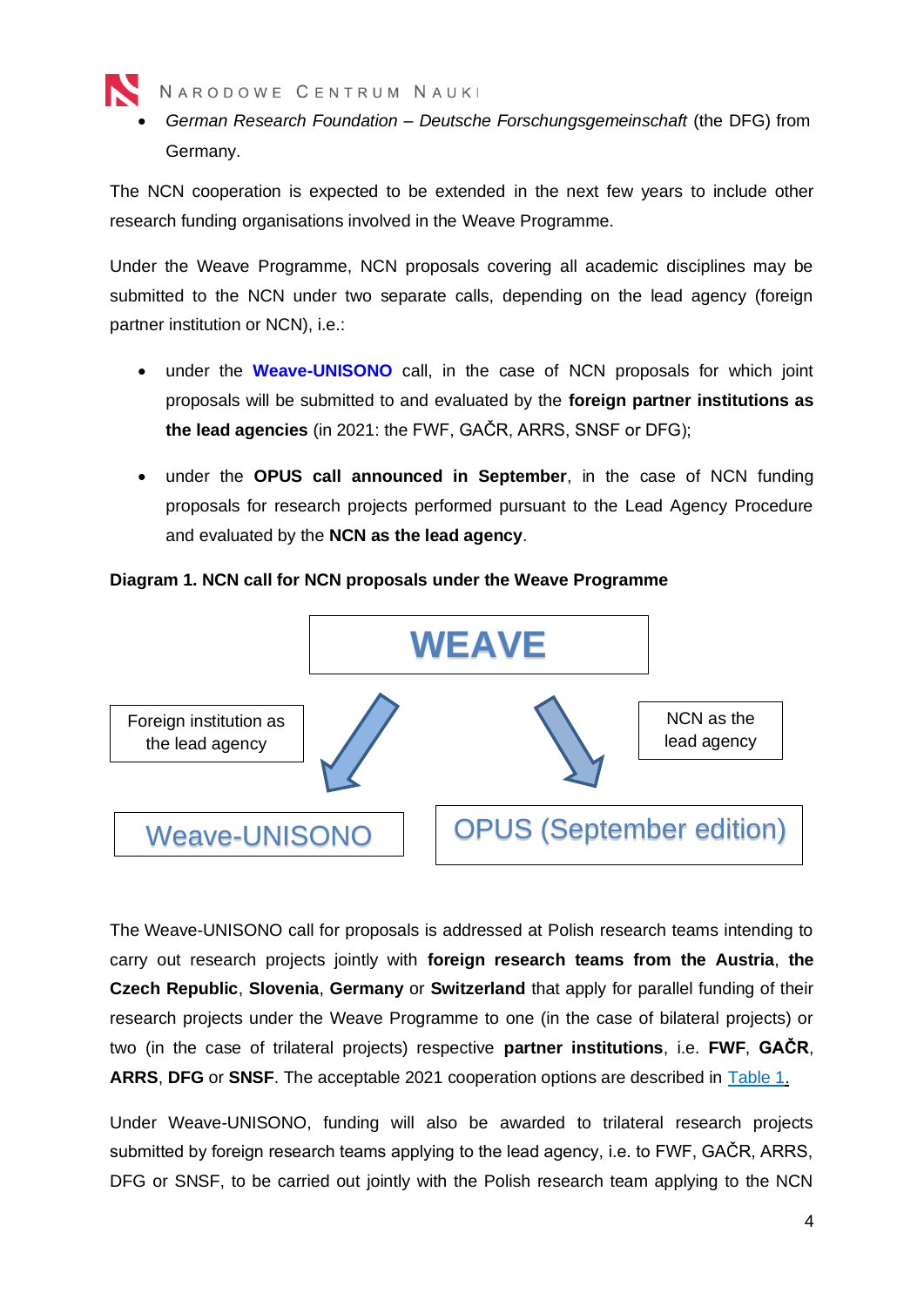

and **with the participation of another foreign** research team applying for funding under the Weave Programme to its respective **institution cooperating** with a lead agency.

Therefore, cooperation may be sought with research teams from:

- Luxembourg (funded by the FNR *Luxembourg National Research Fund),* in the case of trilateral research projects (with the participation of Polish research teams) submitted to the SNSF (Switzerland) or the FWF (Austria) or the DFG (Germany) or GAČR (Czech Republic) as the lead agency;
- Belgium Flanders (funded by the FWO *Research Foundation – Flanders),* in the case of trilateral research projects (with the participation of Polish research teams) submitted to the SNSF (Switzerland) or the FWF (Austria) as the lead agency;
- Belgium Wallonia (funded by the F.R.S.-FNRS *Fund for Scientific Research – Wallonia-Brussels),* in the case of trilateral research projects (with the participation of Polish research teams) submitted to the SNSF (Switzerland) as the lead agency;
- Croatia (funded by the HRZZ *Croatian Science Foundation),* in the case of trilateral research projects (with the participation of Polish research teams) submitted to the SNSF (Switzerland) or the ARRS (Slovenia) as the lead agency.

The acceptable 2021 cooperation options are described in [Table 1.](#page-5-0)

If a research project is recommended for funding as a result of merit-based evaluation of the lead agency the NCN will award funds to the Polish research team, while the other partner institutions (FWF, GAČR, ARRS, DFG or SNSF) or cooperating institutions (FWO, F.R.S.- FNRS, FNR or HRZZ) will award funds to the foreign research teams.

Under Weave-UNISONO, funding may be awarded to research projects carried out by the Polish research team and one or two foreign research teams cooperating under the Weave Programme, as well as research projects involving additional partners from foreign research institutions that do not apply for research funding to the partner and cooperating institutions. In these cases, foreign research teams must acquire project funding from other sources.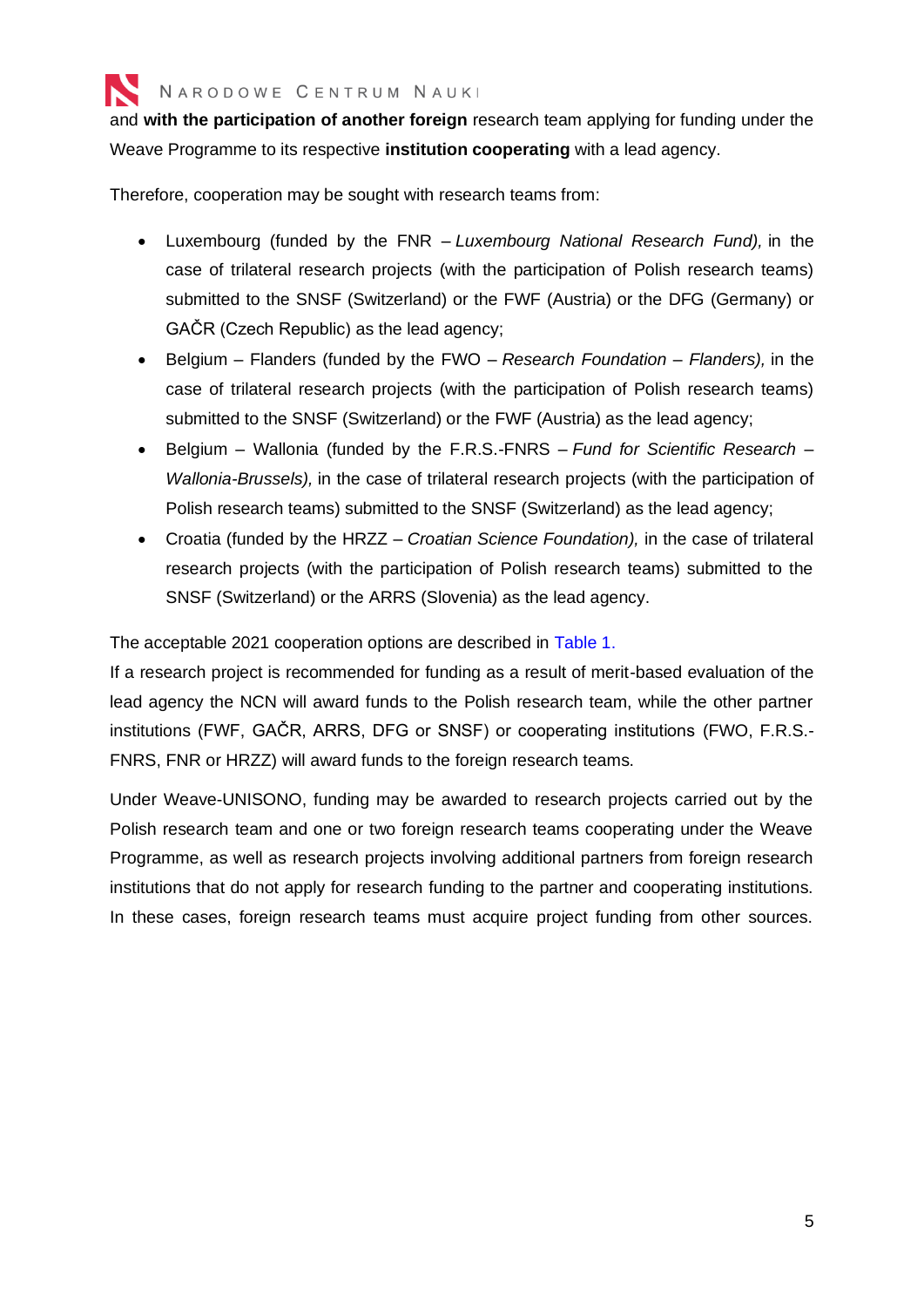#### <span id="page-5-1"></span>**Table 1. The acceptable 2021 cooperation options between Polish and foreign research teams within the framework of Weave-UNISONO**

|                                                        | Third team acceptable in the case of trilateral projects                  |             |                           |            |                    |            |                             |                      |             |
|--------------------------------------------------------|---------------------------------------------------------------------------|-------------|---------------------------|------------|--------------------|------------|-----------------------------|----------------------|-------------|
| Lead agency to which the<br>foreign partner submits a  | (country and relevant institution funding the team under WEAVE Programme) |             |                           |            |                    |            |                             |                      |             |
| proposal with the<br>participation of a Polish<br>team | <b>Austria</b>                                                            | Slovenia*   | <b>Czech</b><br>Republic* | Germany*   | <b>Switzerland</b> | Luxembourg | Belgium-<br><b>Flanders</b> | Belgium-<br>Wallonia | Croatia     |
|                                                        | <b>FWF</b>                                                                | <b>ARRS</b> | GAČR                      | <b>DFG</b> | <b>SNSF</b>        | <b>FNR</b> | <b>FWO</b>                  | F.R.S.-FNRS          | <b>HRZZ</b> |
| Austria (FWF)                                          |                                                                           | <b>YES</b>  | <b>YES</b>                | <b>YES</b> | <b>YES</b>         | <b>YES</b> | <b>YES</b>                  | <b>NO</b>            | <b>NO</b>   |
| Slovenia* (ARRS)                                       | <b>YES</b>                                                                |             | <b>YES</b>                | <b>NO</b>  | <b>YES</b>         | <b>NO</b>  | <b>NO</b>                   | <b>NO</b>            | <b>YES</b>  |
| Czech Republic* (GAČR)                                 | <b>YES</b>                                                                | <b>YES</b>  |                           | <b>YES</b> | <b>YES</b>         | <b>YES</b> | <b>NO</b>                   | <b>NO</b>            | <b>NO</b>   |
| Germany* (DFG)                                         | <b>YES</b>                                                                | <b>NO</b>   | <b>YES</b>                |            | <b>YES</b>         | <b>YES</b> | <b>NO</b>                   | <b>NO</b>            | <b>NO</b>   |
| Switzerland ( <b>SNSF</b> )                            | <b>YES</b>                                                                | <b>YES</b>  | <b>YES</b>                | <b>YES</b> |                    | <b>YES</b> | <b>YES</b>                  | <b>YES</b>           | <b>YES</b>  |

<span id="page-5-0"></span>**\*PLEASE NOTE:** In the case of research projects involving research teams from the **Czech Republic**, **Germany** or **Slovenia** that apply for research funding to the GAČR, DFG or ARRS, project implementation periods **cannot exceed 36 months**.

The implementation period of a project carried out by the Polish and foreign research teams may be changed subject to the rules of the NCN and respective partner institutions involved in the project.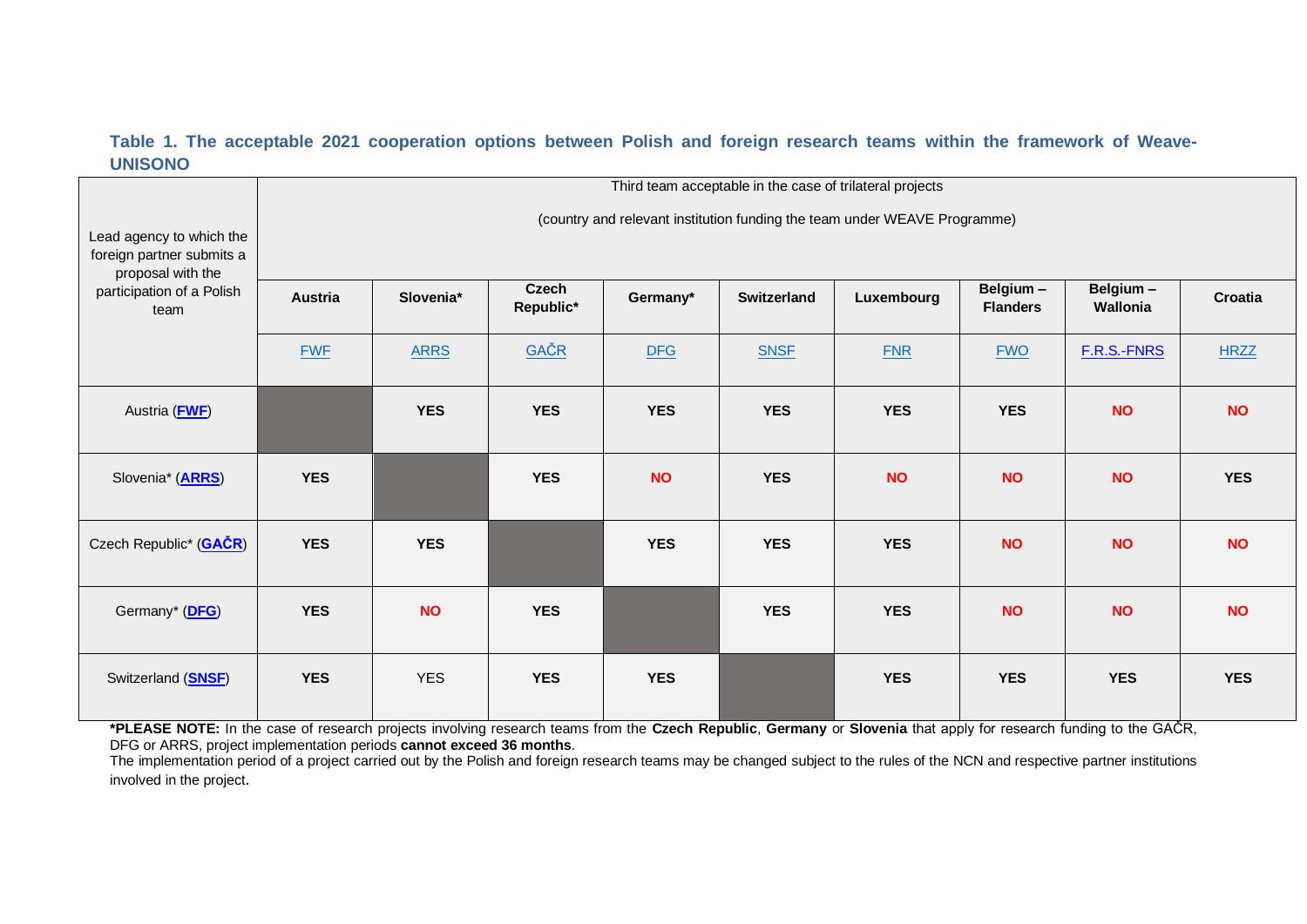#### <span id="page-6-0"></span>**Lead agency under Weave-UNISONO**

Under Weave-UNISONO, the following may act as the lead agency: the **FWF**, **GAČR**, **ARRS**, **SNSF** or **DFG**.

The partner institution relevant for the coordinating applicant in a proposal acts as the lead agency. The coordinating applicant is named by all research teams involved in the project and is responsible for submitting a complete proposal to the lead agency according to its terms. The lead agency relevant for a proposal is chosen pursuant to the terms laid down in the section: [How to submit a proposal under Weave-UNISONO.](#page-8-0)

**PLEASE NOTE: The NCN cannot act as the lead agency under Weave-UNISONO**. Proposals for research projects carried out pursuant to the Lead Agency Procedure may be submitted to the NCN as the lead agency under the September edition of the OPUS call.

Proposals will undergo an eligibility check carried out by both the lead agency (FWF, GAČR, ARRS, SNSF or DFG), as well as the NCN and partner/cooperating institutions relevant for the teams involved in the project pursuant to their respective requirements. Proposals approved during the eligibility check by all institutions involved in the eligibility check will undergo a merit-based evaluation performed by the lead agency (FWF, GAČR, ARRS, SNSF or DFG) according to its rules.

If a research project is recommended for funding as a result of the lead agency's meritbased evaluation, the NCN will award funding to the Polish research team, whilst the other partner institutions (FWF, GAČR, ARRS, DFG or SNSF) or cooperating institutions (FWO, F.R.S.-FNRS, FNR or HRZZ) will award funding to the foreign research teams.

This document lays down the guidelines for Polish research teams submitting NCN proposals under Weave-UNISONO. Foreign research teams must apply the rules of their respective partner institutions, i.e. the FWF, GAČR, ARRS, DFG or SNSF or cooperating institutions, i.e. FWO, F.R.S.-FNRS, FNR or HRZZ.

Below is a diagram presenting the individual stages of the Weave-UNISONO call procedure, i.e. submission of proposals, eligibility check and merit-based evaluation, approval of rating lists, issue of decisions and execution of agreements. The diagram also presents the communication process among the agencies in individual stages of the call.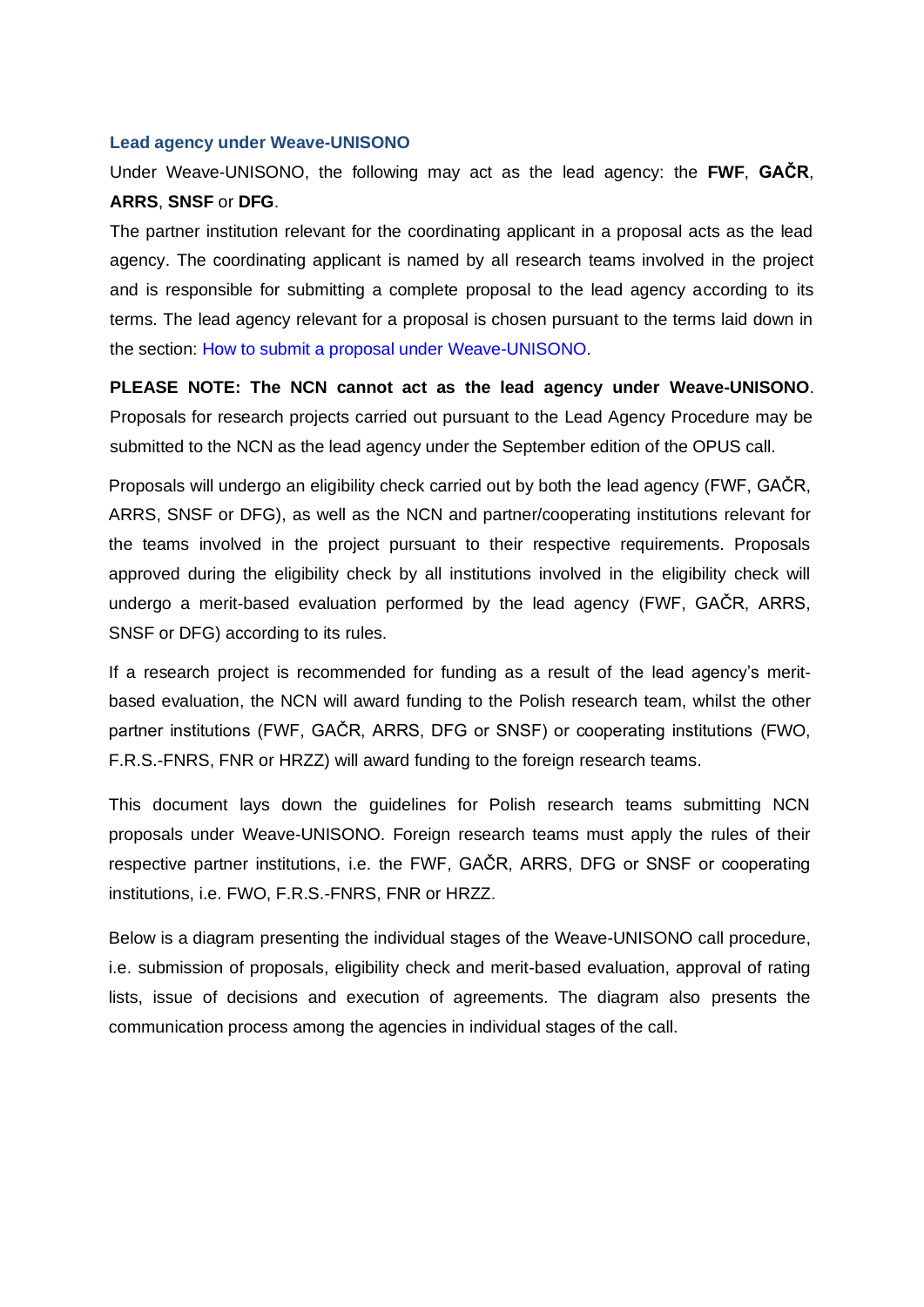#### <span id="page-7-0"></span>**Diagram. Individual stages of the procedure and communication process among agencies in the Weave-UNISONO call**

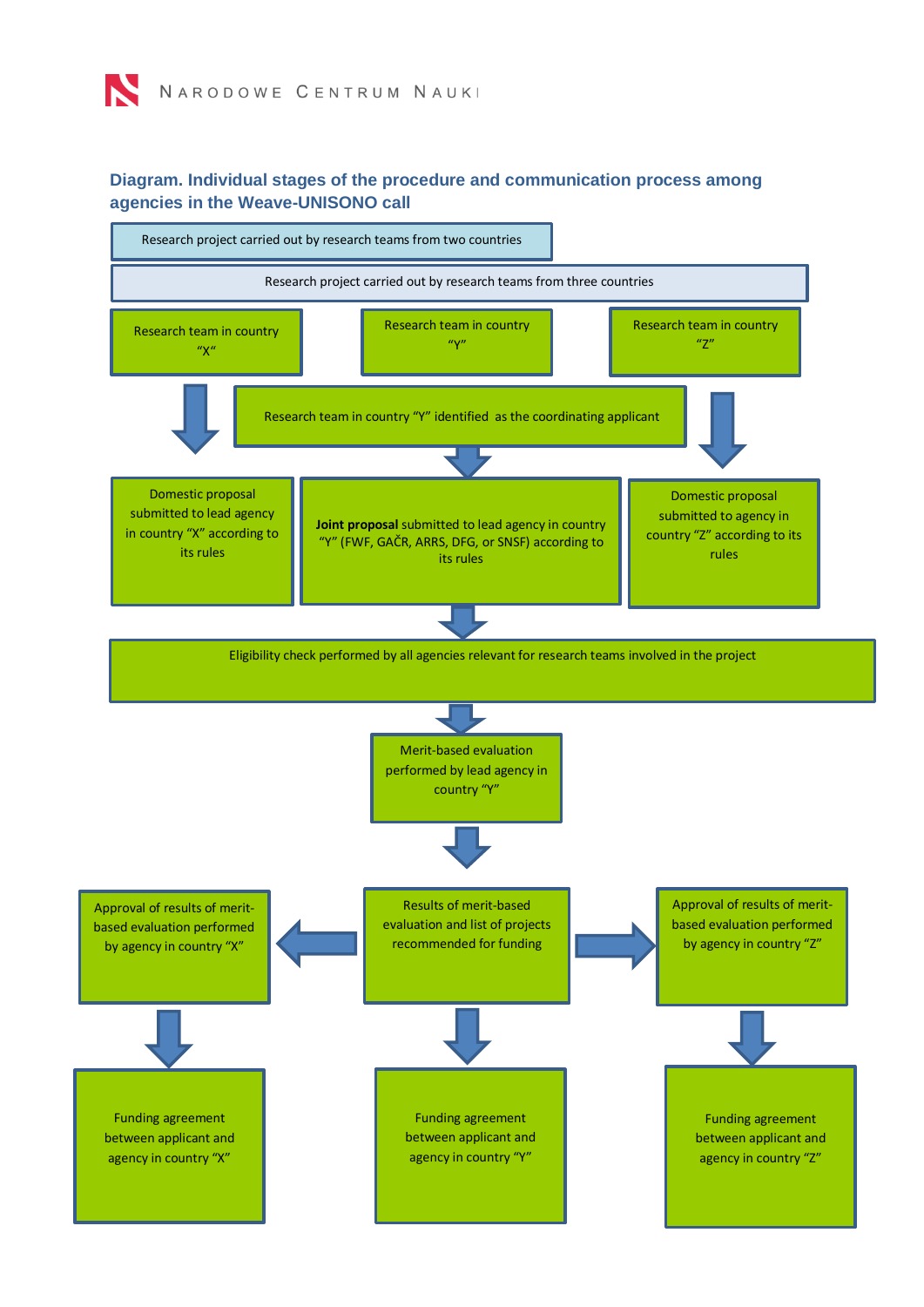# <span id="page-8-0"></span>**II. HOW TO SUBMIT A PROPOSAL UNDER Weave-UNISONO?**

### <span id="page-8-1"></span>**1. Preparation of joint proposals**

#### **Addressees of the Weave-UNISONO call**

The Weave-UNISONO call for proposals is addressed at Polish research teams that submit their funding proposals jointly with foreign research teams from **Austria, the Czech Republic**, **Slovenia**, **Germany** or **Switzerland** to the NCN and one (in the case of **bilateral** projects) or two (in the case of **trilateral** projects) respective partner institutions, i.e. **FWF**, **GAČR**, **ARRS**, **DFG** or **SNSF**.

Under Weave-UNISONO, funding will also be awarded to **trilateral** research projects to be carried out jointly by the Polish research team applying for NCN funding jointly with a foreign research team applying to the lead agency, i.e. to the **FWF, GAČR, ARRS, DFG or SNSF,**  with the participation of another foreign research team from **Luxembourg, Belgium – Flanders, Belgium – Wallonia or Croatia** applying for funding under the Weave Programme to its respective cooperating institution, i.e. to the **FNR, FWO, F.R.S.- FNRS** or **HRZZ**. The acceptable 2021 cooperation options are described in [Table 1.](#page-5-0)

#### **How to choose the lead agency?**

A partner institution (**FWF, GAČR, ARRS, DFG or SNSF**) relevant for the coordinating applicant in the proposal acts as the lead agency.

The research teams involved in the scientific cooperation (co-applicants) identify the coordinating applicant among themselves, i.e. a foreign research team from the Czech Republic, Austria, Slovenia, Germany or Switzerland to perform the organisational and coordinating duties and to submit a complete joint proposal to the lead agency, i.e. FWF, GAČR, ARRS, DFG or SNSF.

#### **How to draft joint proposals?**

Joint proposals must be drafted by the co-applicants according to the requirements of the call launched by the lead agency for the purposes of the Weave Programme and must include all documents required thereby.

Each lead agency in the Weave-UNISONO call (FWF, GAČR, ARRS, DFG and SNSF) applies its own guidelines regarding the form, framework and contents of the joint proposal, which is why the lead agency in charge of merit-based evaluation of the proposal must be identified **before** the joint proposal is drafted (by identifying the coordinating applicant). Once the lead agency in charge of merit-based evaluation of the proposal is identified, its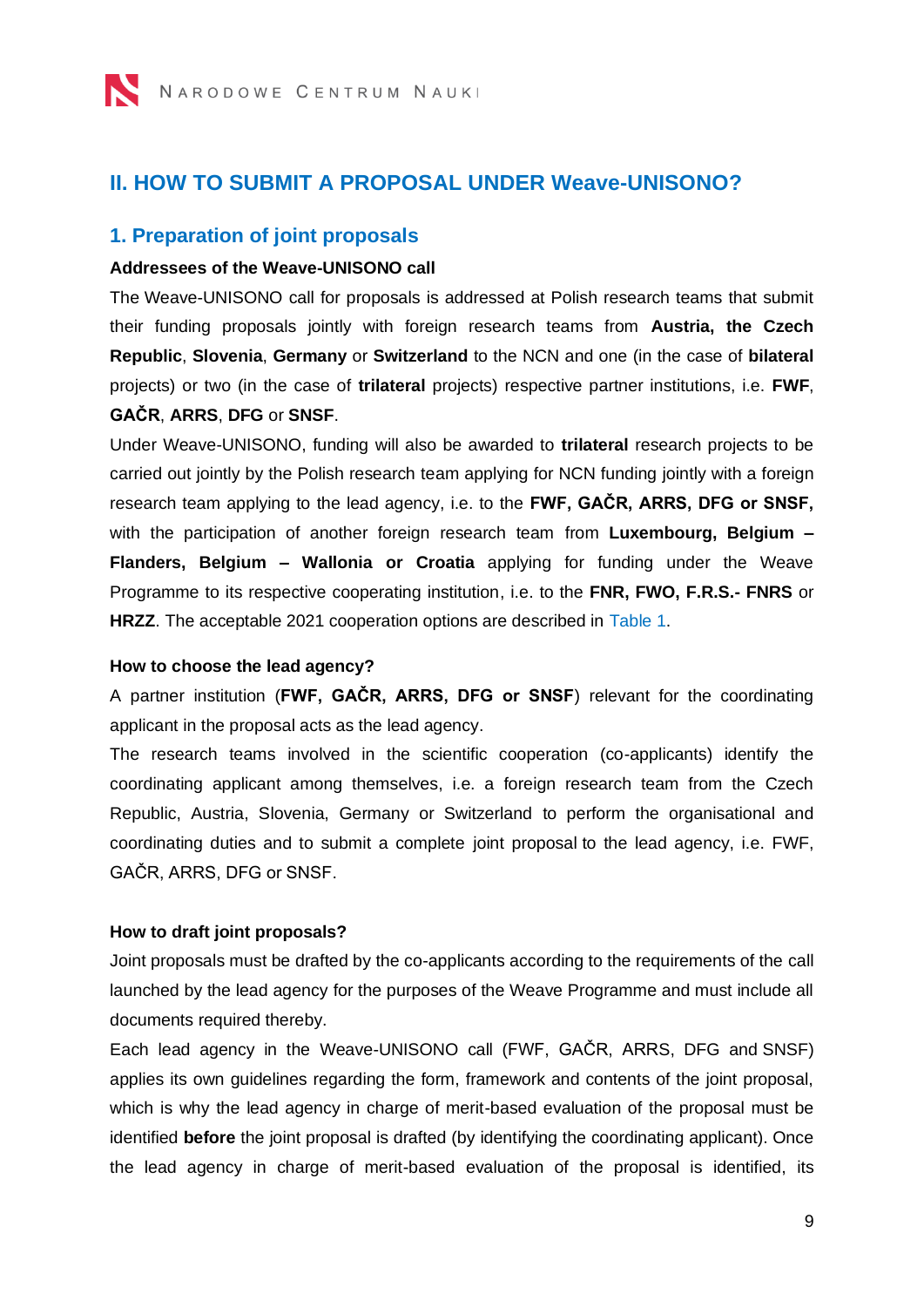

guidelines for drafting joint proposals must be read and the joint proposal must be drafted accordingly.

The terms of the call, requirements for drafting joint proposals and guidelines for the lead agency's merit-based evaluation are laid down in the documents applicable to its domestic call launched for the purposes of the Weave Programme, i.e.:

- *[Stand-Alone Projects](https://www.fwf.ac.at/en/research-funding/fwf-programmes/stand-alone-projects/)*, and, in the case of clinical research: *[FWF Clinical Research](https://www.fwf.ac.at/en/research-funding/fwf-programmes/programme-clinical-research-klif/)  [Programme](https://www.fwf.ac.at/en/research-funding/fwf-programmes/programme-clinical-research-klif/)* (if the **FWF** is the lead agency);
- [Evaluation based on the lead agency Principle \(LA Projects\)](https://gacr.cz/vyzva-pro-podavani-projektu-na-principu-hodnoceni-lead-agency-3/) (if the **GAČR** is the lead agency);
- *National Research Projects* (if the **ARRS** is the lead agency);
- *[Project Funding](http://www.snf.ch/en/funding/projects/projects-in-all-disciplines/Pages/default.aspx)* (if the **SNSF** is the lead agency); and
- *[Individual Research Grants Programme](http://www.dfg.de/lead_agency_weave/en)* (if the **DFG** is the lead agency).

#### **How to submit joint proposals?**

Joint proposals, including all documents and annexes thereto, must be drafted according to the requirements of the domestic call launched by the lead agency for the purposes of the Weave Programme and must be submitted to the lead agency by the coordinating applicant affiliated in the lead agency's country by the date set thereby.

In addition, each research team involved in the project must submit a set of required documents to its respective partner or cooperating institution that does not act as the lead agency (including the joint proposal, if required by the partner/ cooperating institution), i.e.:

- research teams from Austria to the [FWF,](https://www.fwf.ac.at/)
- research teams from the Czech Republic to the [GAČR,](https://gacr.cz/)
- research teams from Slovenia to the [ARRS,](http://www.arrs.si/sl/index.asp)
- research teams from Germany to the [DFG,](https://www.dfg.de/index.jsp)
- research teams from Switzerland to the [SNSF,](http://www.snf.ch/en/Pages/default.aspx)
- research teams from Luxembourg to [FNR,](https://www.fnr.lu/)
- research teams from Belgium Flanders to [FWO,](https://www.fwo.be/en/)
- research teams from Belgium Wallonia to [F.R.S.-FNRS](https://www.frs-fnrs.be/en/) and
- research teams from Croatia to [HRZZ.](https://hrzz.hr/en/)

A research team from Poland must submit an NCN proposal<sup>1</sup> to the NCN under the Weave-UNISONO call, via the ZSUN/OSF submission system, including the joint proposal submitted to the lead agency. More information on drafting NCN proposals can be found in the section:

 $1$  NCN proposal means a proposal for NCN funding of the Polish part of a research project under the Weave-UNISONO call, submitted to the ZSUN/OSF submission system and including a joint proposal identical to the one submitted to the lead agency.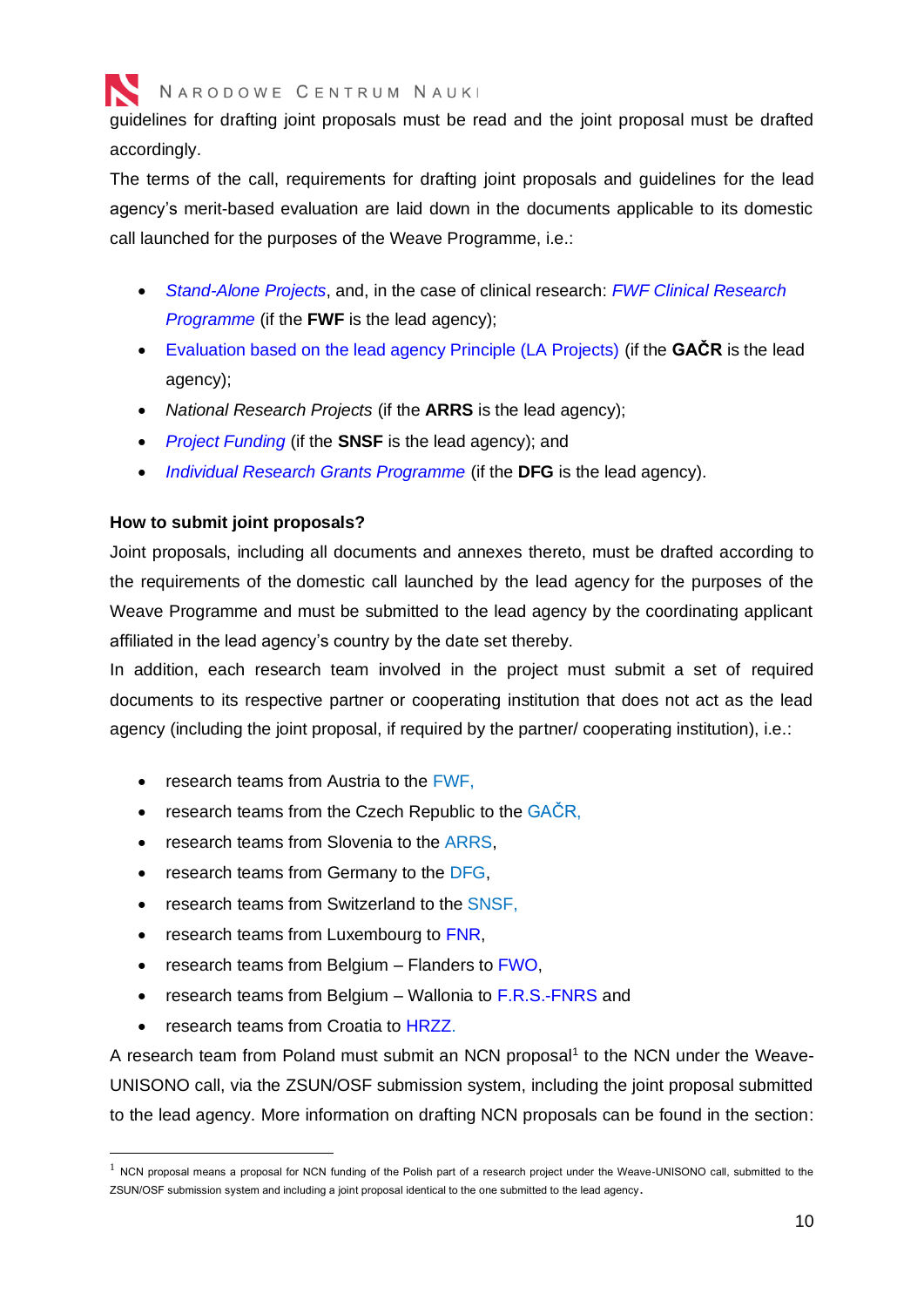Preparation and submission of NCN proposals together with joint proposals in the [ZSUN/OSF system.](#page-15-0)

Joint proposals submitted to the lead agency and NCN as well as other partner/cooperation institutions involved in the project must be identical. The proposal may be rejected as ineligible in the case of any discrepancies in the joint proposal, including joint project description, CVs and/or publication lists.

**PLEASE NOTE:** Information in the NCN proposal must be consistent with information in the joint proposal. Otherwise, the proposal may be rejected as ineligible.

**PLEASE NOTE:** Information in the NCN proposal relevant for the merit-based evaluation (e.g. composition and remuneration of the research team or costs) must be included in the joint proposal to assess the relevance of the costs planned for the Polish part of the research project as regards the subject and scope of the research as well as the feasibility of the project. Otherwise, the proposal may be rejected as ineligible.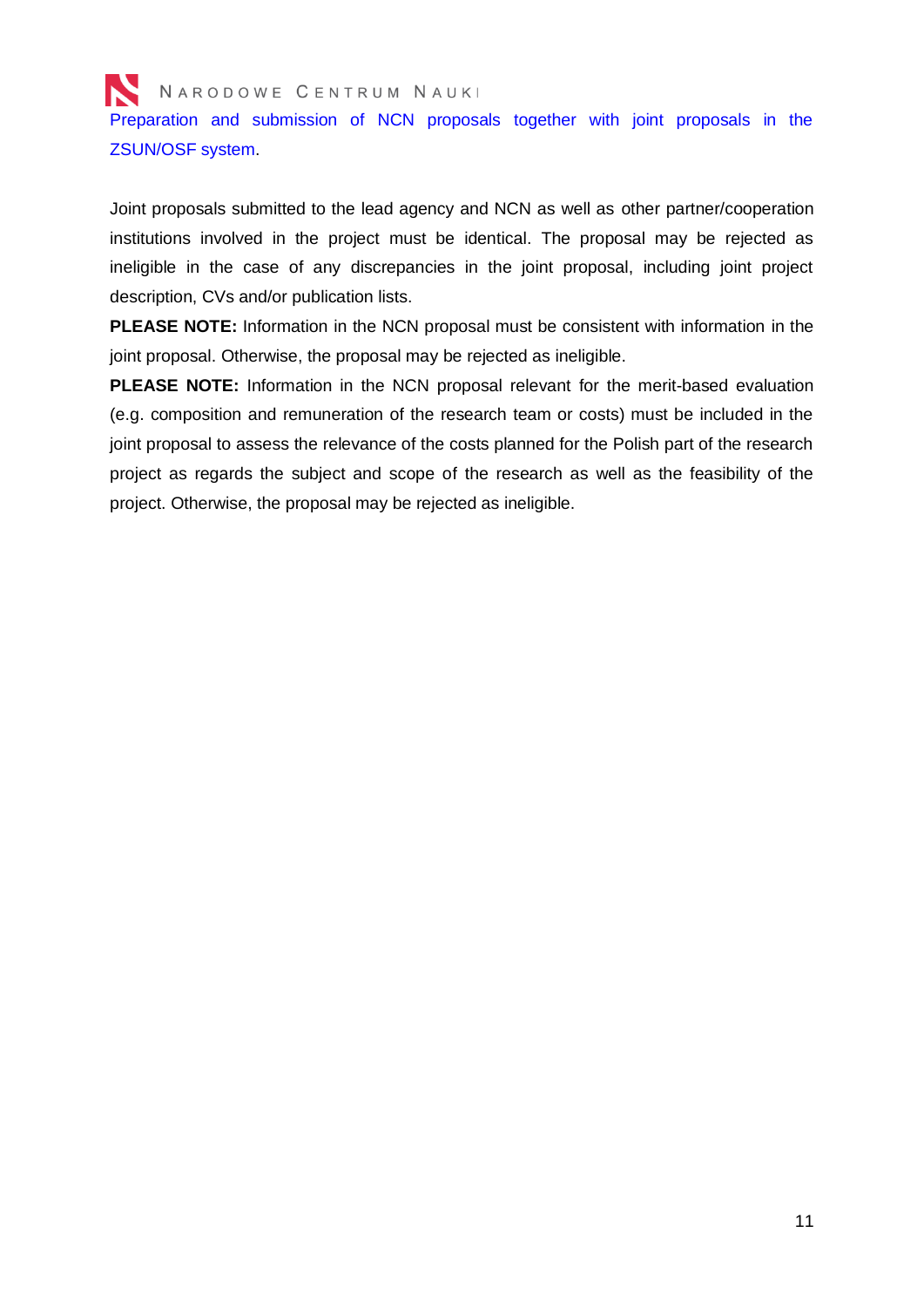

**Individual stages of work on the proposal in the case of research projects carried out as bilateral cooperation between Polish research teams and research teams from Austria, the Czech Republic, Slovenia, Switzerland or Germany applying for research funding to their respective partner institutions acting as the lead agency (i.e. FWF, GAČR, ARRS, SNSF or DFG).** 

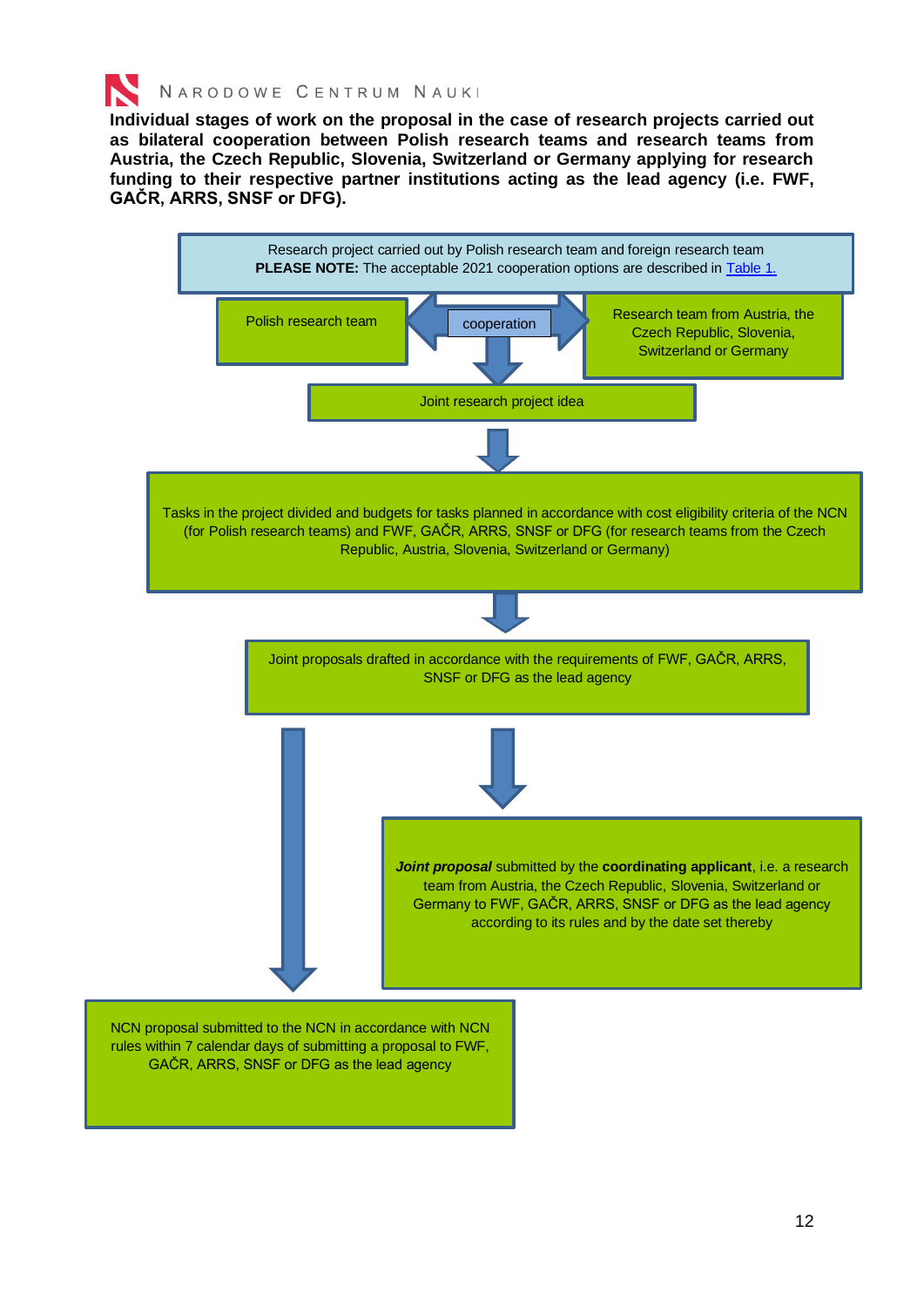**Individual stages of work on the proposal in the case of research projects carried out as trilateral cooperation between Polish research teams and two foreign research teams applying for research funding to their respective institutions participating in the Weave Programme.** 

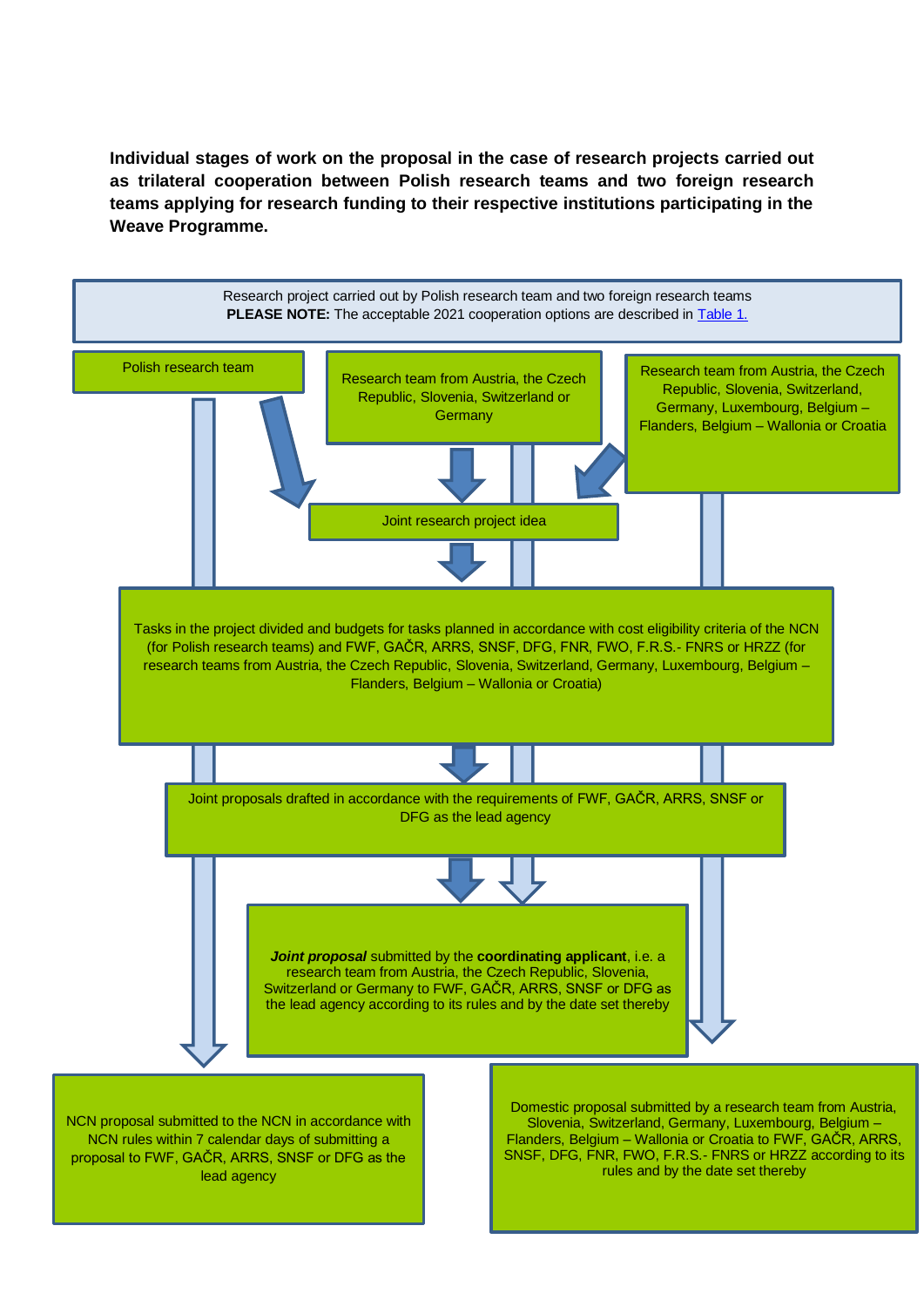

## <span id="page-13-0"></span>**2. Dates for submitting proposals in 2021**

**A. Dates for submitting joint proposals and announcing results of evaluation by the partner institutions acting as the lead agencies in 2021:**

### **The Weave-UNISONO call:**

| <b>FWF</b><br>(Austria)                   | Proposals can be submitted on an on-going basis from January 2021.<br>Detailed FWF guidelines:<br><b>FWF Stand-Alone Projects</b><br><b>FWF Clinical Research Programme (for clinical research)</b><br><b>FWF Weave Information for Applicants</b><br>The decision on the date of awarding funding will be taken within 12<br>months of the domestic proposal submission date (on average 7-8 months<br>from the domestic proposal submission date).                                                                    |
|-------------------------------------------|-------------------------------------------------------------------------------------------------------------------------------------------------------------------------------------------------------------------------------------------------------------------------------------------------------------------------------------------------------------------------------------------------------------------------------------------------------------------------------------------------------------------------|
| <b>GAČR</b><br>(Czech<br><b>Republic)</b> | Submission deadline for proposals:<br>22 February - 22 April 2021. NCN proposals must be submitted<br>electronically via the ZSUN/OSF submission system by 29 April 2021 at<br>the latest.<br>Detailed GAČR guidelines:<br>Evaluation based on the<br>lead agency principle (LA<br>projects)<br>Announcement of results: end of 2021/ beginning of 2022                                                                                                                                                                 |
| <b>ARRS</b><br>(Slovenia)                 | Call for proposals: autumn 2021 (the exact dates will be available at a later<br>date)<br>Detailed ARRS guidelines:<br>National Research Projects (the link will be provided at a later date)<br>Announcement of results: May/ June 2022                                                                                                                                                                                                                                                                                |
| <b>SNSF</b><br>(Switzerland)              | Two submission deadlines for proposals: 1 April 2021 (NCN proposals<br>must be submitted electronically via the ZSUN/OSF submission system by<br>8 April 2021 at the latest)<br>and 1 October 2021 (NCN proposals must be submitted electronically via<br>the ZSUN/OSF submission system by 8 October 2021 at the latest).<br>Evaluation of proposals submitted between 2 October and 31 March will<br>start on 1 April; evaluation of proposals submitted between 2 April and 30<br>September will start on 1 October. |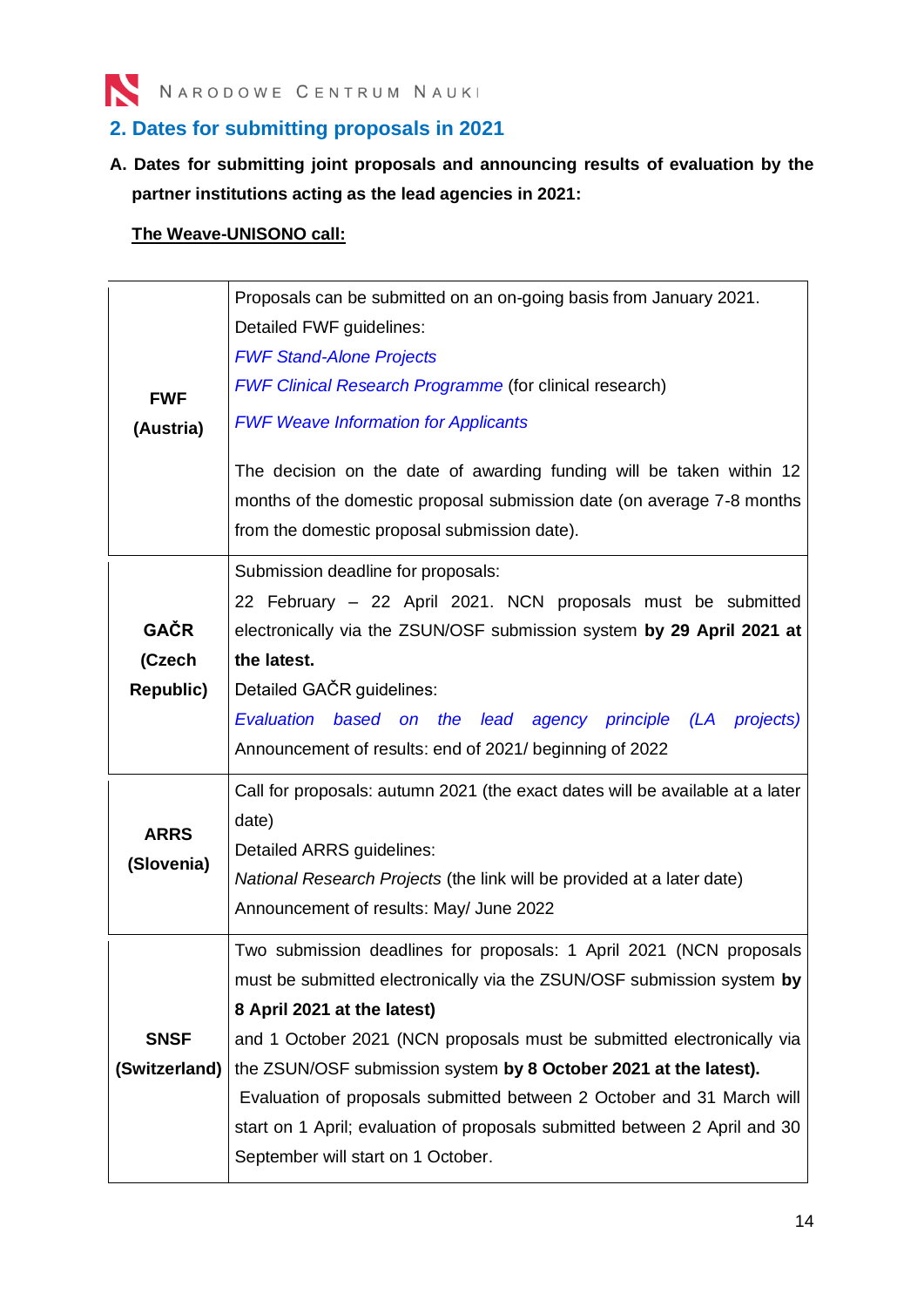

|            | Detailed SNSF guidelines:                                                                   |  |  |  |  |  |
|------------|---------------------------------------------------------------------------------------------|--|--|--|--|--|
|            | <b>SNSF Project Funding</b>                                                                 |  |  |  |  |  |
|            | <b>Information on Weave</b>                                                                 |  |  |  |  |  |
|            | Announcement of results:<br>for proposals submitted to the SNSF by 1 April 2021: September/ |  |  |  |  |  |
|            | October 2021                                                                                |  |  |  |  |  |
|            | for proposals submitted to the SNSF by 1 October 2021: March/<br>April 2022.                |  |  |  |  |  |
|            | Proposals can be submitted on an on-going basis from 15 September                           |  |  |  |  |  |
|            | 2021.                                                                                       |  |  |  |  |  |
|            | Detailed DFG guidelines:                                                                    |  |  |  |  |  |
| <b>DFG</b> | <b>Individual Research Grants Programme</b>                                                 |  |  |  |  |  |
| (Germany)  |                                                                                             |  |  |  |  |  |
|            | The decision on the date of awarding funding will be taken within 12                        |  |  |  |  |  |
|            | months of the domestic proposal submission date (on average 8-10<br>months).                |  |  |  |  |  |

### **The OPUS 22 call:**

| <b>NCN</b> | Submission deadline for proposals under the OPUS 22 call: |
|------------|-----------------------------------------------------------|
|            | 15 September- 15 December 2021                            |

**B. Dates for submitting proposals for joint research projects in 2021 by the foreign research teams to their respective institutions if they do not act as the lead agencies:**

| <b>GAČR</b>             | From January 2021, as soon as possible following the submission of a                                                                                                                                |
|-------------------------|-----------------------------------------------------------------------------------------------------------------------------------------------------------------------------------------------------|
| (Czech                  | joint proposal to the lead agency, within 7 calendar days at the latest, in                                                                                                                         |
| <b>Republic)</b>        | accordance with the requirements of the GACR                                                                                                                                                        |
| <b>FWF</b><br>(Austria) | From January 2021, as soon as possible following the submission of a<br>joint proposal to the lead agency, within 7 calendar days at the latest, in<br>accordance with the requirements of the FWF. |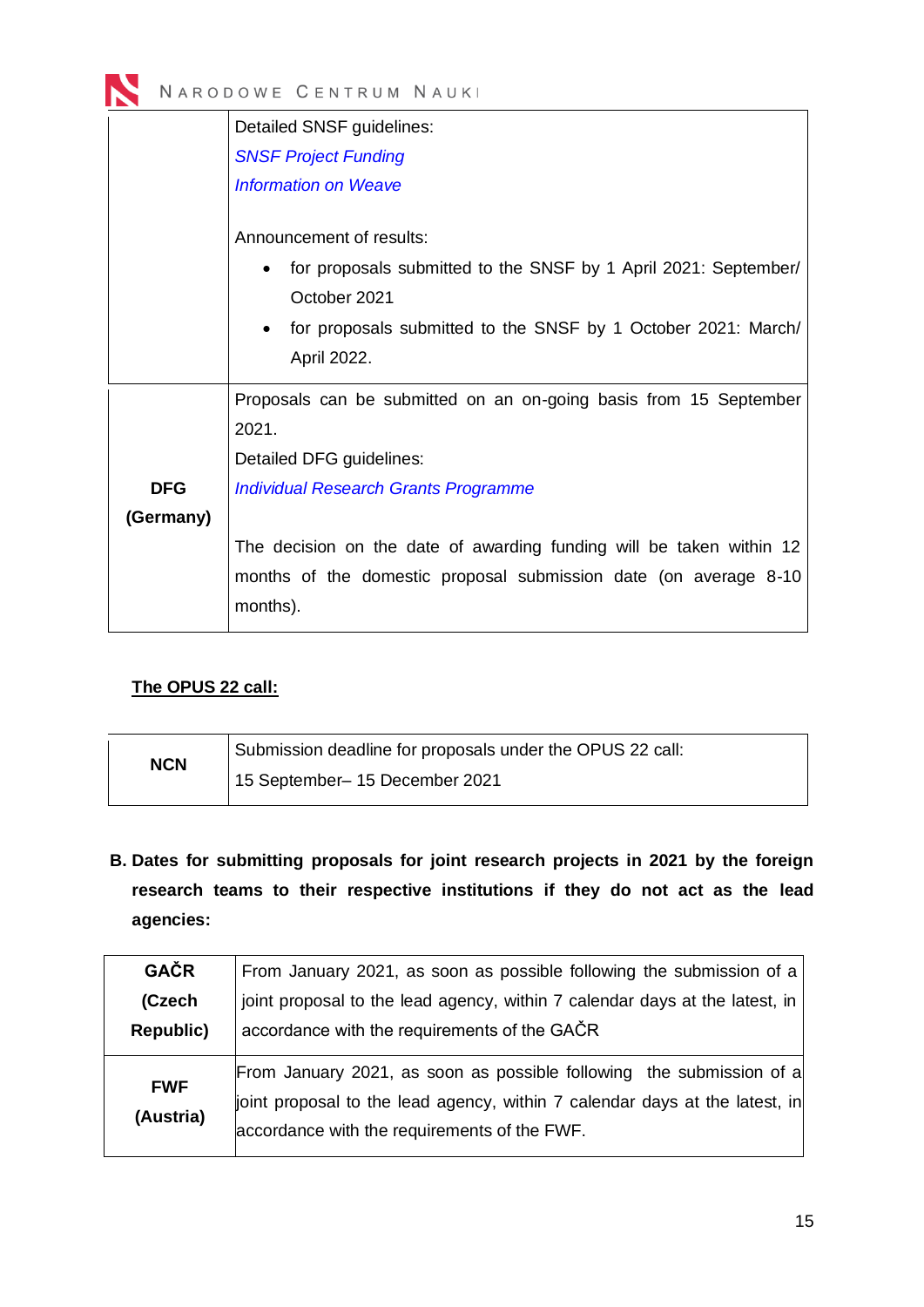

| <b>ARRS</b><br>(Slovenia)    | As soon as possible following the submission of a joint proposal to the lead<br>agency, within 7 calendar days at the latest, in accordance with the<br>requirements of the ARRS.                            |
|------------------------------|--------------------------------------------------------------------------------------------------------------------------------------------------------------------------------------------------------------|
| <b>SNSF</b><br>(Switzerland) | From January 2021, as soon as possible following the submission of a<br>joint proposal to the lead agency, within 7 calendar days at the latest, in<br>accordance with the requirements of the SNSF.         |
| <b>DFG</b><br>(Germany)      | From the beginning of 2021, as soon as possible following the submission<br>of a joint proposal to the lead agency, within 7 calendar days at the latest,<br>in accordance with the requirements of the DFG. |
| <b>NCN</b>                   | See Chapter 3.<br>Preparation and submission of NCN proposals with joint proposals in the<br><b>ZSUN/OSF submission system</b>                                                                               |

**PLEASE NOTE:** Research teams from Luxembourg, Belgium–Flanders, Belgium–Wallonia or Croatia that apply for research funding under the Weave Programme to the cooperating institutions, i.e. FNR, FWO, F.R.S.- FNRS or HRZZ must also submit a set of required documents to their respective institutions, including the joint proposal (if required), by the date set thereby.

## <span id="page-15-0"></span>**3. Preparation and submission of NCN proposals with joint proposals in the ZSUN/OSF submission system**

The Weave-UNISONO call launched by the NCN is open to NCN proposals:

- covering **basic research** that has neither been funded by the NCN nor from other sources;
- covering research based on a **sustainable and complementary contribution** by the research teams under bilateral or trilateral cooperation (see [Table 1\)](#page-5-0);
- to which **joint proposals are attached**, drafted jointly by the co-applicants pursuant to the terms of the call launched by the lead agency and pursuant to section II.1 [\(Preparation of joint proposals\)](#page-8-1); the acceptable 2021 cooperation options are described in [Table 1;](#page-5-0) joint proposals annexed to NCN proposals must be **consistent**  with the ones submitted to the lead agency and information in the NCN proposals must be the consistent with information in the joint proposals;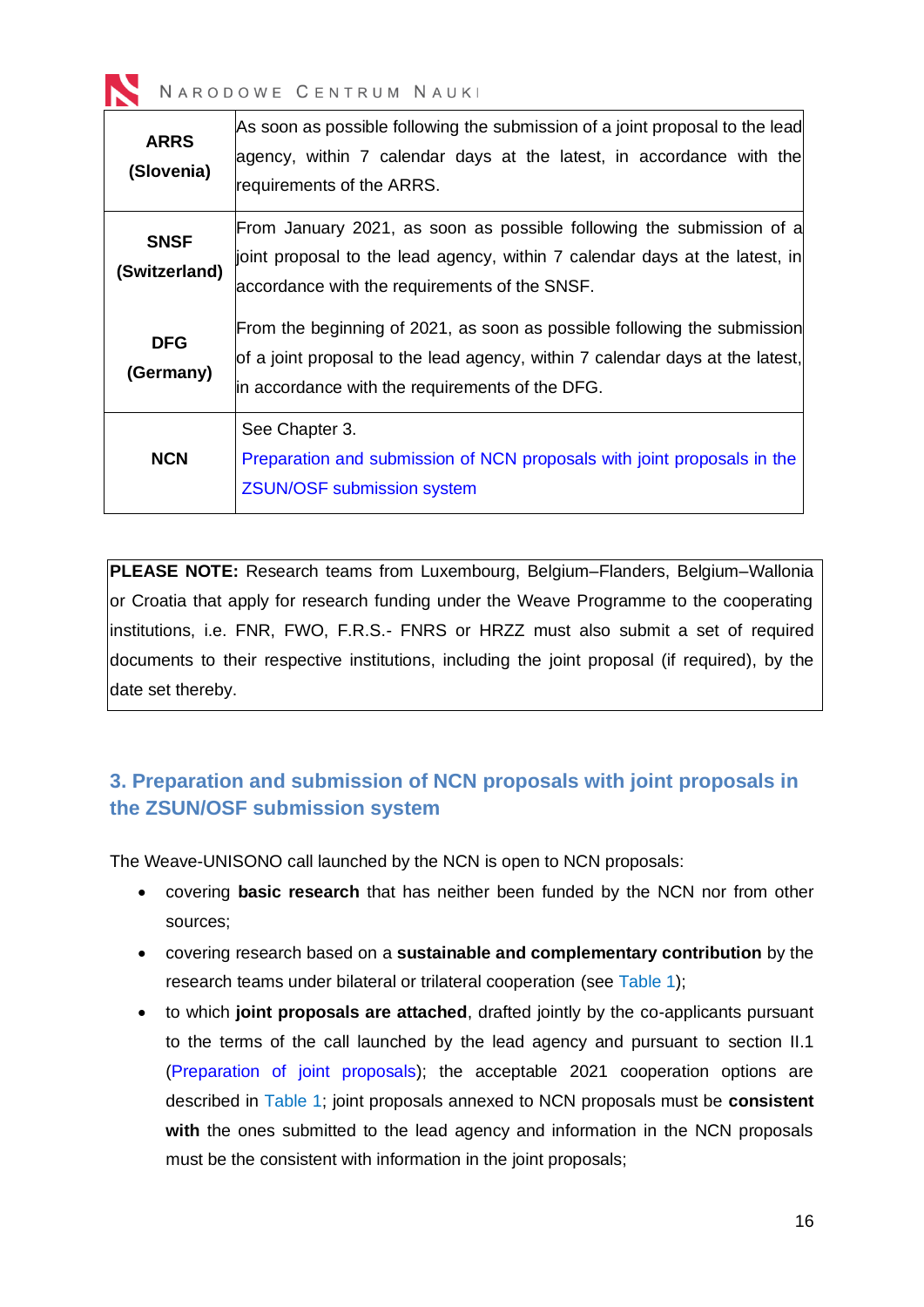

- which cover research projects planned for 24, 36 or 48 months (if possible, the same or as similar as possible for all research teams involved in the project); **PLEASE NOTE**: In the case of research projects involving research teams from the **Czech Republic**, **Germany** or **Slovenia** that apply for research funding to the GAČR, DFG or ARRS, projects may be planned for a period of **no longer than 36 months**;
- in which a **principal investigator** is identified for each research team involved in the project, whereas the Polish part of the project must be managed by the principal investigator of the Polish research team;
- in which the **budget** of the Polish part of the project specified in the NCN proposal and joint proposal has been drafted pursuant to the [Regulations on awarding funding](https://www.ncn.gov.pl/sites/default/files/pliki/uchwaly-rady/2020/uchwala133_2020-zal1_ang.pdf)  for [research tasks funded by the National Science Centre under international calls](https://www.ncn.gov.pl/sites/default/files/pliki/uchwaly-rady/2020/uchwala133_2020-zal1_ang.pdf)  [carried out as multilateral cooperation pursuant to the Lead Agency Procedure](https://www.ncn.gov.pl/sites/default/files/pliki/uchwaly-rady/2020/uchwala133_2020-zal1_ang.pdf) and calculated according to the exchange rate specified in the [Weave-UNISONO](https://www.ncn.gov.pl/ogloszenia/konkursy/weave-unisono?language=en) call [announcement;](https://www.ncn.gov.pl/ogloszenia/konkursy/weave-unisono?language=en) and
- **which are complete**, i.e. include all information specified in the [Resolution on the](https://www.ncn.gov.pl/sites/default/files/pliki/uchwaly-rady/2020/uchwala134_2020_ang.pdf)  [terms of the international Weave-UNISONONO call](https://www.ncn.gov.pl/sites/default/files/pliki/uchwaly-rady/2020/uchwala134_2020_ang.pdf) and comply with the requirements laid down in the Weave-UNISONO [call announcement.](https://www.ncn.gov.pl/ogloszenia/konkursy/weave-unisono?language=en)

Polish research teams submit their NCN proposals to the NCN via the ZSUN/OSF submission system available at [https://osf.opi.org.pl](https://osf.opi.org.pl/)**, as soon as possible following the submission of a joint proposal to the lead agency, within 7 calendar days at the latest.** Proposals can be submitted to the ZSUN/OSF submission system on an on-going basis.

*Example: If a joint proposal is submitted to the FWF as the lead agency on 15 June 2021, an NCN proposal must be submitted to the NCN by 22 June 2021.*

If on the day the joint proposal is submitted to the lead agency, an NCN proposal form is not available in the ZSUN/OSF submission system, it must be submitted to the NCN within 7 calendar days of the date that the information that the NCN proposal form is available in the ZSUN/OSF submission system is published on the NCN website [\(https://www.ncn.gov.pl/\)](https://www.ncn.gov.pl/) and in the ZSUN/OSF submission system.

**PLEASE NOTE:** Once the work on the NCN proposal has started in the ZSUN/OSF submission system, the Polish research team has **45 calendar days to complete the proposal and submit** it to the NCN. After that, the proposal can **no longer be edited**, in which case a Polish research team that has not sent its proposal to the NCN must prepare a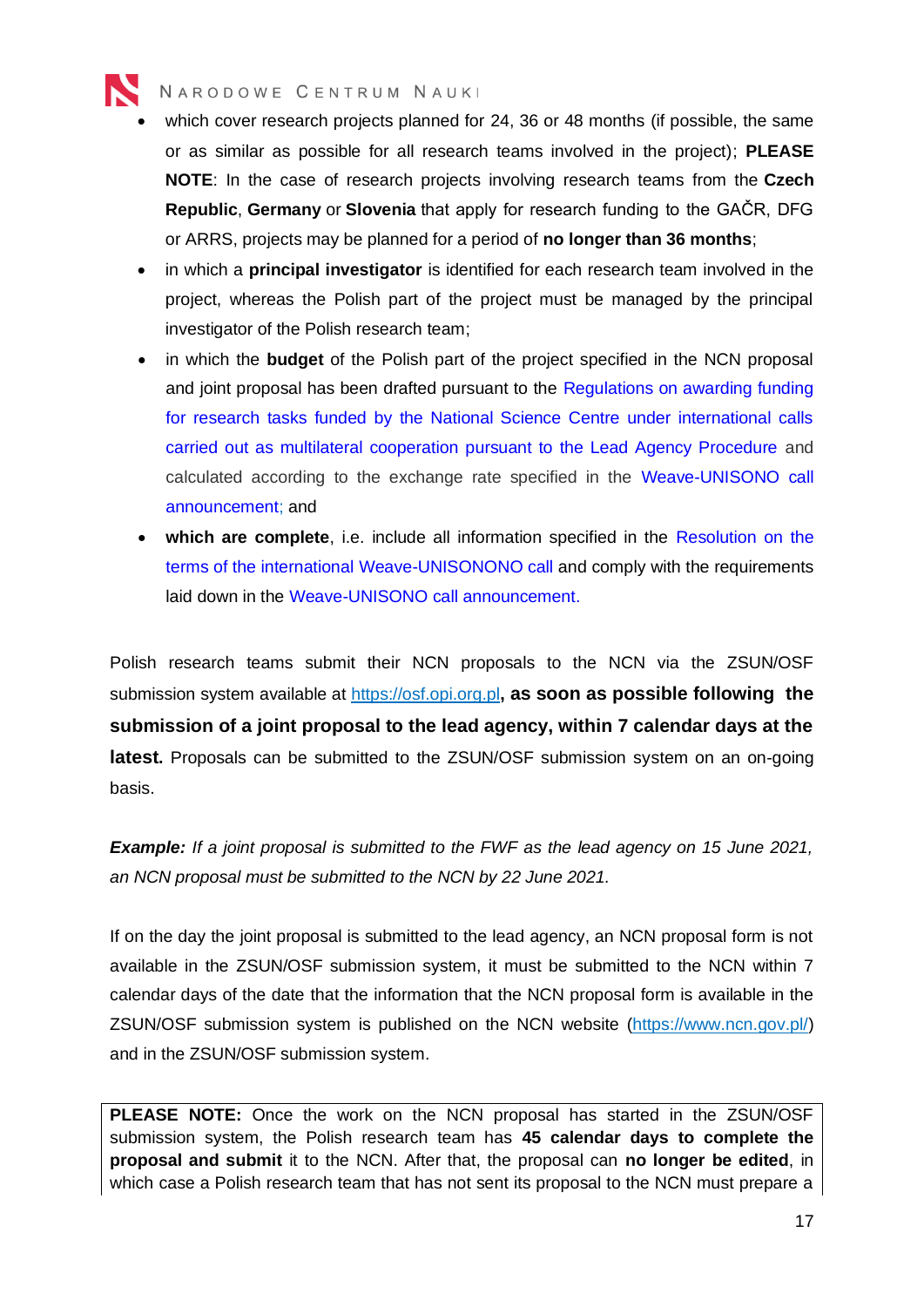

new proposal and complete it in the ZSUN/OSF submission system **which may impact the budget for research tasks performed by the Polish research teams specified in the NCN proposal.** More information can be found in the section: Creating a budget for tasks to be performed by the Polish research teams. **PLEASE NOTE:** The 45-day period applies only to the period during which NCN proposals may be edited in the ZSUN/OSF submission system. Under WEAVE-UNISONO, NCN proposals must be submitted to the NCN via the ZSUN/OSF submission system as soon as possible following the submission of joint proposals to the lead agency, within 7 calendar days at the latest.

<span id="page-17-1"></span>Polish research teams are bound by the NCN eligibility criteria laid down in the [Weave-](https://www.ncn.gov.pl/ogloszenia/konkursy/weave-unisono?language=en)UNISONO [call announcement.](https://www.ncn.gov.pl/ogloszenia/konkursy/weave-unisono?language=en)

Restrictions to submitting NCN proposals are laid down in Chapter III of the [Regulations.](https://www.ncn.gov.pl/sites/default/files/pliki/uchwaly-rady/2020/uchwala133_2020-zal1_ang.pdf) More information on how to fill in the NCN proposals under the Weave-UNISONO call in the ZSUN/OSF submission system can be found below in the section: [Filling out NCN proposals](#page-30-0)  [in ZSUN/OSF.](#page-30-0)

**PLEASE NOTE:** Information in the NCN proposal relevant for the merit-based evaluation (e.g. composition and remuneration of the research team or costs) must be included in the joint proposal to assess the relevance of the costs planned for the Polish part of the research project as regards the subject and scope of the research as well as the feasibility of the project. Otherwise, the proposal may be rejected as ineligible.

## <span id="page-17-0"></span>**4. Creating a budget for research tasks to be performed by the Polish research teams**

**PLEASE NOTE**: The budget specified in the joint proposal for research tasks to be performed by the partner research teams must comply with the cost eligibility provisions of the partner or cooperating institution relevant for a given research team.

The budget of the Polish part of the project specified in the NCN proposal and in the joint proposal must be drafted pursuant to the provisions concerning the costs in the project in the Types of costs in research projects funded by the National Science Centre [\(Annex to the](https://www.ncn.gov.pl/sites/default/files/pliki/uchwaly-rady/2020/uchwala133_2020-zal1_ang.pdf#page=8)  [Regulations\)](https://www.ncn.gov.pl/sites/default/files/pliki/uchwaly-rady/2020/uchwala133_2020-zal1_ang.pdf#page=8). NCN scholarships are awarded pursuant to the [Regulations on awarding](https://www.ncn.gov.pl/sites/default/files/pliki/uchwaly-rady/2019/uchwala25_2019-zal1_ang.pdf)  [scholarships.](https://www.ncn.gov.pl/sites/default/files/pliki/uchwaly-rady/2019/uchwala25_2019-zal1_ang.pdf)

When developing the budget, emphasis should be put on determining the required resources and exact estimation of expenses. The budget must be well justified with regard to the subject and scope of the research, based on real calculations and itemised expenses to be covered from NCN resources (so-called eligible costs). The proposal may be rejected if an unreasonable budget is planned and/or discrepancies occur between the costs of projects to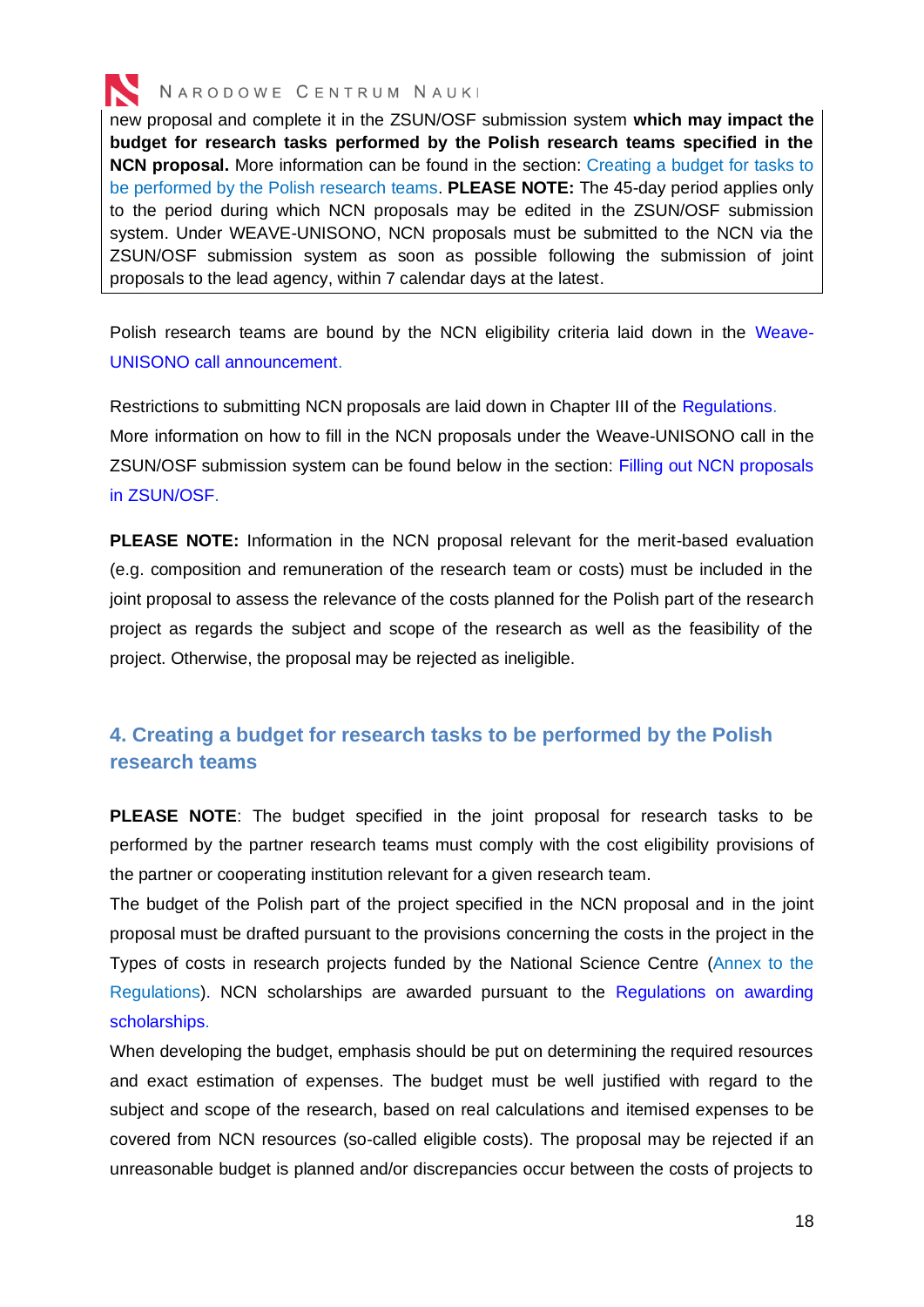be carried out by Polish research teams in the NCN proposal and the joint proposal.

**PLEASE NOTE:** NCN proposals **processed** in the ZSUN/OSF submission system:

- **by 30 September 2020 (inclusive**) may include research projects to be carried out by the Polish research teams **from 2020 onwards**.

The following years will be included in the project budget, depending on the project implementation period:

- 2022-2023 for two-year projects,
- 2022-2023-2024 for three-year projects,
- 2022-2023-2024-2025 for four-year projects;

– **from 1 October 2021 (inclusive)** may include research projects to be carried out by the Polish research teams **from 2023 onwards.**

The following years will be included in the project budget, depending on the project implementation period:

- 2023-2024 for two-year projects,
- 2023-2024-2025 for three-year projects and
- 2023-2024-2025-2026 for four-year projects.

**In the case of joint proposals submitted to the lead agencies covering Polish team budgets for 2022 onwards, make sure that:**

- **work on NCN proposals in the ZSUN/OSF submission system starts before 30 September 2021 and**
- **NCN proposals are submitted to the NCN within 45 days of the date work on the proposal has started in the ZSUN/OSF submission system.**

**If the work on NCN proposals in the ZSUN/OSF submission system starts before 30 September 2021, with project performance scheduled to begin in 2022, and the NCN proposal is not completed and submitted within 45 days of the date the work on the proposal starts in the ZSUN/OSF submission system, a new proposal will have to be created.** A new NCN proposal (created after 1 October 2021) **may cover a research project starting in 2023.** If a proposal has already been submitted to the lead agency for a research project involving 2022 funding, **the information in the NCN proposal will be inconsistent with information in the joint proposal and as a result, the proposal may be rejected on the grounds that it does not meet the eligibility criteria**.

The applicants may incur pre-financing costs from their own resources before the funding agreement is signed by the NCN, the applicant and the principal investigator. Such pre-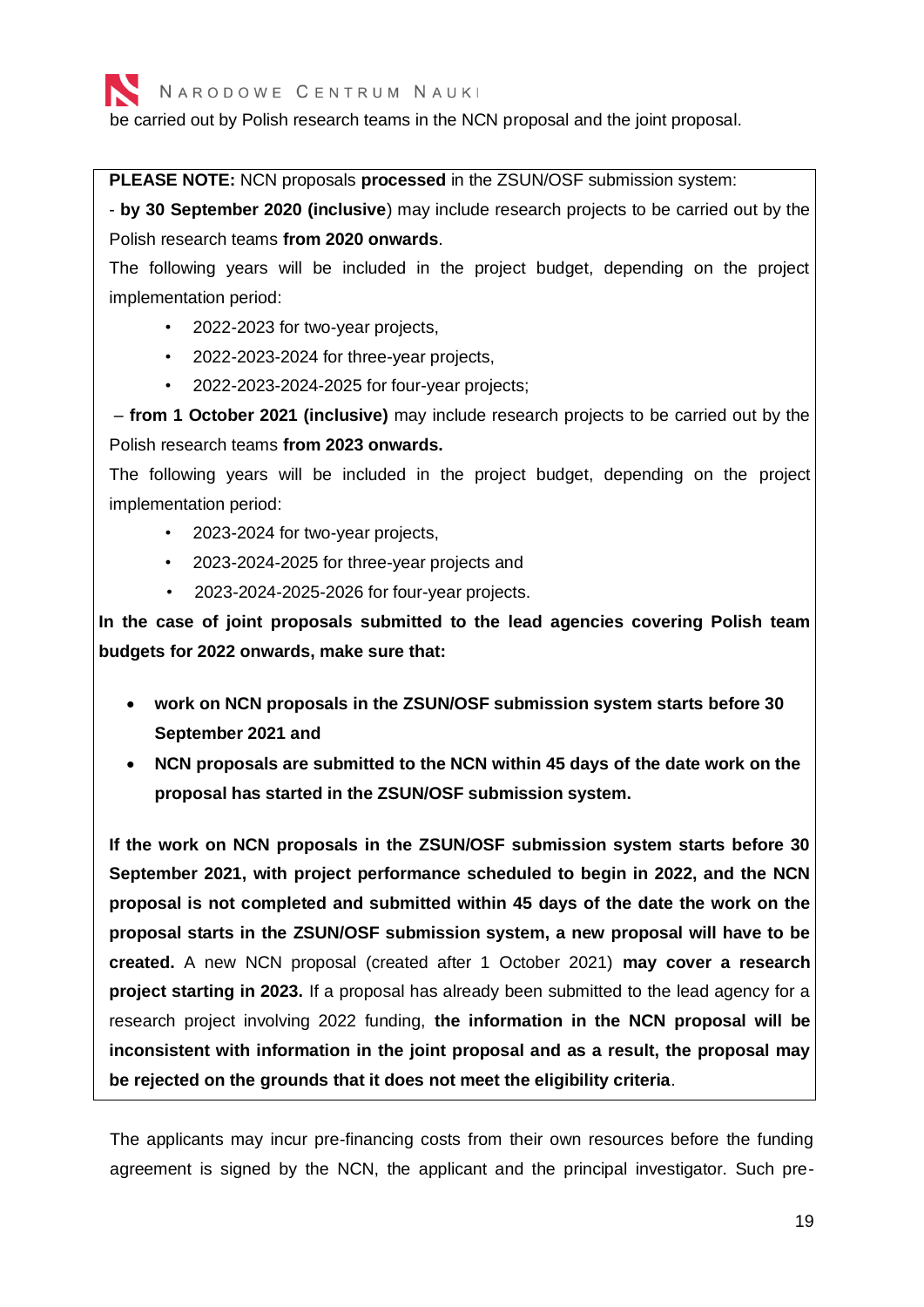

financing costs are deemed eligible from the date the funding decision by the NCN Director becomes final until the date the research project is completed.

Costs in the project include direct costs and indirect costs.

#### **Direct costs** include:

- 1. salary:
	- full time remuneration: funds for full-time employment of the principal investigator or post-doc(s),
	- additional remuneration for members of the research team,
	- salaries and scholarships for students and PhD students,
- 2. purchase or manufacturing of research equipment, other devices and software,
- 3. purchase of materials and small instruments,
- 4. outsourced services,
- 5. business trips,
- 6. visits and consultations (**PLEASE NOTE:** The costs of consultations and visits of foreign partners who receive parallel funding from the partner institution or cooperating institution are not eligible),
- 7. compensation for collective investigators and
- 8. other costs crucial to the research project which comply with the [Types of costs in](https://www.ncn.gov.pl/sites/default/files/pliki/uchwaly-rady/2020/uchwala133_2020-zal1_ang.pdf#page=8)  [research projects funded by the National Science Centre \(annex to the Regulations\),](https://www.ncn.gov.pl/sites/default/files/pliki/uchwaly-rady/2020/uchwala133_2020-zal1_ang.pdf#page=8) including:
	- costs of purchasing data/databases or access thereto,
	- specialist publications/teaching aids, and
	- costs of publishing the results of research. The cost of publication of monographs may be incurred once positively reviewed by the NCN. The costs of publication of monographs (as defined in §10 of the [Regulation on evaluation of the quality of](http://prawo.sejm.gov.pl/isap.nsf/DocDetails.xsp?id=WDU20190000392)  [research activity issued by the Minister of Science and Higher Education on 22](http://prawo.sejm.gov.pl/isap.nsf/DocDetails.xsp?id=WDU20190000392)  [February 2019](http://prawo.sejm.gov.pl/isap.nsf/DocDetails.xsp?id=WDU20190000392) (Journal of Laws of 2019, item 392) resulting from the research projects are not eligible until positively reviewed by the NCN.

Indirect costs may not exceed 20% of direct costs.

Pursuant to the [Order](https://www.ncn.gov.pl/sites/default/files/pliki/zarzadzenia-dyrektora/zarzadzenieDyr-40_2020_ang.pdf) of the NCN Director, the NCN's [open access policy](https://www.ncn.gov.pl/sites/default/files/pliki/zarzadzenia-dyrektora/zarzadzenieDyr-38_2020_ang.pdf#page=2) has been adopted, concerning open access to publications resulting from the research projects, scholarships and fellowships as well as research activities funded or co-funded by the National Science Centre. Additionally, indirect costs of up to 2% of direct costs may be spent on open access to publications and research data.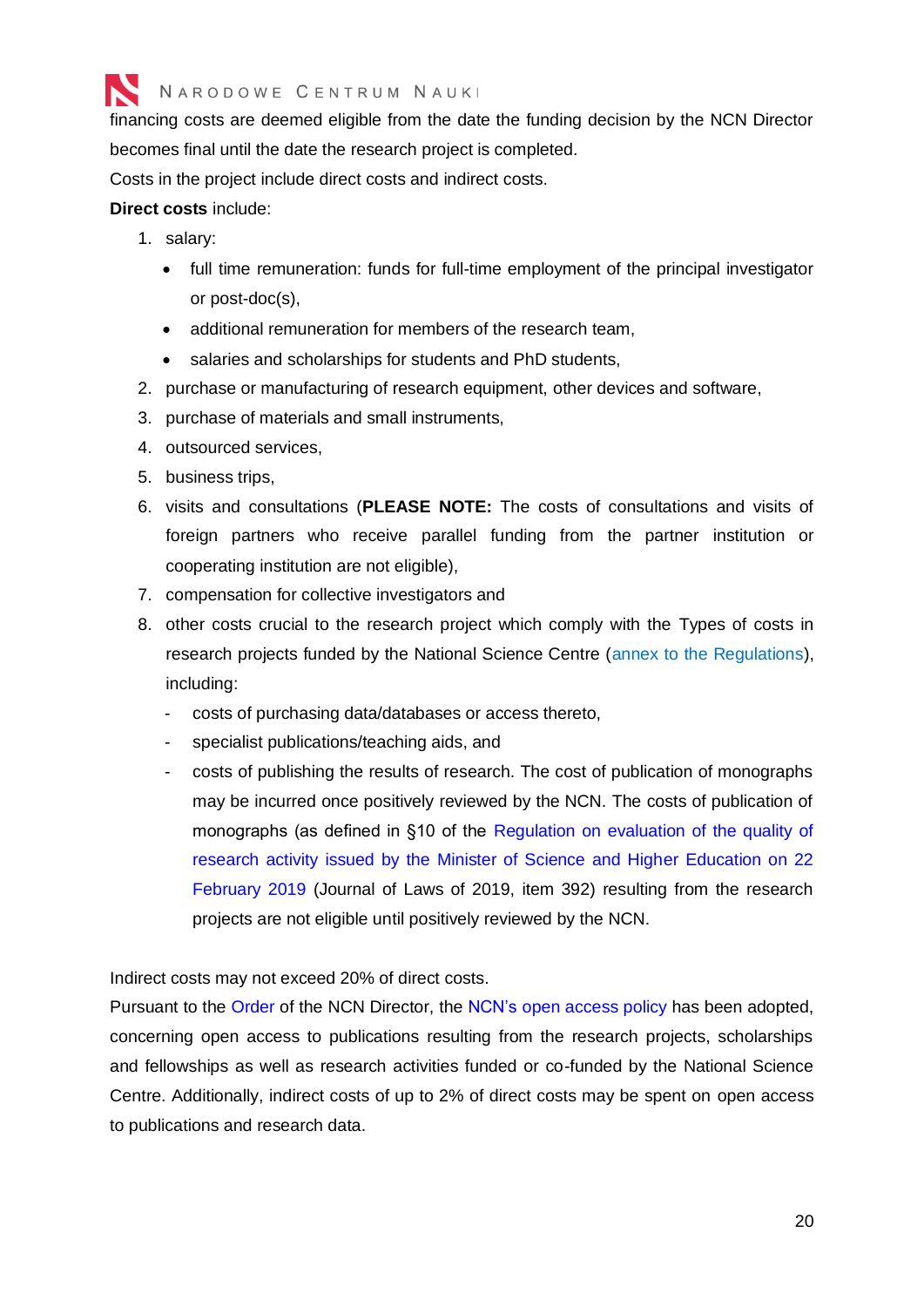**PLEASE NOTE: The cost of open access to publications may only be incurred as indirect costs. The cost of open access planned as direct costs will be regarded as a formal error.**

When developing the budget, it is necessary to consider the following:

- 1. NCN proposals in ZSUN/OSF must specify the budget for tasks to be performed by the Polish team and joint proposals, for the tasks to be performed by all research teams involved in the project;
- 2. the budget for the tasks to be performed by the Polish research team in the NCN proposal in ZSUN/OSF must be specified in PLN and in the [joint proposal,](http://www.snf.ch/SiteCollectionDocuments/Budgettable-Poland.xlsx) in EUR, rounded down to total values;
- 3. the budget planned for the Polish team in the [joint proposal](http://www.snf.ch/SiteCollectionDocuments/Budgettable-Poland.xlsx) must be consistent with the budget in the NCN proposal in ZSUN/OSF, otherwise the proposal may be rejected as ineligible;
- 4. **the budget of the Polish part of the project in the joint proposal should be calculated according to the following exchange rate:1 EUR= 4.4385 PLN**;
- 5. the minimum and maximum funding for the tasks to be performed by the Polish research team is not specified (the costs must be justified as regards the subject and scope of research).

**PLEASE NOTE:** It is recommended to plan the budget of the Polish research team simultaneously in PLN in the ZSUN/OSF submission system and in EUR in the joint proposal; the amounts requested from the NCN by the Polish research team and the **detailed justification thereof, as provided in the ZSUN/OSF submission system, must be disclosed in the relevant section of the joint proposal**. It is not enough to provide the justifications in the budget completed in the ZSUN/OSF submission system only as the budget therein is not subject to the lead agency's merit-based evaluation. If the costs planned for the Polish part of the project are not justified in the joint proposal, the proposal may be rejected.

**The merit-based evaluation is performed by the lead agency pursuant to the joint proposal and comprises, inter alia, evaluation of the relevance of the costs planned for the Polish part of the research project as regards the subject and scope of the research, hence the justification of the costs planned for the Polish research team in the joint proposal must be comprehensive, detailed and consistent with the justification of the costs in the ZSUN/OSF submission system.**

**For example: justification of the costs planned for the Polish research team:**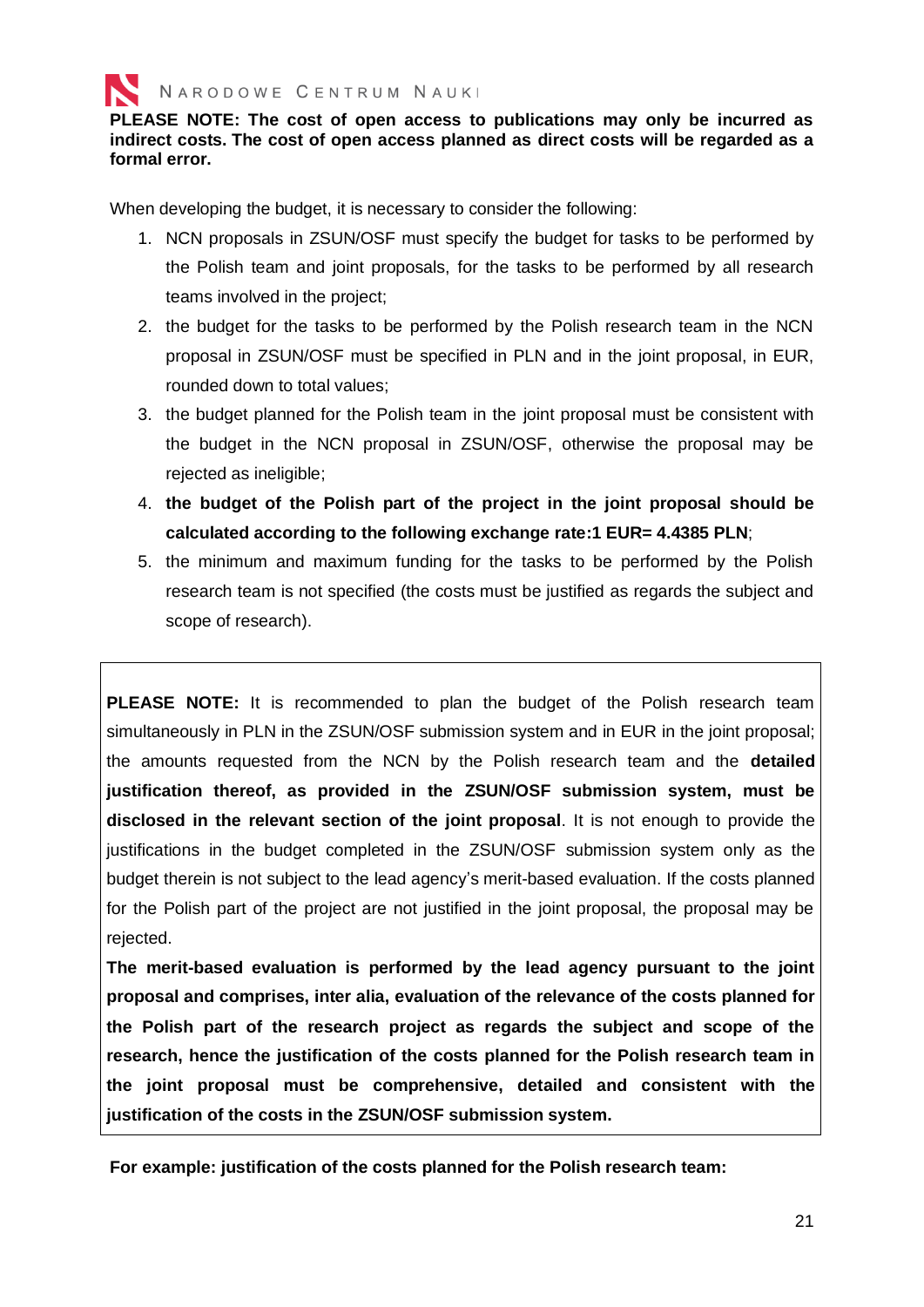

justification of the costs planned for the Polish research team in an NCN proposal in the ZSUN/OSF submission system may be copied and pasted to the appropriate section of the joint proposal:

|                | Other direct costs                                                         |                   |                                                                |                                                                |  |
|----------------|----------------------------------------------------------------------------|-------------------|----------------------------------------------------------------|----------------------------------------------------------------|--|
|                | Other direct costs                                                         |                   |                                                                |                                                                |  |
| $+$ Add        | ٠<br>Change order                                                          |                   |                                                                |                                                                |  |
| No.            |                                                                            |                   |                                                                |                                                                |  |
| 1.             |                                                                            |                   |                                                                | Justification of the costs may be copied from the NCN proposal |  |
|                | Name / description [in<br>English)                                         | othe              | in ZSUN/OSF and pasted to the appropriate section of the joint |                                                                |  |
|                | Category                                                                   | Mat<br>equi       | proposal                                                       |                                                                |  |
|                | Entity                                                                     |                   | University of Warsaw                                           |                                                                |  |
|                | Total cost IPLN1                                                           |                   |                                                                | 12                                                             |  |
|                | Calculation and merit-based justification for the<br>purchase (in English) |                   |                                                                | ment-based justification for the purchase                      |  |
| $\mathfrak{p}$ |                                                                            |                   |                                                                | Justification of the costs may be copied from the NCN proposal |  |
|                | Name / description (in<br>Englisht                                         | other             |                                                                | in ZSUN/OSF and pasted to the appropriate section of the joint |  |
|                | Category                                                                   | Mate<br>equipment |                                                                | proposal                                                       |  |
|                | Entity                                                                     |                   | University of Warsaw                                           |                                                                |  |
|                | Total cost (PLN)                                                           |                   |                                                                | 300                                                            |  |
|                | Calculation and merit-based justification for the<br>purchase [in English] |                   |                                                                | merit-based justification for the purchase                     |  |

Research equipment

| Add |                                                         |                      | Justification of the costs may be copied from the NCN proposal |         |  |  |  |  |
|-----|---------------------------------------------------------|----------------------|----------------------------------------------------------------|---------|--|--|--|--|
| No. |                                                         |                      | in ZSUN/OSF and pasted to the appropriate section of the joint |         |  |  |  |  |
| 1.  | Name of research equipment                              |                      | proposal                                                       |         |  |  |  |  |
|     | Name of research equipment                              |                      |                                                                |         |  |  |  |  |
|     | Description [in English]                                |                      |                                                                |         |  |  |  |  |
|     | Research equipment                                      |                      |                                                                |         |  |  |  |  |
|     | Merit-based justification for the purchase [in English] |                      |                                                                |         |  |  |  |  |
|     | Merit-based justification for the purchase              |                      |                                                                |         |  |  |  |  |
|     | Entity                                                  | University of Warsaw | Year of purchase or<br>construction                            | 2020    |  |  |  |  |
|     | Unit cost [PLN]                                         | 1 0 0 0              | Number of units                                                | 1       |  |  |  |  |
|     | NCN's contribution [PLN]                                | $\circ$              | Entity's contribution (if<br>any) [PLN]                        | 1 0 0 0 |  |  |  |  |

#### **PLEASE NOTE:**

• **if the costs planned for Polish research teams in the joint proposal** are not justified in detail in compliance with information in ZSUN/OSF, **the proposal may be rejected at the stage of eligibility check;**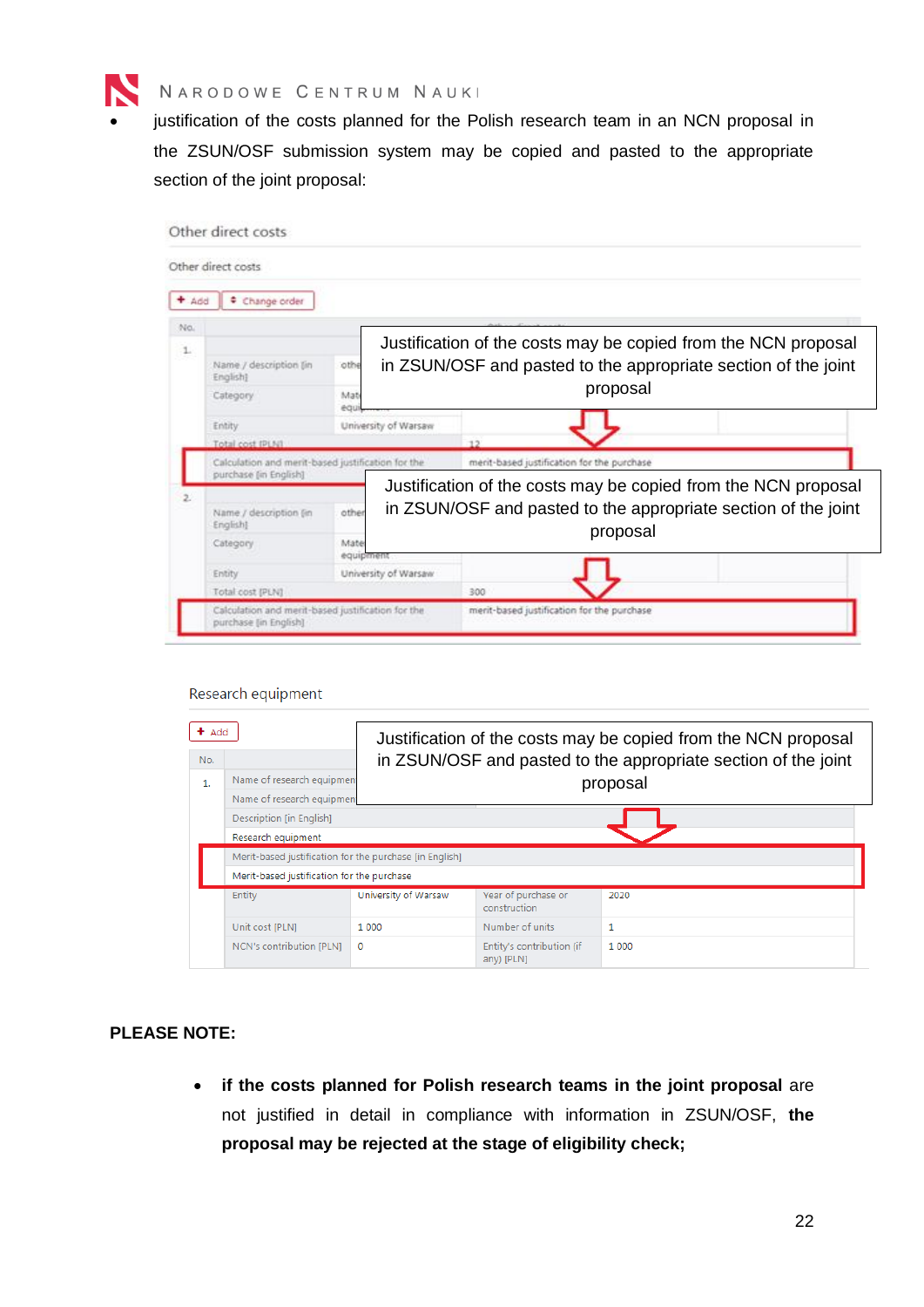

- where unjustified costs are planned, the NCN Director may allocate less funds for research projects to be carried out by Polish research teams under the Weave-UNISONO call than planned in the NCN proposal or may refuse to allocate any funds; and
- in the case of discrepancies between the costs planned for Polish research teams in the NCN proposal and the joint proposal, the proposal may be rejected at the stage of eligibility check.

#### **PLEASE NOTE:**

Read the guidelines of the respective lead agency concerning costs of partner research teams included in the joint proposals and justification of the costs planned for such research teams. **The budget of the Polish part of the project in the joint proposal should be calculated according to the following exchange rate: 1 EUR = 4.4385 PLN. Costs planned for Polish research teams in the joint proposal must be justified in detail in compliance with information in ZSUN/OSF. Otherwise the proposal may be rejected as ineligible**

According to the [FWF](https://www.fwf.ac.at/fileadmin/files/Dokumente/Antragstellung/Einzelprojekte/p_application-guidelines.pdf) guidelines (FWF [Clinical Research Programme](https://www.fwf.ac.at/fileadmin/files/Dokumente/Antragstellung/KLIF/klif_application-guidelines.pdf) for clinical research), information on applications, costs of Austrian and partner research teams and detailed justification of funding requested by the Austrian and partner research teams must be included in Annex 2: *Information on research institution(s) and justification of requested funding*. In order to read the FWF guidelines, contact the Austrian research team and the [FWF](#page-38-2) directly.

According to the [GAČR guidelines,](https://gacr.cz/vyzva-pro-podavani-projektu-na-principu-hodnoceni-lead-agency-3/) costs of partner research teams and detailed justification of funding requested by the Czech and partner research teams must be included in *Part C: Justification of Project Proposal*.. For further details as regards GAČR guidelines, contact the Czech research team and the [GAČR](#page-38-2) directly.

For further details as regards ARRS guidelines, contact the Slovenian research team and the [ARRS](#page-38-2) directly.

According to the [SNSF](http://www.snf.ch/en/funding/projects/projects-in-all-disciplines/Pages/default.aspx) guidelines, costs of partner research teams and detailed justification of funding requested by such teams must be included in the [budget table](http://www.snf.ch/SiteCollectionDocuments/Budgettable-Weave.xlsx) annexed to the SNSF call documents. PLEASE NOTE: Once the budget table in Excel is completed, make sure that the entire cell content in Excel format is visible (in particular, justification of the costs). The budget table must be attached to the NCN proposal in the ZSUN/OSF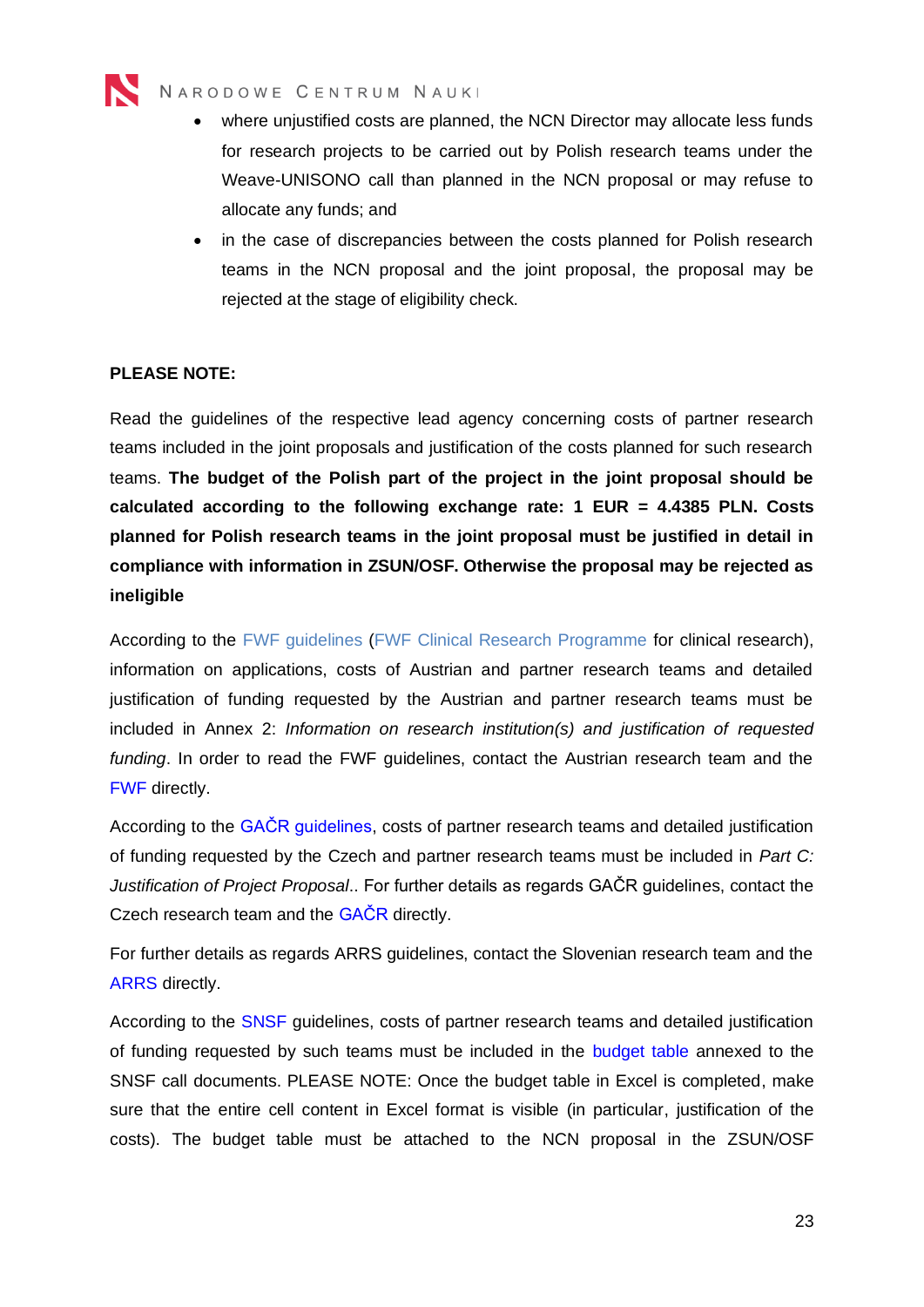

submission in the JOINT PROPOSAL section. To find out more about the [SNSF guidelines,](http://www.snf.ch/en/funding/projects/weave-lead-agency/weave/Pages/default.aspx) contact the Swiss research team and the [SNSF](#page-38-2) directly.

For further details as regards DFG guidelines, contact the German research team and the [DFG](#page-38-2) directly.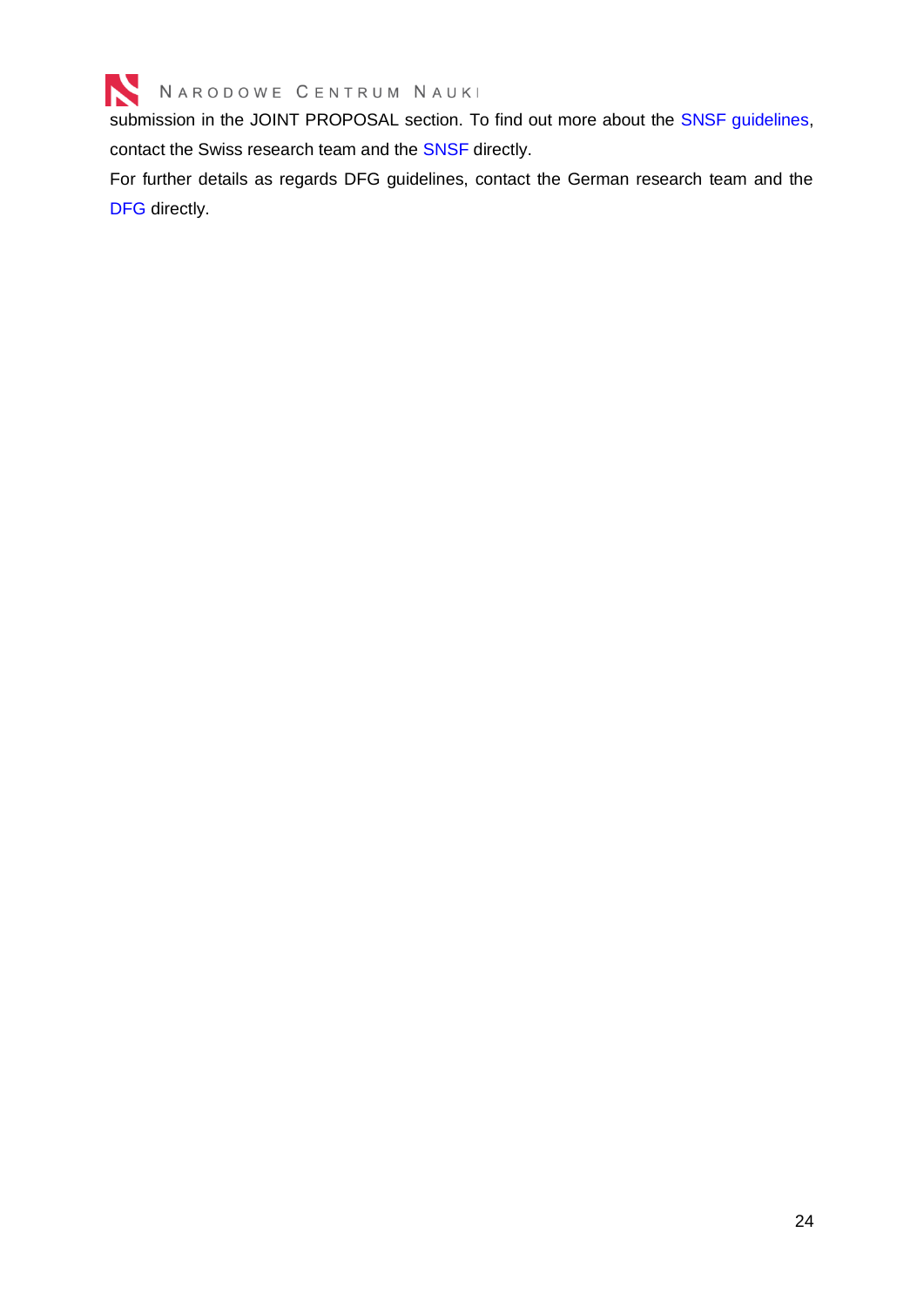## <span id="page-24-0"></span>**5. Documents to be provided to the NCN by the Polish research team**

#### **Proposals submitted to the NCN in the [ZSUN/OSF s](https://osf.opi.org.pl/app/adm/start.do?changeLang=en)ubmission system contain:**

- an NCN proposal comprising a complete proposal filled out in the ZSUN/OSF system in compliance with the [call documents;](https://www.ncn.gov.pl/ogloszenia/konkursy/weave-unisono?language=en)
- the joint proposal in pdf format **identical with the proposal submitted to the lead agency,** comprising **all documents submitted to the lead agency's electronic submission system, including**:
	- a) research project description according to the terms of the call launched by the lead agency (*in English*);
	- b) CV with a list of publications by members of the research teams involved in the research project, whose names are known at the proposal submission stage, according to the terms of the call launched by the lead agency;

**PLEASE NOTE:** Names of persons to be selected in an open call procedure must not be provided in the NCN proposal or joint proposal, including persons to be employed as post-docs from the NCN budget and under NCN scholarships for students and PhD students awarded pursuant to the Regulations for awarding [scholarships in the NCN-funded research projects.](https://www.ncn.gov.pl/sites/default/files/pliki/uchwaly-rady/2019/uchwala25_2019-zal1_ang.pdf)

**NCN proposals must be appended with the same joint proposal that has been submitted to the lead agency.**

**Information in the joint proposal must be consistent with information in particular sections of the NCN proposal in OSF and other annexes thereto.** 

- c) **additionally, the proposal in the ZSUN/OSF system** must be appended with PDF files of the following documents **signed by hand<sup>2</sup> or with a qualified electronic signature**:
- 1. confirmation of submitting the proposal signed by the authorised representative(s) of the entity acting as the applicant for the Polish part of the joint project (in the case of a **group of entities**: the Polish entity acting as its leader), generated automatically by the ZSUN/OSF submission system when completing the work on the proposal under the *Electronic submission* tab;
- 2. confirmation of submitting the proposal signed by the Polish principal investigator generated automatically by the ZSUN/OSF submission system when completing

<sup>2</sup> In this case, a scan of the document signed by hand must be attached to the proposal in ZSUN/OSF.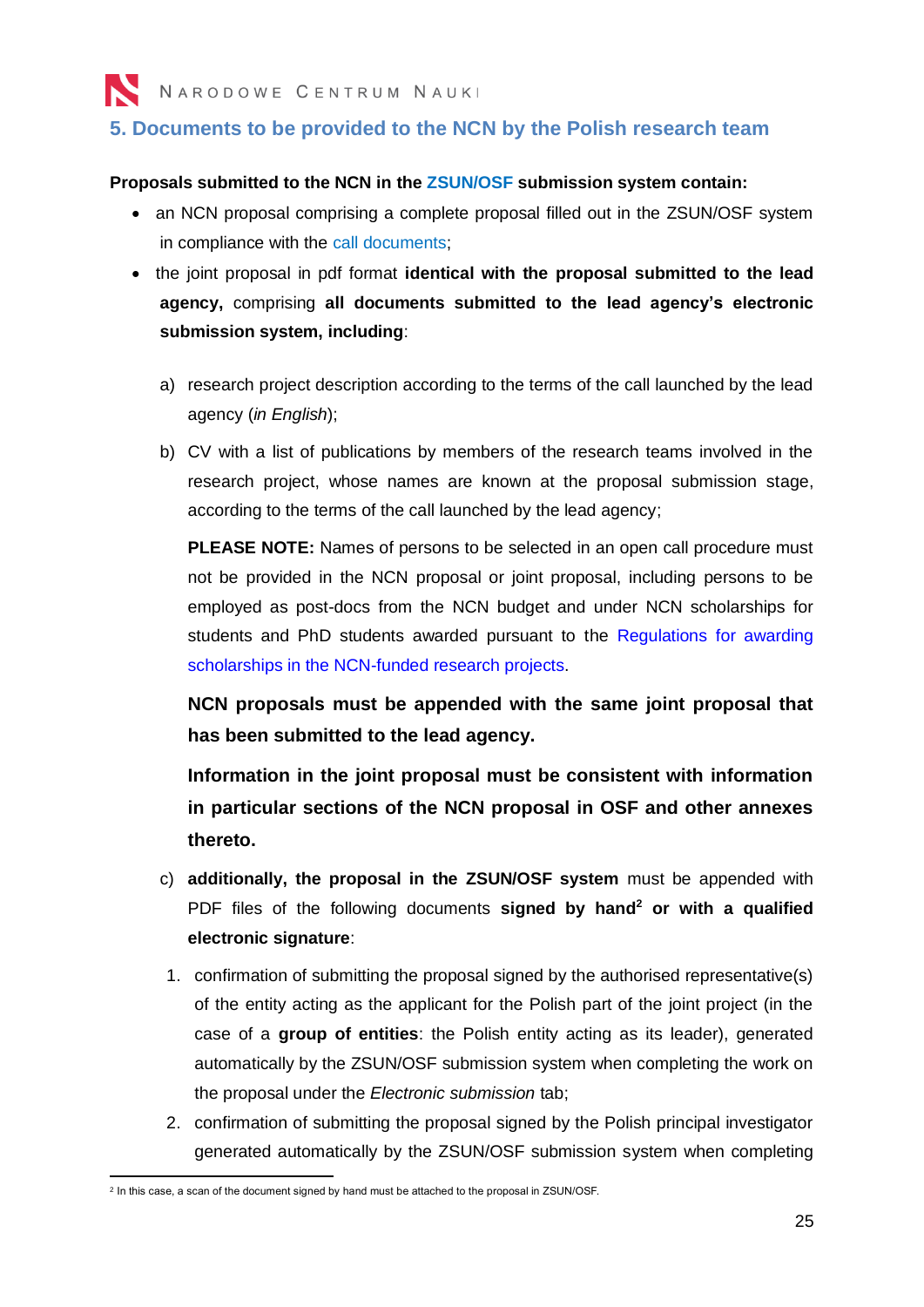the work on the proposal under the *Electronic submission tab*;

- 3. in the case of Polish entities **that do not receive any institutional core funding** for research (in the case of a **group of entities, required for each organisational unit** in the group of entities that does not receive any institutional core funding for research):
	- information on research carried out over the last 2 years, together with a list of publications and information on research equipment and other instruments/facilities crucial to research (in English);
- 4. **in the case of a group of Polish entities** (laid down in Article 27 (1) (2) of the NCN Act):
	- [research project cooperation agreement](https://www.ncn.gov.pl/sites/default/files/pliki/regulaminy/porozumienie_o_wspolpracy_na_rzecz_realizacji_projektu_badawczego.docx) (in Polish).

**PLEASE NOTE:** The NCN **does not require** any documents (agreements) confirming cooperation between Polish and foreign research teams to be submitted nor signatures to be affixed by members of the foreign research teams on NCN proposals or other documents annexed thereto.

## <span id="page-25-0"></span>**6. Polish research team's duty to submit complete proposal to the NCN**

Polish research teams must ensure that their proposals submitted to the NCN are complete. A proposal that has been submitted to the NCN via ZSUN/OSF cannot be amended and no file submitted to the ZSUN/OSF system can be replaced if it forms a part of the proposal. Therefore, we suggest that principal investigators carefully verify whether all sections of the joint proposal, including joint project descriptions and annexes, have been correctly completed. If any section of the joint proposal or NCN proposal is left blank, the proposal may be rejected at the stage of eligibility check by all partner institutions involved in the project.

The lead agency (FWF, GAČR, ARRS, DFG or SNSF) may request respective applicants to complete or amend certain information. If a joint proposal submitted to the lead agency is amended as regards information on the Polish part of the project and re-submitted at the request of the lead agency:

- 1) **before the NCN proposal is submitted**, the amended joint proposal must be annexed to the NCN proposal in the ZSUN/OSF system;
- 2) **after the NCN proposal is submitted**, the amended joint proposal submitted to the lead agency must be submitted to the NCN electronically, within 3 days of submitting the amended joint proposal to the lead agency: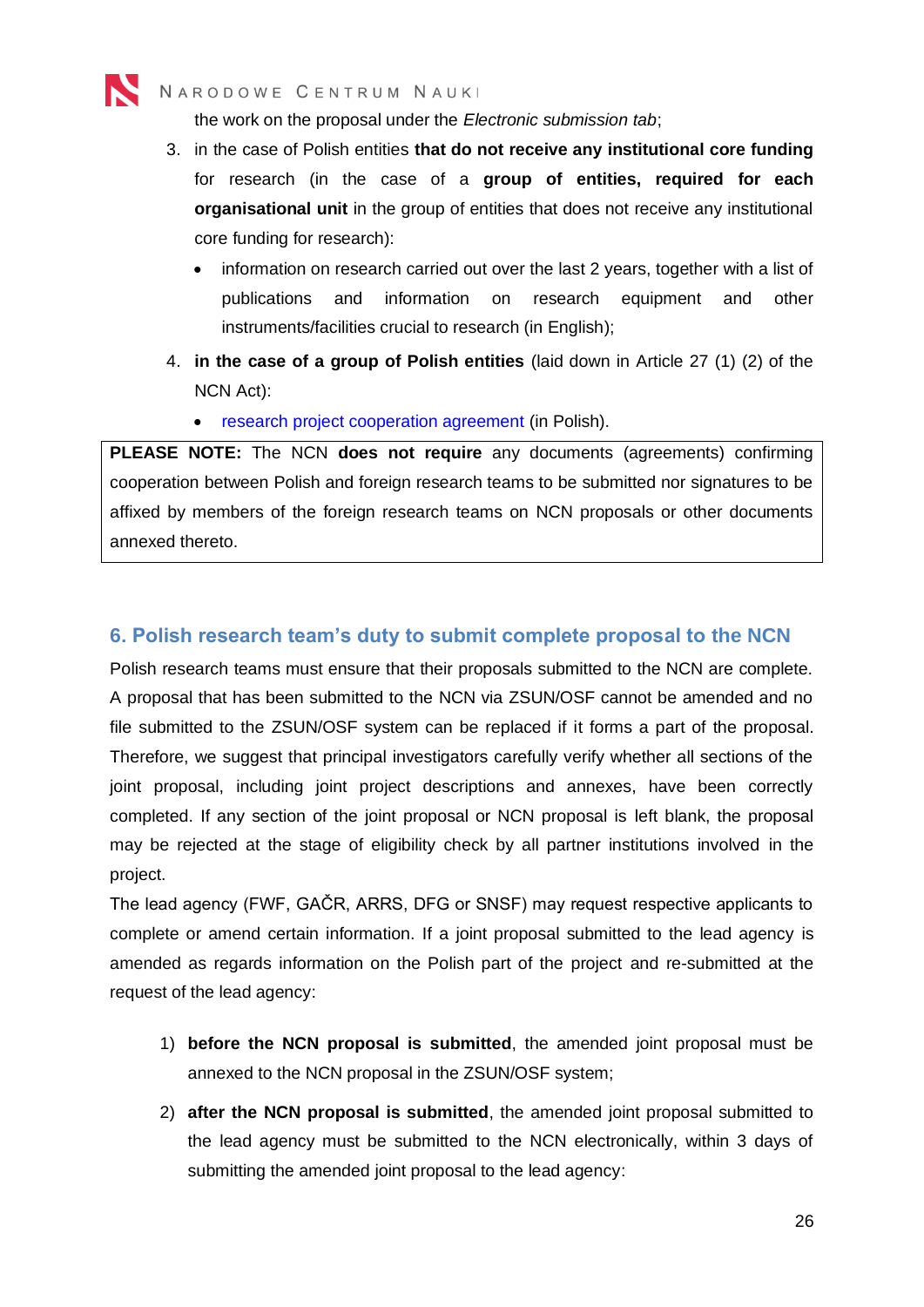

a) by e-mail sent from the e-mail address of the principal investigator or applicant (host institution) specified in the NCN proposal, with the following e-mail addresses (included in the NCN proposal) entered in the CC field:

− applicant's e-mail address (if the e-mail is sent by the principal investigator),

− principal investigator's e-mail address (if the e-mail is sent by the applicant).

b) in an electronic format, to the Electronic Correspondence Register (ESP) address of the National Science Centre at: /ncn/SkrytkaESP from the Electronic Correspondence Register (ESP) address of the applicant/ entity specified in the proposal as the host institution.

The NCN confirms the receipt of the amended joint proposal by e-mail, to the e-mail addresses of the principal investigator and applicant (host institution) included in the NCN proposal.

### <span id="page-26-0"></span>**7. Electronic submission of proposals**

Under the Weave-UNISONO call, NCN proposals must be submitted to the NCN electronically, via the ZSUN/OSF submission system available at [https://osf.opi.org.pl/,](https://osf.opi.org.pl/) **as soon as possible following the submission of a joint proposal to the lead agency, within 7 calendar days at the latest.** 

If on the day the joint proposal is submitted to the lead agency, an NCN proposal form is not available in the ZSUN/OSF submission system, it must be submitted to the NCN within 7 calendar days of the date that the information that the NCN proposal form is available in the ZSUN/OSF submission system is published on the NCN website [\(https://www.ncn.gov.pl/\)](https://www.ncn.gov.pl/) and in the ZSUN/OSF submission system.

Proposals must be submitted to the NCN **electronically.**

**PLEASE NOTE:** Once the work on the NCN proposal has started in the ZSUN/OSF submission system, the Polish research team has **45 calendar days to complete the proposal and submit** it to the NCN. After that, the proposal can **no longer be edited**, in which case a Polish research team that has not sent its proposal to the NCN must prepare a new proposal and complete it in the ZSUN/OSF submission system **which may impact the budget for research tasks performed by the Polish research teams specified in the NCN proposal.** More information can be found in the section: Creating a budget for tasks to be performed by the Polish research teams. **PLEASE NOTE:** The 45-day period applies only to the period during which NCN proposals may be edited in the ZSUN/OSF submission system. Under WEAVE-UNISONO, NCN proposals must be submitted to the NCN via the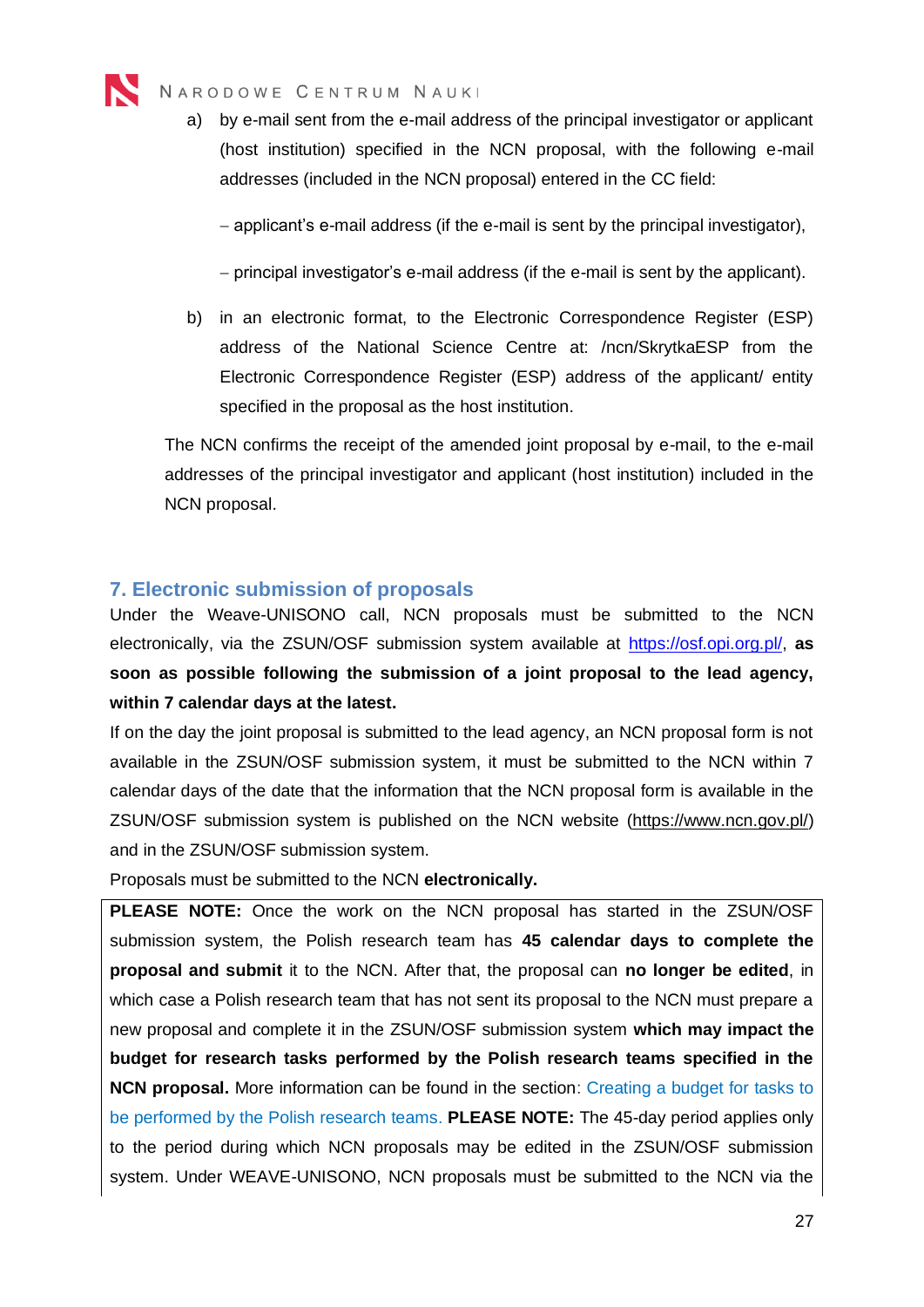ZSUN/OSF submission system as soon as possible following the submission of joint proposals to the lead agency, within 7 calendar days at the latest.

Please note that the partner/cooperating institutions participating in the Weave Programme may apply their own requirements concerning submission of proposals. Each foreign research team involved in the project must submit a set of required documents to its respective partner or cooperating institution, including joint proposal (if required by the partner/cooperating institution).

### <span id="page-27-0"></span>**III. EVALUATION OF PROPOSALS**

#### <span id="page-27-1"></span>**1. Eligibility check**

Proposals undergo an eligibility check performed by the NCN, lead agency and partner/ cooperating institutions relevant for the research teams involved in the project in accordance with their respective requirements. The proposals approved as eligible by all institutions performing the evaluation are recommended for merit-based evaluation performed solely by the lead agency relevant for the coordinating applicant according to the terms of its call launched for the purposes of the Weave Programme.

The eligibility check is the first stage of the proposal review. At the NCN, it is carried out by scientific coordinators based on the eligibility criteria applicable to the [Weave-UNISONO](https://www.ncn.gov.pl/ogloszenia/konkursy/weave-unisono?language=en) call.

The most frequent errors by applicants resulting in the proposal being rejected at the stage of eligibility check at the NCN include:

- failure to include a comprehensive and detailed justification of the costs in the joint proposal, consistent with the justification of the costs in the ZSUN/OSF submission system planned for the Polish research team; **the merit-based evaluation is carried out by the lead agency on the basis of the joint proposal and covers (inter alia) evaluation of the justification of the costs planned for the Polish part of the research project as regards the subject and scope of research, hence the justification of the costs planned for the Polish research team in the joint proposal must be comprehensive, detailed and consistent with the justification of the costs in ZSUN/OSF**;
- inconsistency of information in the joint proposal and the NCN proposal;
- failure to submit the proposal on time;
- naming persons to be selected in an open call procedure in the NCN proposal or joint proposal or joint project description, including persons to be employed as post-docs from the NCN budget and under NCN scholarships for students and PhD students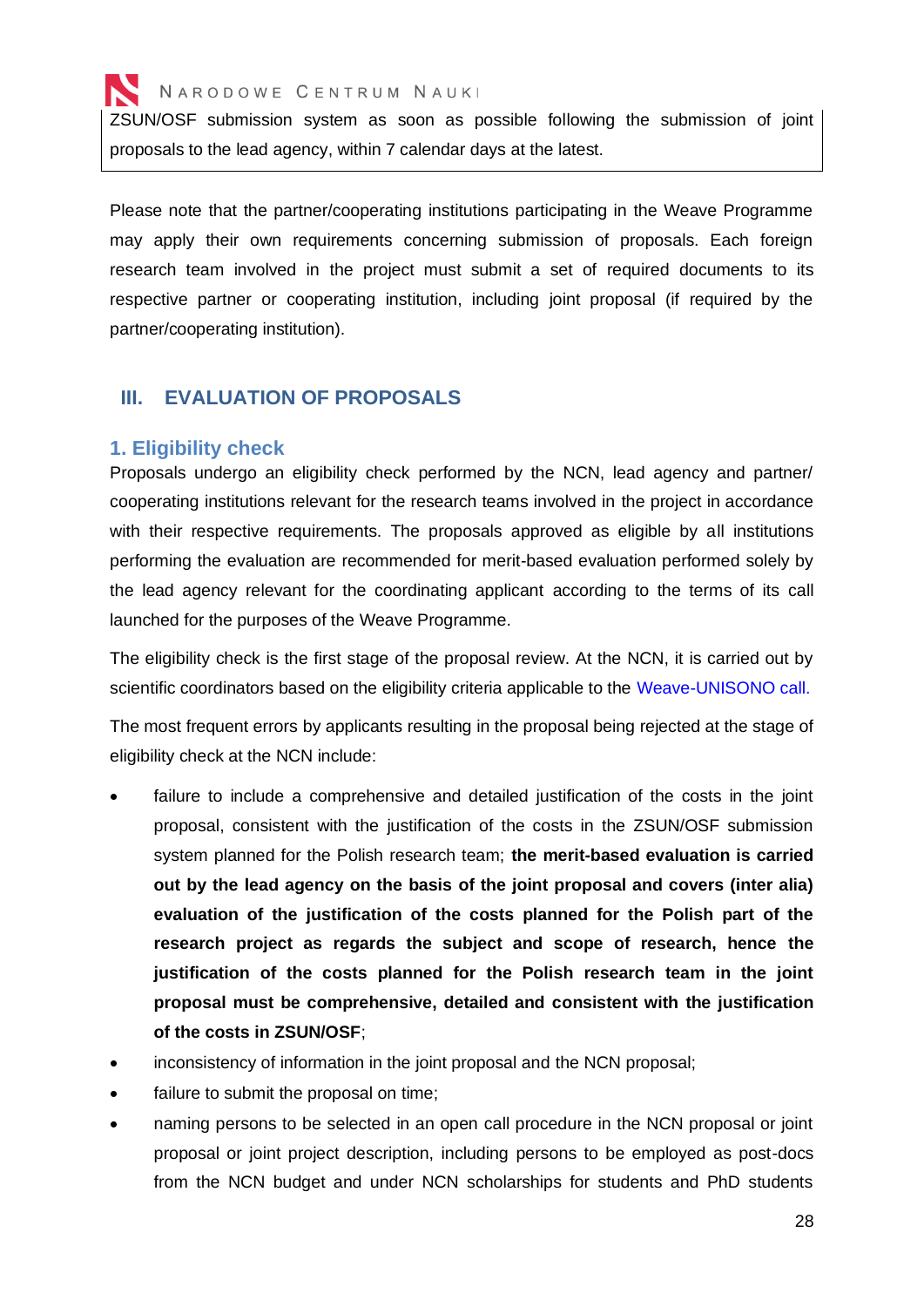awarded pursuant to the [Regulations for awarding scholarships in the NCN-funded](https://www.ncn.gov.pl/sites/default/files/pliki/uchwaly-rady/2019/uchwala25_2019-zal1_ang.pdf)  [research projects;](https://www.ncn.gov.pl/sites/default/files/pliki/uchwaly-rady/2019/uchwala25_2019-zal1_ang.pdf)

- miscalculating the budget (cost differences in the budget for the tasks to be performed by the Polish team in the joint proposal and in the NCN proposal as a consequence of (for example) miscalculation of the EUR/PLN exchange rate or inconsistency of the expenses planned in the NCN proposal and joint proposal); **PLEASE NOTE: The budget of the Polish part of the project in the joint proposal under Weave-UNISONO must be calculated according to the exchange rate specified in the Weave-UNISONO call announcement (1 EUR = 4.4385 PLN);**
- incompleteness of the proposal;
- completing particular sections of the NCN proposals in the ZSUN/OSF submission system in another language than required by the call documents;
- submission of the proposal to only one partner institution involved.

## <span id="page-28-0"></span>**2. Merit-based evaluation**

Joint proposals are subject to merit-based evaluation. The terms of merit-based evaluation of joint proposals are specified by the lead agency relevant for the coordinating applicant, i.e. the FWF, GAČR, ARRS, DFG or SNSF.

The NCN performs an additional merit-based evaluation of NCN proposals recommended for funding by the lead agency in the cases laid down in the [Regulations.](https://www.ncn.gov.pl/sites/default/files/pliki/uchwaly-rady/2020/uchwala133_2020-zal1_ang.pdf)

The terms of the lead agency's merit-based evaluation are specified in the documents applicable to its domestic call launched for the purposes of the Weave Programme (see page 10).

The lead agency performs a merit-based evaluation of proposals under its domestic call launched for the purposes of the Weave Programme by comparing them with other proposals submitted to the call.

Every year, the institutions participating in the Weave Programme agree on a threshold which is made public. The threshold is set at 20%. Out of all proposals chosen by the lead agency, only those within the threshold will be recommended for funding. Pursuant to a mutual agreement between the lead agency and partner/cooperating institutions, funding may be awarded to proposals that are not within the threshold.

Following the merit-based evaluation, the lead agency provides the NCN and, in the case of trilateral cooperation, the other partner/cooperating institutions involved, with information on the results of the merit-based evaluation and list of research projects recommended for funding.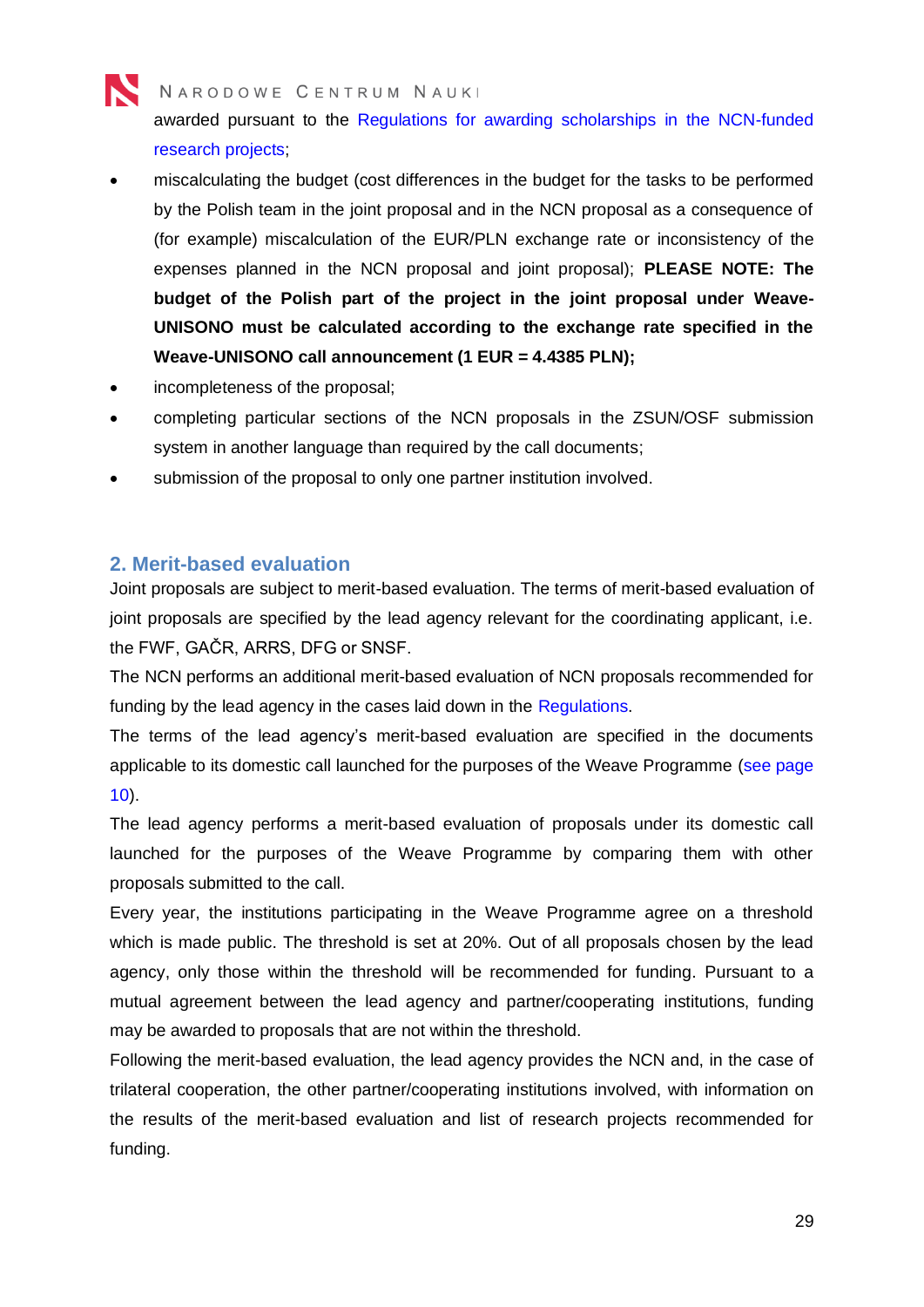

The list is then approved by the NCN Director and, in the case of trilateral cooperation, by the partner/cooperating institutions relevant the foreign research teams.

Funds for research projects to be carried out by the Polish research teams will be allocated by the NCN Director provided that the partner/cooperating institutions allocate funds to the foreign research teams.

The detailed terms of awarding funding for research tasks by the National Science Centre under international calls carried out as multilateral cooperation pursuant to the Lead Agency Procedure are laid down in the [Regulations.](https://www.ncn.gov.pl/sites/default/files/pliki/uchwaly-rady/2020/uchwala133_2020-zal1_ang.pdf)

Research projects must be carried out by the Polish and foreign research teams pursuant to the terms of the NCN and respective partner/cooperating institutions.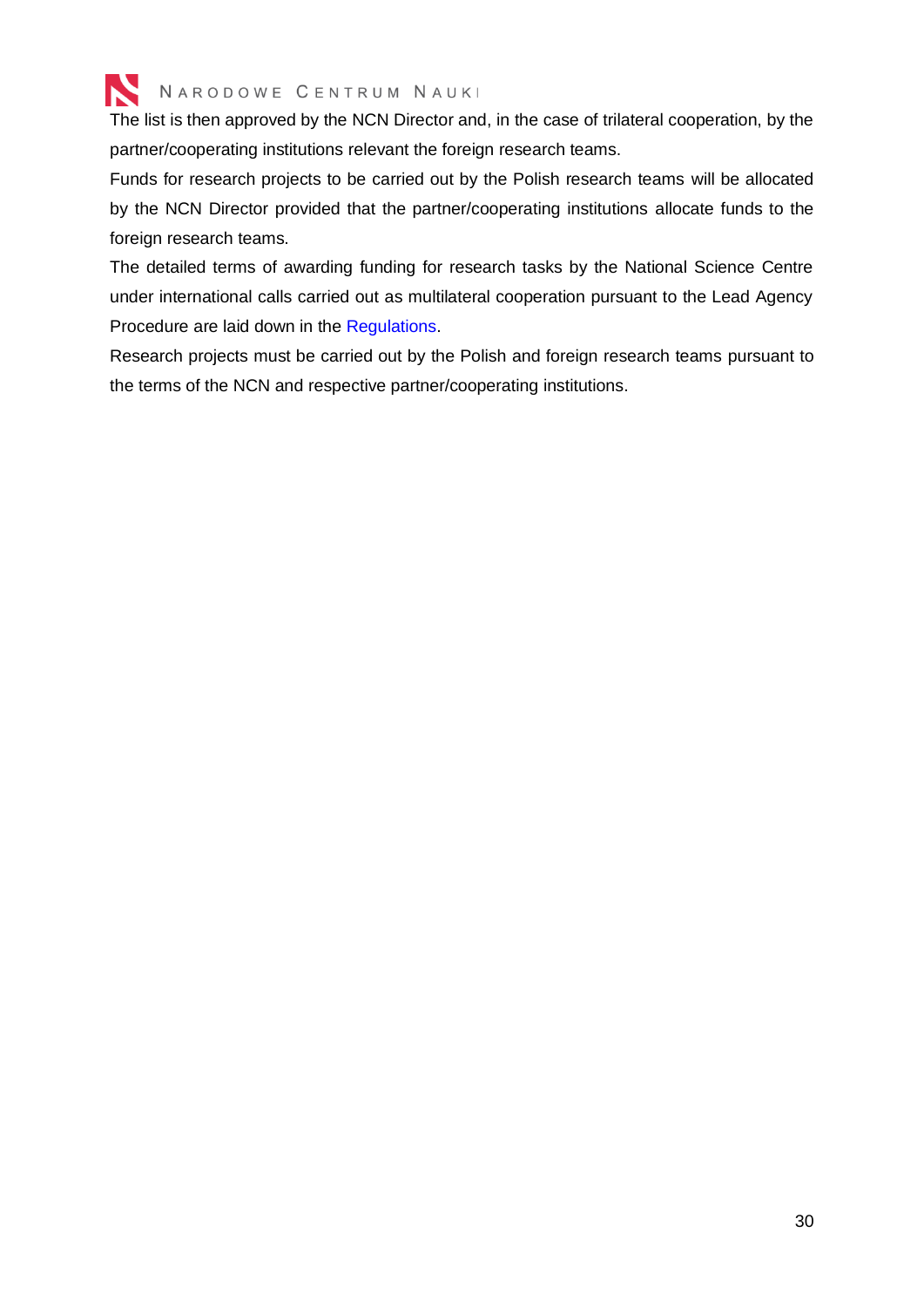# **IV. FILLING OUT NCN PROPOSALS IN ZSUN/OSF**

<span id="page-30-0"></span>

| <b>Selected section in</b><br><b>ZSUN/OSF</b> | <b>Subsection</b>                            | <b>Description</b>                                                                                                                                                                                                                                                                                                                                                                                                                                                                                                                                                                                                                                                                                                                                                                                                                                                                                    |
|-----------------------------------------------|----------------------------------------------|-------------------------------------------------------------------------------------------------------------------------------------------------------------------------------------------------------------------------------------------------------------------------------------------------------------------------------------------------------------------------------------------------------------------------------------------------------------------------------------------------------------------------------------------------------------------------------------------------------------------------------------------------------------------------------------------------------------------------------------------------------------------------------------------------------------------------------------------------------------------------------------------------------|
|                                               |                                              | From the commencement of the work on the NCN proposal in ZSUN/OSF, the Polish research team has 45<br>calendar days to complete the proposal and submit it to the NCN. After that, the proposal can no longer be<br>edited, in which case a Polish research team that has not sent its proposal to the NCN must prepare a new<br>proposal and complete it in ZSUN/OSF. PLEASE NOTE: The 45-day period applies only to the period<br>during which NCN proposals may be edited in the ZSUN/OSF submission system. Under WEAVE-<br>UNISONO, NCN proposals must be submitted to the NCN via the ZSUN/OSF submission system as soon<br>as possible following the submission of joint proposals to the lead agency, within 7 calendar days at the<br>latest.                                                                                                                                                |
|                                               |                                              | PLEASE NOTE: NCN proposals processed in the ZSUN/OSF submission system:<br>- by 30 September 2020 (inclusive) may include research projects to be carried out by the Polish<br>research teams from 2020 onwards:<br>- from 1 October 2021 (inclusive) may include research projects to be carried out by the Polish                                                                                                                                                                                                                                                                                                                                                                                                                                                                                                                                                                                   |
| <b>PREPARING A NEW</b><br><b>PROPOSAL</b>     |                                              | research teams from 2023 onwards.<br>More information on the budget planning in NCN proposals submitted to the ZSUN/OSF submission system<br>can be found in the section: Budget for tasks to be performed by the Polish research teams.                                                                                                                                                                                                                                                                                                                                                                                                                                                                                                                                                                                                                                                              |
|                                               | List of partner institutions/<br>lead agency | Choose the research funding institution relevant for the foreign research team, to which a proposal is<br>submitted under the Weave Programme:<br>in the case of bilateral cooperation, choose the lead agency relevant for the foreign partner team<br>from:<br>Austria (the FWF);<br>Switzerland (the SNSF);<br>the Czech Republic (the GAČR) (PLEASE NOTE: Call for proposals at the GAČR as the lead<br>agency starts in February 2021);<br>from Slovenia (the ARRS) (PLEASE NOTE: Call for proposals at the ARRS as the lead agency<br>starts in autumn 2021);<br>from Germany (the DFG) (PLEASE NOTE: Call for proposals at the DFG as the lead agency starts<br>on 15 September 2021);<br>in the case of trilateral cooperation, choose the lead agency (FWF, SNSF, GAČR, ARRS or DFG)<br>and research funding (partner/cooperating) institution relevant for the third research team involved |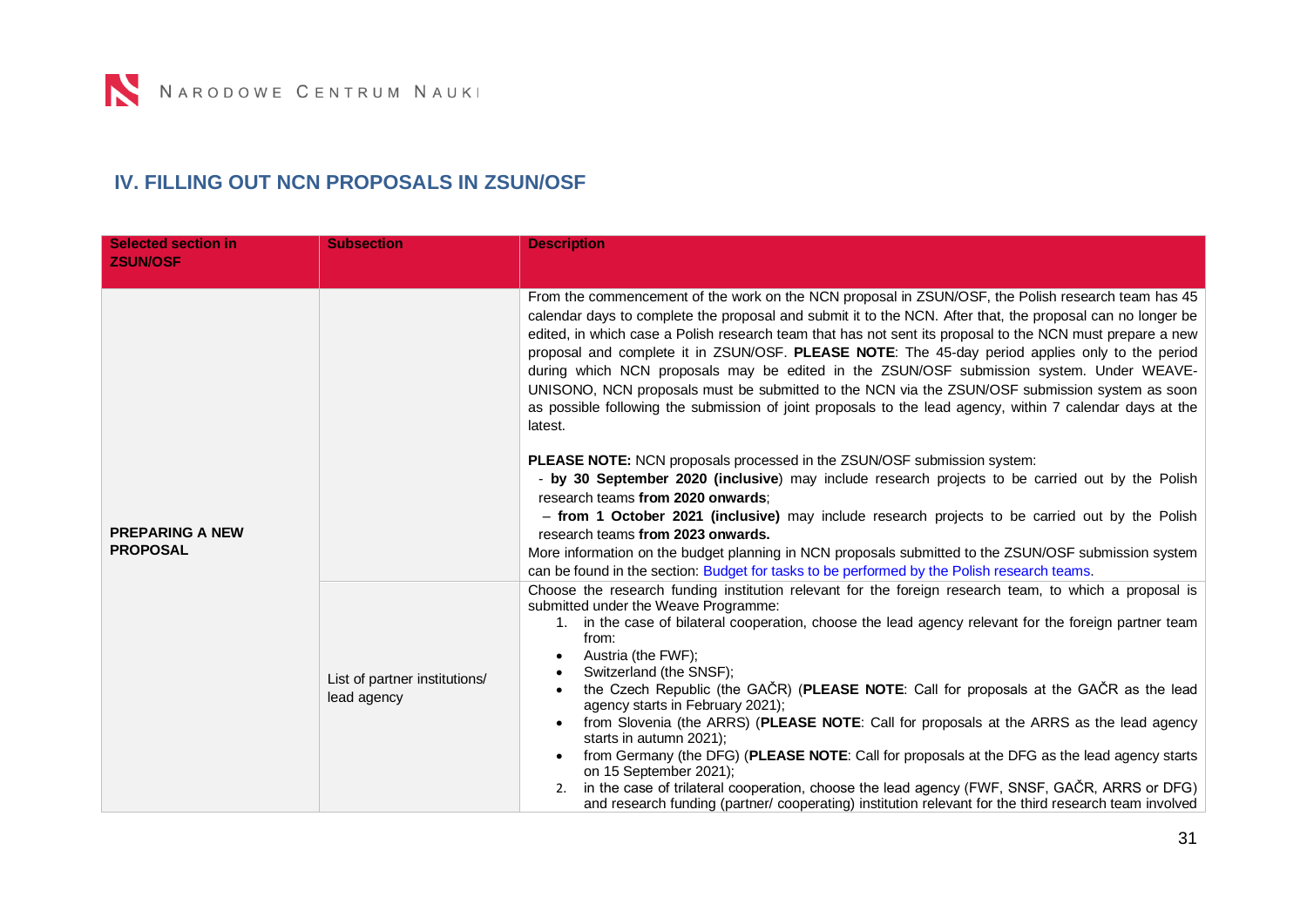| <b>Selected section in</b><br><b>ZSUN/OSF</b>     | <b>Subsection</b>                                               | <b>Description</b>                                                                                                                                                                                                                                                                                                                                                                                                                                                                                                                                   |
|---------------------------------------------------|-----------------------------------------------------------------|------------------------------------------------------------------------------------------------------------------------------------------------------------------------------------------------------------------------------------------------------------------------------------------------------------------------------------------------------------------------------------------------------------------------------------------------------------------------------------------------------------------------------------------------------|
|                                                   |                                                                 | in the project according to the acceptable 2021 cooperation options described in Table 1.                                                                                                                                                                                                                                                                                                                                                                                                                                                            |
|                                                   | Implementation period<br>[months]                               | Projects can be carried out over a period of 24, 36 or 48 months.<br>PLEASE NOTE: In the case of research projects involving research teams from the Czech Republic or<br>Germany or Slovenia that apply for research funding to the GAČR, DFG or ARRS, a project<br>implementation period cannot exceed 36 months.<br>The implementation period of a project carried out by the Polish and foreign research teams may be<br>changed on the terms and conditions of the NCN and respective partner institutions.                                     |
| <b>BASIC INFORMATION</b>                          | Title in English                                                | The project title in English must be identical to the title in the joint project and submission system of the lead<br>agency. The title in English must be identical to the title in Polish.                                                                                                                                                                                                                                                                                                                                                         |
|                                                   | Acronym                                                         | Optional.                                                                                                                                                                                                                                                                                                                                                                                                                                                                                                                                            |
|                                                   | NCN review panel                                                | A review panel must be selected according to the current list of panels available at the NCN website.                                                                                                                                                                                                                                                                                                                                                                                                                                                |
|                                                   | Joint proposal                                                  | All application documents submitted to the lead agency consolidated into a single PDF file must be identical<br>to the ones submitted to the lead agency's submission system. The application documents may be<br>submitted as a file without a signature (choose the "Document's scan" option), as a scan signed by hand<br>(choose the "Document's scan" option) or as a file signed electronically (chose the "Document signed<br>electronically" option).<br>For joint proposals submitted to the SNSF: attach the budget table in this section. |
|                                                   | Additional documents<br>submitted at the international<br>level | Optional, may be left blank.<br>In this section, other additional documents may be submitted at the international level, consolidated into a<br>single PDF file.<br>They may be submitted as a file without a signature (choose the "Document's scan" option), as a scan                                                                                                                                                                                                                                                                             |
|                                                   |                                                                 | signed by hand (choose the "Document's scan" option) or as a file signed electronically (choose the<br>"Document signed electronically" option).                                                                                                                                                                                                                                                                                                                                                                                                     |
| <b>APPLICANT / PARTICIPATING</b><br><b>ENTITY</b> | Applicant's status                                              | Proposals for NCN funding of the Polish part of the research project may be submitted by entities for which<br>such funding does not constitute state aid, such as:<br>1. universities;<br>2. federations of science and HE entities;<br>3. research institutes of the Polish Academy of Sciences operating pursuant to the Act on the Polish                                                                                                                                                                                                        |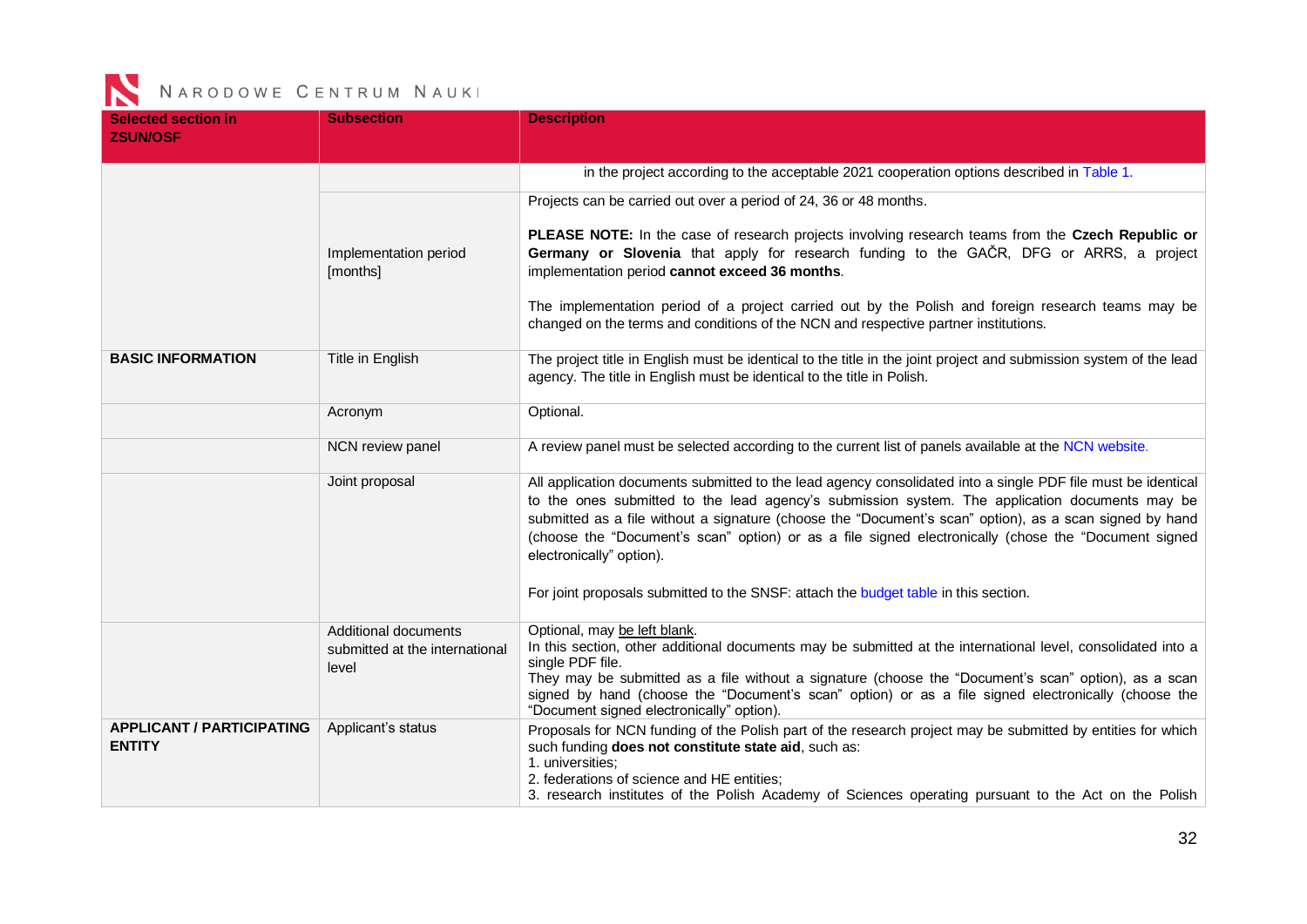| <b>Selected section in</b><br><b>ZSUN/OSF</b>        | <b>Subsection</b>                                                                                        | <b>Description</b>                                                                                                                                                                                                                                                                                                                                                                                                                                                                                                                                                                                                                                                                                                                                                                                                                                                                                                                                                                       |
|------------------------------------------------------|----------------------------------------------------------------------------------------------------------|------------------------------------------------------------------------------------------------------------------------------------------------------------------------------------------------------------------------------------------------------------------------------------------------------------------------------------------------------------------------------------------------------------------------------------------------------------------------------------------------------------------------------------------------------------------------------------------------------------------------------------------------------------------------------------------------------------------------------------------------------------------------------------------------------------------------------------------------------------------------------------------------------------------------------------------------------------------------------------------|
|                                                      |                                                                                                          | Academy of Sciences of 30 April 2010;<br>4. research institutes operating pursuant to the Act on Research Institutes of 30 April 2010;<br>5. international research institutes established pursuant to separate Acts, operating in the Republic of<br>Poland;<br>5a. Łukasiewicz Centre operating pursuant to the Act on the Łukasiewicz Research Network;<br>5b. institutes operating within the Łukasiewicz Research Network;<br>6. Polish Academy of Arts and Sciences;<br>7. other institutions involved in research independently on a continuous basis;<br>8. groups of entities (at least two entities mentioned in sections 1-7 or at least one institution as such<br>together with at least one company);<br>9. research centres of the Polish Academy of Sciences as defined in the Act on the Polish Academy of<br>Sciences of 30 April 2010;<br>10. scientific libraries:<br>11. legal entities established with a registered office in Poland; and<br>12. natural persons. |
| <b>PARTICIPATING ENTITIES</b>                        | Research project cooperation<br>agreement concluded by a<br>group of Polish entities                     | If the applicant is a group of Polish entities:<br>specify its leader; the principal investigator's employer is the leader of the Polish group of entities;<br>annex the research project cooperation agreement (in Polish) for the project specifying the leader,<br>concluded by a group of Polish entities. File format: PDF; qualified electronic signature in PAdES<br>format or scan of the document signed by hand.<br>The template of the agreement is available in the ZSUN/ OSF submission system and on the NCN website:<br>https://www.ncn.gov.pl/sites/default/files/pliki/regulaminy/porozumienie o wspolpracy na rzecz realizacji<br>projektu badawczego.docx<br>The template includes the required elements and may be supplemented with other provisions on<br>cooperation.                                                                                                                                                                                             |
| <b>DETAILS OF THE</b><br><b>PARTICIPATING ENTITY</b> | Is the entity under<br>receivership, in liquidation or<br>subject to bankruptcy<br>proceedings? (YES/NO) | Entities under forced administration, in liquidation or subject to bankruptcy proceedings cannot be applicants<br>or participating entities for the project.                                                                                                                                                                                                                                                                                                                                                                                                                                                                                                                                                                                                                                                                                                                                                                                                                             |
|                                                      | Does the entity receive any<br>institutional core funding for<br>research?                               | If a Polish entity applying for funding under the Weave-UNISONO call does not receive any institutional core<br>funding for research, the proposal submitted to the ZSUN/OSF system must include the following<br>information (in English):<br>1) information on research carried out over the last 2 years preceding submission of the proposal,<br>together with a list of publications affiliated with the applicant/participating entity;<br>2) information on research equipment and other instruments/facilities crucial to research.<br>File format: PDF; electronic signature in PAdES format or scan of the document signed by hand.<br>In the case of a group of Polish entities, the above information is required for each organisational unit in the                                                                                                                                                                                                                        |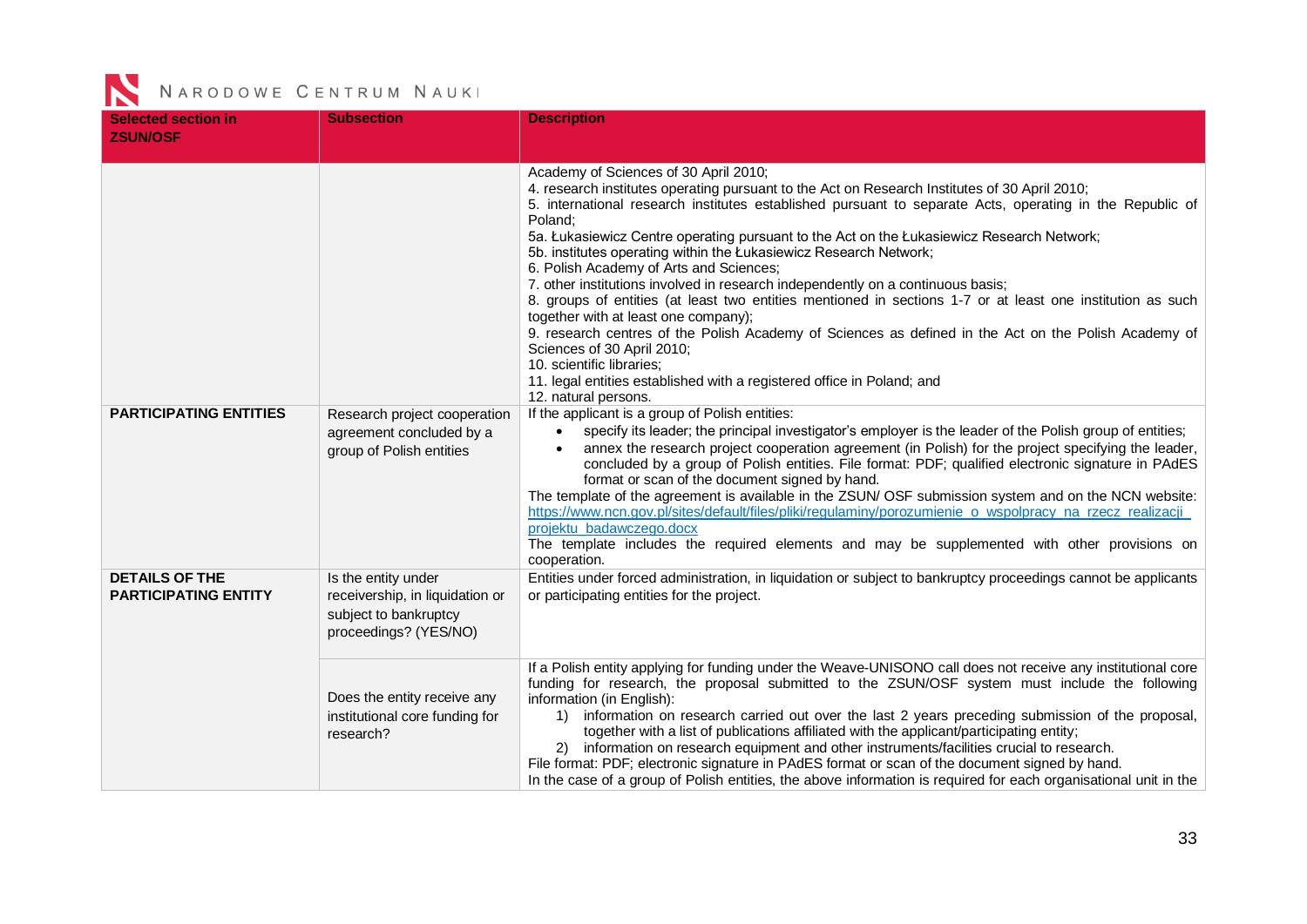| <b>Selected section in</b><br><b>ZSUN/OSF</b>    | <b>Subsection</b>                             | <b>Description</b>                                                                                                                                                                                                                                                                                                                                                                                                                                                                                                                                                                                                                                                                                                                                                                                                                                                                                                                                                          |
|--------------------------------------------------|-----------------------------------------------|-----------------------------------------------------------------------------------------------------------------------------------------------------------------------------------------------------------------------------------------------------------------------------------------------------------------------------------------------------------------------------------------------------------------------------------------------------------------------------------------------------------------------------------------------------------------------------------------------------------------------------------------------------------------------------------------------------------------------------------------------------------------------------------------------------------------------------------------------------------------------------------------------------------------------------------------------------------------------------|
|                                                  |                                               | group of entities that does not receive any institutional core funding for research.                                                                                                                                                                                                                                                                                                                                                                                                                                                                                                                                                                                                                                                                                                                                                                                                                                                                                        |
| <b>STATE AID</b>                                 | Will project funding constitute<br>state aid? | State aid will not be granted under the call. In order to determine if project funding constitutes state aid,<br>please read the Rules governing application for state aid available in the ZSUN/OSF system and on the<br>NCN website: https://www.ncn.gov.pl/finansowanie-nauki/pomoc-publiczna?language=en.                                                                                                                                                                                                                                                                                                                                                                                                                                                                                                                                                                                                                                                               |
| <b>RESEARCH PLAN</b>                             |                                               | It is necessary to specify the research tasks to be performed by the Polish research team in Polish and<br>English. Both language versions must be identical. The research plan must not include tasks to be<br>performed by the foreign research teams.<br>Research tasks do not include the purchase of research equipment, participation in conferences,<br>preparation to publications, etc.                                                                                                                                                                                                                                                                                                                                                                                                                                                                                                                                                                            |
| <b>SIMILAR RESEARCH TASKS</b>                    |                                               | This section must be completed in English and concerns the Polish principal investigator and Polish entity.<br>Answer all questions and save the data in the proposal form. If the principal investigator has performed<br>similar research tasks to the ones presented in the NCN proposal submitted to Weave-UNISONO, he/she<br>must justify the need to have them funded.                                                                                                                                                                                                                                                                                                                                                                                                                                                                                                                                                                                                |
|                                                  | Project authorship/co-<br>authorship          | Name project authors/co-authors.                                                                                                                                                                                                                                                                                                                                                                                                                                                                                                                                                                                                                                                                                                                                                                                                                                                                                                                                            |
| <b>ETHICS ISSUES</b>                             |                                               | This section must be completed in English and must include all research tasks to be performed by the<br>Polish research team.<br>Before completing the relevant section in the ZSUN/OSF system, read two documents annexed to the call<br>announcement: Guidelines for applicants to complete the ethics issues form in the research project and<br>Code of the National Science Centre on research integrity and applying for research funding. Then complete<br>the relevant sections. When the answer to any question is YES, describe the measures taken/to be taken to<br>ensure that the research covered by the NCN proposal are carried out in compliance with the rules of best<br>practice in a given field/discipline as well as provide information on any permission already issued or a<br>description on how the relevant requirements will be fulfilled.<br>Information in the NCN proposals must be consistent with the information in the joint proposal. |
| <b>ABSTRACT FOR THE</b><br><b>GENERAL PUBLIC</b> |                                               | The project's abstract for the general public must be attached in Polish and English and must concern the<br>joint research project, not only research tasks to be carried out by the Polish research team. The abstract for<br>the general public in each language version must not be longer than one standard page (page format: A4,<br>font size: at least 11, font: Times New Roman or equivalent, lead: single, left-right margins: 2 cm, top-bottom<br>margins: 1.5cm). The abstract must be addressed to a wide audience, including people who are neither<br>experts in a given field nor researchers.<br>If the project is recommended for funding, the abstract for the general public will be published on the<br>websites of the National Science Centre and Ośrodek Przetwarzania Informacji (OPI) alongside information<br>on the call results.                                                                                                              |
| <b>INTERNATIONAL</b><br><b>COOPERATION</b>       | Countries                                     | This section must be completed in English.<br>International cooperation must be merit-based. International cooperation means research tasks carried out<br>jointly with researchers from foreign research institutions.                                                                                                                                                                                                                                                                                                                                                                                                                                                                                                                                                                                                                                                                                                                                                     |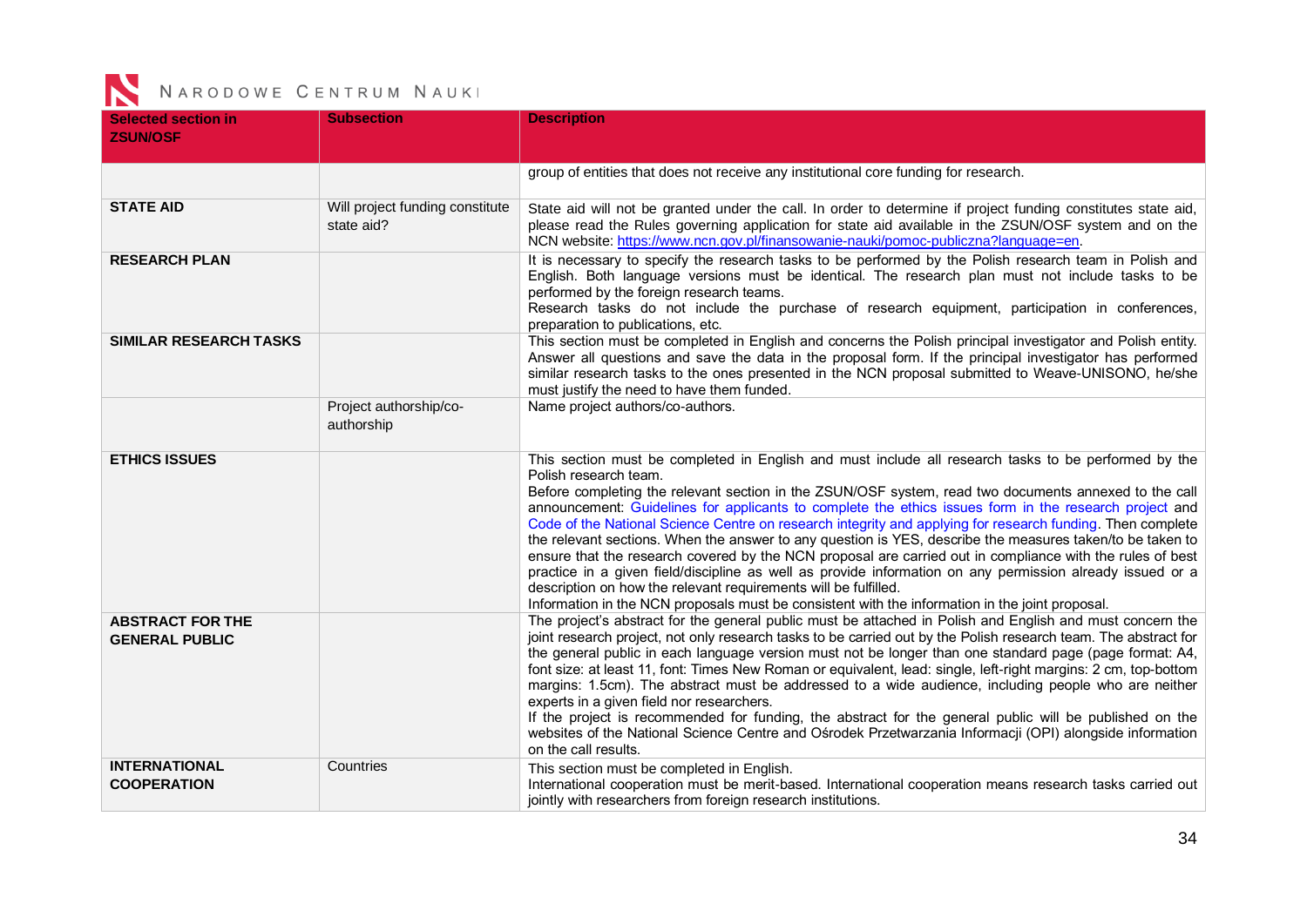| <b>Selected section in</b><br><b>ZSUN/OSF</b> | <b>Subsection</b>      | <b>Description</b>                                                                                                                                                                                                                                                                                                                                                                                                                                                                                                                                                                                                                                                                                                                                                                                                                                                                                                                                                                                                                                                                                            |
|-----------------------------------------------|------------------------|---------------------------------------------------------------------------------------------------------------------------------------------------------------------------------------------------------------------------------------------------------------------------------------------------------------------------------------------------------------------------------------------------------------------------------------------------------------------------------------------------------------------------------------------------------------------------------------------------------------------------------------------------------------------------------------------------------------------------------------------------------------------------------------------------------------------------------------------------------------------------------------------------------------------------------------------------------------------------------------------------------------------------------------------------------------------------------------------------------------|
|                                               |                        |                                                                                                                                                                                                                                                                                                                                                                                                                                                                                                                                                                                                                                                                                                                                                                                                                                                                                                                                                                                                                                                                                                               |
|                                               |                        | The following are not deemed international cooperation:<br>participation in international conferences;<br>a)<br>dissemination of information on the project abroad;<br>b)<br>implementation of the research tasks by a Polish research team abroad without the participation of<br>C)<br>researchers from foreign research institutions; and<br>cooperation with foreign researchers employed in Polish institutions.<br>d)                                                                                                                                                                                                                                                                                                                                                                                                                                                                                                                                                                                                                                                                                   |
|                                               |                        | The ZSUN/OSF submission system automatically inserts information on the country/countries deriving from<br>information provided in the proposal and concerning partner/cooperating institutions, to which the funding<br>proposal is submitted under the Weave Programme.<br>In the case of research projects to be performed jointly with research teams from other countries that do not<br>apply for funding under the Weave Programme, this section may be completed with additional countries and<br>information on international cooperation (in English).<br>PLEASE NOTE: The NCN does not require any documents (agreements) confirming cooperation between<br>Polish and foreign research teams to be provided nor does it require NCN proposals or documents attached<br>thereto to be signed by members of the foreign research teams                                                                                                                                                                                                                                                              |
|                                               | <b>Entities</b>        | Provide the full name of the foreign research institutions from the countries specified above who are to be<br>involved in the project.                                                                                                                                                                                                                                                                                                                                                                                                                                                                                                                                                                                                                                                                                                                                                                                                                                                                                                                                                                       |
| <b>RESEARCH TEAM</b>                          | Number of team members | It is necessary to specify the number Polish investigators $ -$ all members of the Polish research team<br>(including the principal investigator, scholarship recipients and post-docs as well as other co-investigators<br>and persons who are not paid any remuneration) who are to be involved in the Polish part of the project.<br>PLEASE NOTE: The information from this section must be entered in the relevant section of the joint<br>proposal. Otherwise the proposal may be rejected as ineligible. It is not enough to enter such information in<br>the NCN proposal as it is not subject to merit-based evaluation.<br>PLEASE NOTE: Names of persons to be selected in an open call procedure must not be provided in<br>the NCN proposal or joint proposal, including persons to be employed as post-docs from the NCN budget<br>and under NCN scholarships for students and PhD students awarded pursuant to the Regulations for<br>awarding scholarships in the NCN-funded research projects.<br>The costs of salaries and scholarships are planned pursuant to the Annex to the Regulations. |
| <b>COSTS</b>                                  |                        | Polish research teams may plan their research projects in the ZSUN/OSF submission system from 2022<br>onwards, however NCN proposals processed in the ZSUN/OSF submission system:<br>- by 30 September 2020 (inclusive) may include research projects to be carried out by the Polish research<br>teams from 2020 onwards.<br>The following years will be included in the project budget, depending on the project implementation period:<br>2023-2024 for two-year projects;<br>2023-2024-2025 for three-year projects; and<br>2023-2024-2025-2026 for four-year projects<br>$\bullet$                                                                                                                                                                                                                                                                                                                                                                                                                                                                                                                       |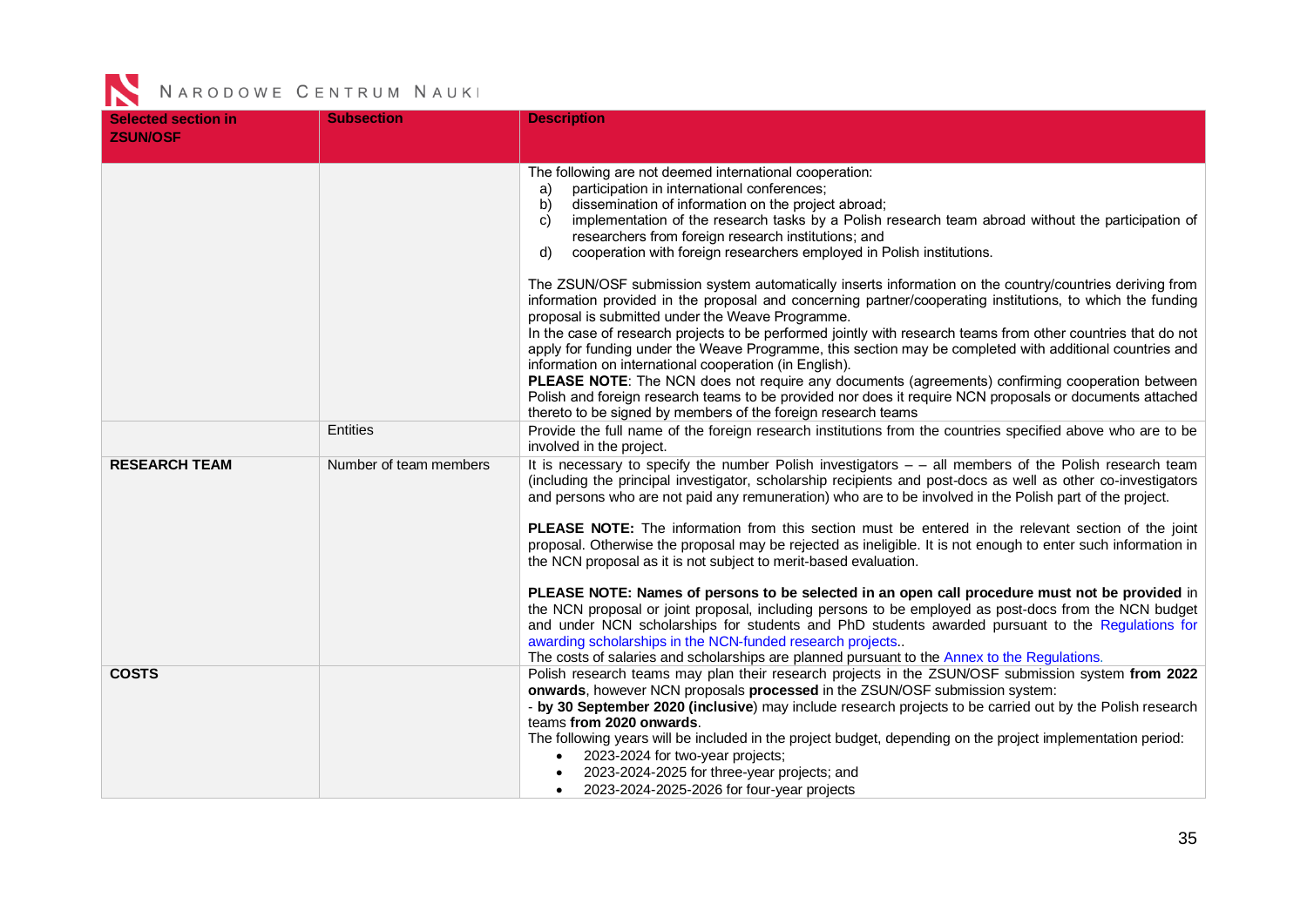| <b>Selected section in</b><br><b>ZSUN/OSF</b> | <b>Subsection</b>       | <b>Description</b>                                                                                                                                                                                                                                                                                                                                                                                                                                                                                                                                                                                                                                                                                                                                                                                                                                                                                                                                                                                                                                                                                                                                             |
|-----------------------------------------------|-------------------------|----------------------------------------------------------------------------------------------------------------------------------------------------------------------------------------------------------------------------------------------------------------------------------------------------------------------------------------------------------------------------------------------------------------------------------------------------------------------------------------------------------------------------------------------------------------------------------------------------------------------------------------------------------------------------------------------------------------------------------------------------------------------------------------------------------------------------------------------------------------------------------------------------------------------------------------------------------------------------------------------------------------------------------------------------------------------------------------------------------------------------------------------------------------|
|                                               |                         | - from 1 October 2021 (inclusive) may include research projects to be carried out by the Polish research<br>teams from 2023 onwards.<br>The following years will be included in the project budget, depending on the project implementation period:<br>2023-2024 for two-year projects;<br>2023-2024-2025 for three-year projects; and<br>$\bullet$<br>2023-2024-2025-2026 for four-year projects.<br>$\bullet$                                                                                                                                                                                                                                                                                                                                                                                                                                                                                                                                                                                                                                                                                                                                                |
|                                               |                         | If the work on NCN proposals in the ZSUN/OSF submission system starts before 30 September 2021, with<br>project performance scheduled to begin in 2022, and the NCN proposal is not completed and submitted<br>within 45 days of the date the work on the proposal starts in the ZSUN/OSF submission system, a new<br>proposal will have to be created. A new NCN proposal (created after 1 October 2021) may cover a<br>research project starting in 2023. If a proposal has already been submitted to the lead agency for a research<br>project involving 2022 funding, the information in the NCN proposal will be inconsistent with<br>information in the joint proposal and, as a result, the proposal may be rejected on the grounds that it<br>does not meet the eligibility criteria.<br>Costs of the project carried out by the Polish research team and calculation thereof in the project budget<br>must be the same when specified in PLN in ZSUN/OSF and in EUR in the joint proposal.<br>The budget of the Polish part of the project in the joint proposal should be calculated according to<br>the following exchange rate: 1 EUR= 4.4385 PLN. |
|                                               |                         | Costs of the project carried out by the Polish research team in the NCN proposal in ZSUN/OSF and in the<br>joint proposal must be rounded down to total values.<br>More information on the rules for cost planning can be found in the Regulations and Regulations on<br>awarding scholarships in NCN-funded research projects.                                                                                                                                                                                                                                                                                                                                                                                                                                                                                                                                                                                                                                                                                                                                                                                                                                |
| <b>SALARIES AND</b><br><b>SCHOLARSHIPS</b>    |                         | Enter the cost of salaries and scholarships of members of the Polish research team.<br>PLEASE NOTE: The information from this section must be entered in the relevant section of the joint<br>proposal. Otherwise the proposal may be rejected as ineligible. It is not enough to enter such information in<br>the NCN proposal as it is not subject to merit-based evaluation                                                                                                                                                                                                                                                                                                                                                                                                                                                                                                                                                                                                                                                                                                                                                                                 |
|                                               | Justification of salary | A higher full-time salary may be specified for a post doc, in so far as it is justified by special circumstances<br>described in the proposal, in which case the relevant justification should be provided in the NCN proposal.<br>PLEASE NOTE: The information from this section must be entered in the relevant section of the joint<br>proposal. Otherwise the proposal may be rejected as ineligible. It is not enough to enter such information in<br>the NCN proposal as it is not subject to merit-based evaluation                                                                                                                                                                                                                                                                                                                                                                                                                                                                                                                                                                                                                                     |
| <b>RESEARCH EQUIPMENT</b>                     |                         | Enter the cost of purchase or manufacturing of research equipment, other devices and software crucial to<br>research to be carried out by the Polish research team.<br>PLEASE NOTE: In the relevant section of a joint proposal, the costs entered in this section, requested from<br>the NCN by the Polish research teams, as well as detailed justifications of the costs must be provided.<br>Otherwise the proposal may be rejected as ineligible. It is not enough to enter the justifications in the NCN                                                                                                                                                                                                                                                                                                                                                                                                                                                                                                                                                                                                                                                 |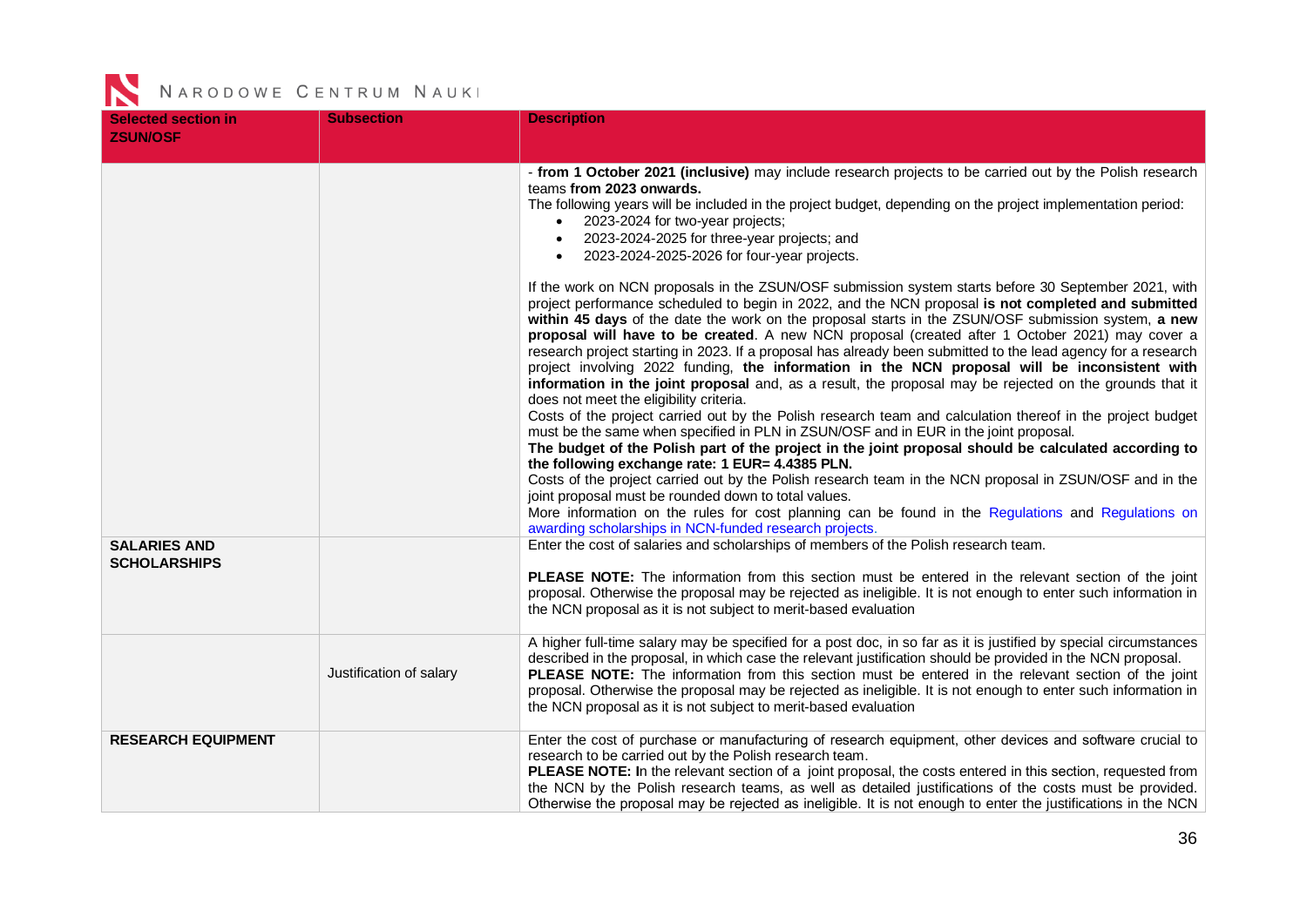| <b>Selected section in</b><br><b>ZSUN/OSF</b> | <b>Subsection</b>                                                       | <b>Description</b>                                                                                                                                                                                                                                                                                                                                                                                                                                                                                                                                                                                                                                                                                                                                                                     |
|-----------------------------------------------|-------------------------------------------------------------------------|----------------------------------------------------------------------------------------------------------------------------------------------------------------------------------------------------------------------------------------------------------------------------------------------------------------------------------------------------------------------------------------------------------------------------------------------------------------------------------------------------------------------------------------------------------------------------------------------------------------------------------------------------------------------------------------------------------------------------------------------------------------------------------------|
|                                               |                                                                         | proposal only as they are not subject to the merit-based evaluation.                                                                                                                                                                                                                                                                                                                                                                                                                                                                                                                                                                                                                                                                                                                   |
| <b>OTHER COSTS</b>                            |                                                                         | Enter other costs planned in the budget for research to be carried out by the Polish research teams.                                                                                                                                                                                                                                                                                                                                                                                                                                                                                                                                                                                                                                                                                   |
|                                               |                                                                         | PLEASE NOTE: In the relevant section of a joint proposal, the costs entered in this section, requested from<br>the NCN by the Polish research teams, as well as detailed justifications of the costs must be provided.<br>Otherwise the proposal may be rejected as ineligible. It is not enough to enter the justifications in the NCN<br>proposal only as they are not subject to the merit-based evaluation.                                                                                                                                                                                                                                                                                                                                                                        |
| <b>OPEN ACCESS</b>                            |                                                                         | Pursuant to the Order of the NCN Director, the NCN's Open Access Policy has been adopted, concerning<br>open access to publications resulting from the research projects, scholarships and fellowships as well as<br>research activities funded or co-funded by the National Science Centre. Additionally, indirect costs of up to<br>2% of direct costs may be spent on open access to publications and research data.<br>PLEASE NOTE: The cost of open access to publications may only be incurred as indirect<br>costs. The cost of open access planned as direct costs will be regarded as a formal error.                                                                                                                                                                         |
| <b>BUDGET SUMMARY</b>                         | <b>BUDGET SUMMARY</b><br>(ENTITIES)<br><b>BUDGET SUMMARY</b><br>(TOTAL) | Budget summaries are calculated automatically.                                                                                                                                                                                                                                                                                                                                                                                                                                                                                                                                                                                                                                                                                                                                         |
| <b>DATA MANAGEMENT PLAN</b>                   |                                                                         | This section must be completed in English. It concerns data generated or used in the course of performance<br>of the Polish part of the research project.<br>Before completing this part of the proposal, read the "Guidelines for applicants to complete the data<br>management plan in the research project". You can tick the answer: "Does not apply". The NCN accepts that<br>in certain projects no research data or similar materials will be generated, reused or analysed. In such<br>cases, a brief description should be provided in reply to question 1.1 How will new data be collected or<br>produced and/or how will existing data be re-used.                                                                                                                          |
| <b>PERSONAL DATA</b><br><b>PROTECTION</b>     |                                                                         | Information on the processing of personal data.<br>Personal data disclosed in the proposal by the principal investigators and applicants will be processed by<br>the National Science Centre until the end of the projects and settlement thereof (should funding be<br>provided). Afterwards, they will be used for statistical purposes. Any data collected will be processed for the<br>purposes of evaluating proposals, projects and research tasks carried out by the NCN as well as<br>dissemination of information on the calls launched by the NCN. Data processing includes monitoring,<br>supervision and evaluation of the implementation and settlement of the projects funded by the NCN. For<br>more information, go to https://www.ncn.gov.pl/dane-osobowe?language=en |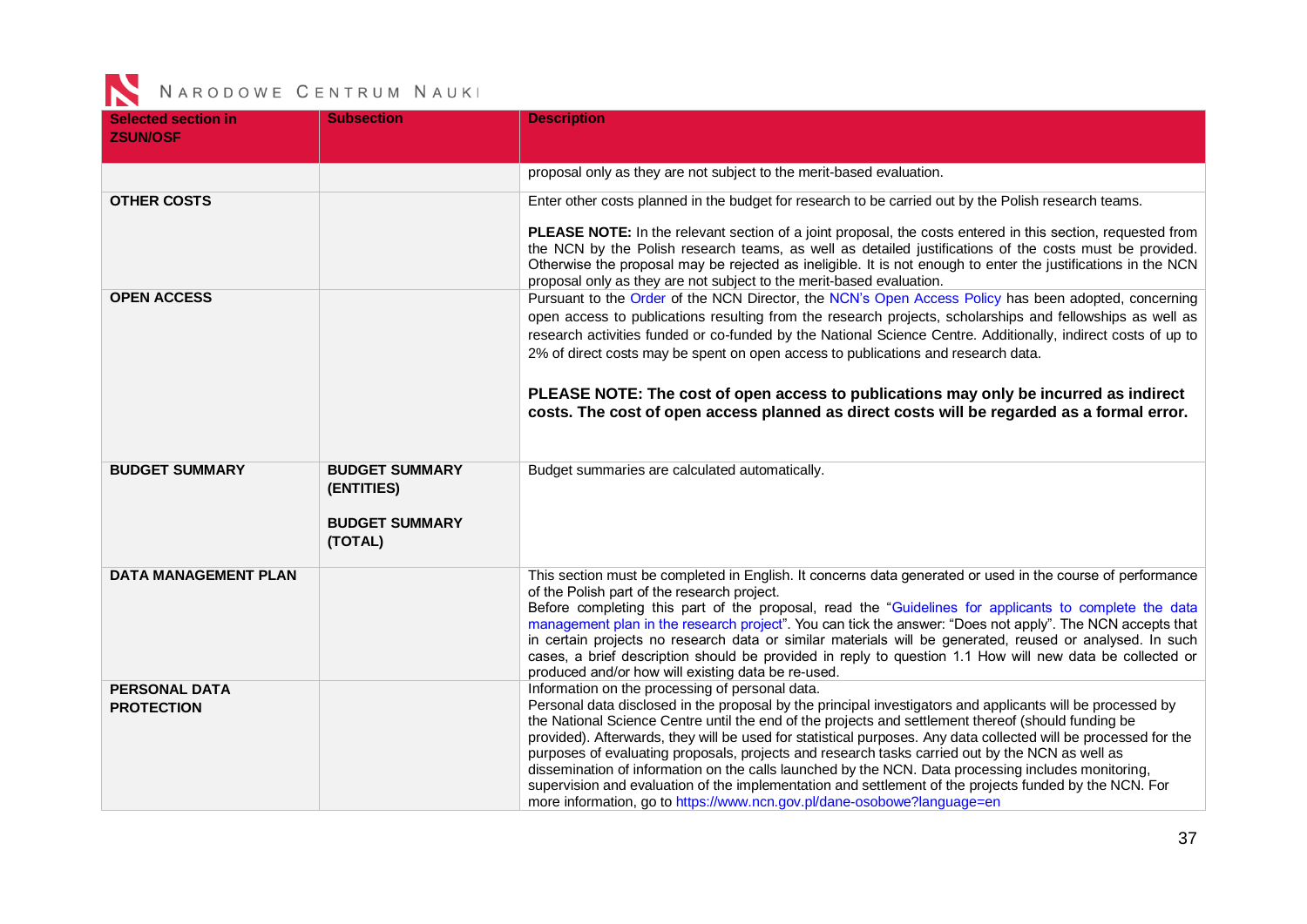| <b>Selected section in</b><br><b>ZSUN/OSF</b>                                              | <b>Subsection</b>                                                           | <b>Description</b>                                                                                                                                                                                                                                                                                                                                                                                                                                                                                                                                                                                                                                                                                                                                                                                                                                                                                                                                                                                                                                                    |
|--------------------------------------------------------------------------------------------|-----------------------------------------------------------------------------|-----------------------------------------------------------------------------------------------------------------------------------------------------------------------------------------------------------------------------------------------------------------------------------------------------------------------------------------------------------------------------------------------------------------------------------------------------------------------------------------------------------------------------------------------------------------------------------------------------------------------------------------------------------------------------------------------------------------------------------------------------------------------------------------------------------------------------------------------------------------------------------------------------------------------------------------------------------------------------------------------------------------------------------------------------------------------|
| <b>ADMINISTRATIVE</b>                                                                      |                                                                             | In the case of research projects involving research teams from Austria, the Czech Republic, Slovenia and<br>Switzerland, the following partner institutions are the joint controllers of personal data:<br>FWF: https://www.fwf.ac.at/en/privacy-policy/;<br>GAČR: https://gacr.cz/en/legislation/;<br>ARRS: http://www.arrs.si/sl/index.asp;<br>SNSF: http://www.snf.ch/SiteCollectionDocuments/allg_reglement_16_e.pdf;<br>http://www.snf.ch/SiteCollectionDocuments/Annex   Ausfuehrungsreglement Beitragsreglement E.pdf.<br>INFORMATION about processing of personal data within the framework of the Multilateral Lead Agency<br>Procedure under the Weave programme:<br>https://www.ncn.gov.pl/sites/default/files/pliki/regulaminy/weave_personal_data_protection.pdf<br>In the case of research projects involving research teams from Germany, the DFG is the recipient of<br>personal data: https://www.dfg.de/en/service/privacy_policy/.<br>In this part of the proposal, additional administrative declarations are added; they must be approved by the |
| <b>DECLARATION</b>                                                                         |                                                                             | principal investigator of the Polish research team and the authorised representative of the Polish entity.                                                                                                                                                                                                                                                                                                                                                                                                                                                                                                                                                                                                                                                                                                                                                                                                                                                                                                                                                            |
| <b>ELECTRONIC SUBMISSION</b><br>The section will appear after<br>clicking "Disable to NCN" | Submission deadline for joint<br>proposals on the international<br>level    | The submission date for a joint proposal to the lead agency cannot be later than the submission date of the<br>proposal to the NCN via the ZSUN/OSF submission system.<br>In the case of joint proposals submitted to the lead agencies covering Polish team budgets for 2022<br>onwards, make sure that:<br>- work on NCN proposals in the ZSUN/OSF submission system starts before 30 September 2021; and<br>- NCN proposals are submitted to the NCN within 45 days of the date work on the proposal has<br>started in the ZSUN/OSF submission system.                                                                                                                                                                                                                                                                                                                                                                                                                                                                                                             |
|                                                                                            | Confirmation of submitting<br>the proposal - principal<br>investigator (PI) | The proposal shall be accompanied by a confirmation of submitting the proposal signed by the authorised<br>representative of the Polish institution and the principal investigator of the Polish research team.<br>Confirmations must bear a qualified electronic signature in PAdES format or be appended with a scan of the<br>document signed by hand in PDF format. Confirmations are generated automatically by the ZSUN/OSF<br>system at the completion of the proposal under the Electronic submission tab.                                                                                                                                                                                                                                                                                                                                                                                                                                                                                                                                                    |
|                                                                                            | Confirmation of submitting<br>the proposal - entity                         | If the applicant is a group of Polish entities, a confirmation must be signed by the authorised representative<br>of the leader of the group of entities.                                                                                                                                                                                                                                                                                                                                                                                                                                                                                                                                                                                                                                                                                                                                                                                                                                                                                                             |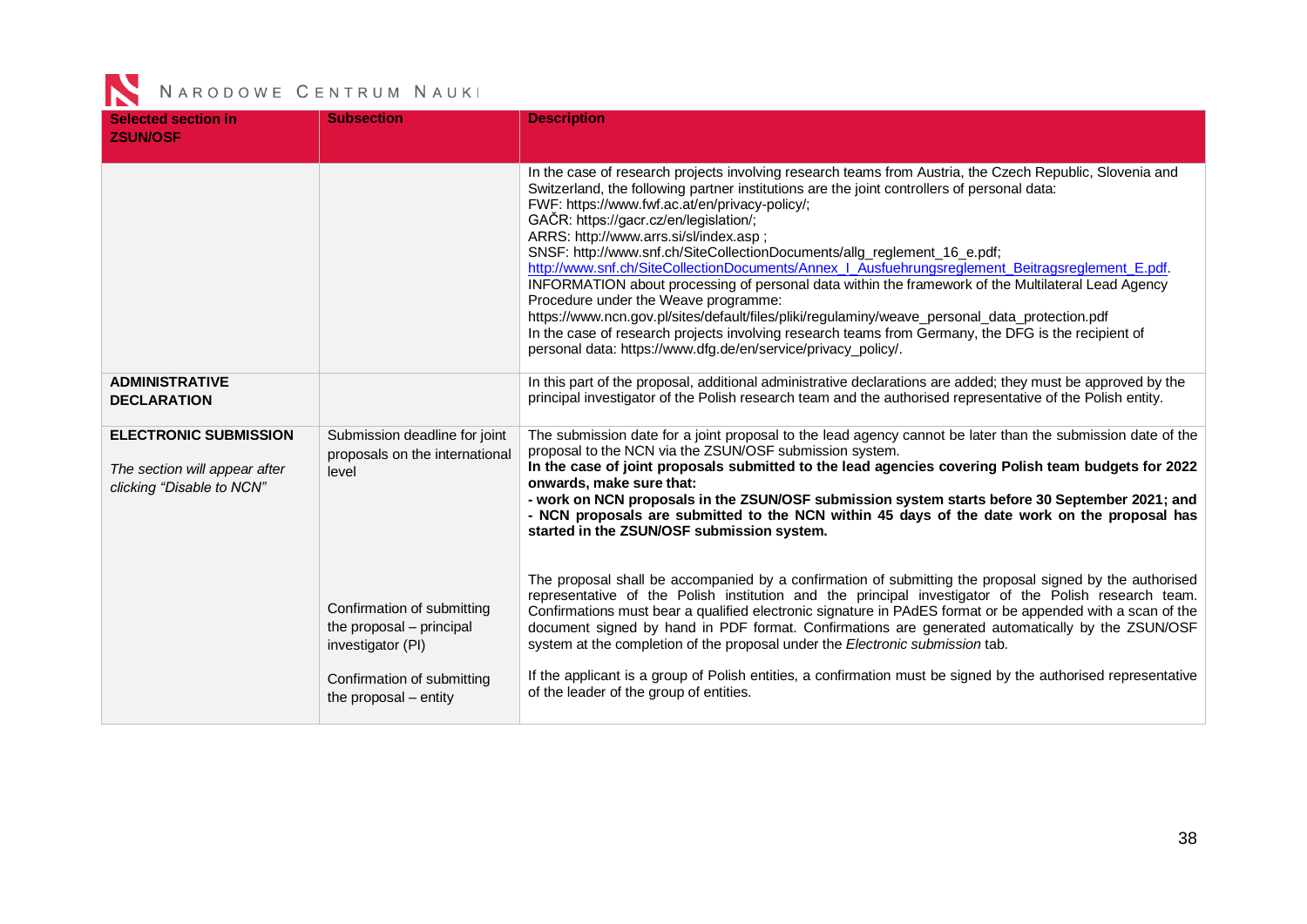

#### <span id="page-38-1"></span><span id="page-38-0"></span>**NCN Contact Persons**

More information can be found in the [Announcement of the Weave-UNISONO](https://www.ncn.gov.pl/ogloszenia/konkursy/weave-unisono?language=en) call for [proposals](https://www.ncn.gov.pl/ogloszenia/konkursy/weave-unisono?language=en) and should you have any more questions concerning NCN eligibility criteria, contact the NCN officers.

#### **Coordinator for Arts, Humanities and Social Sciences:**

Dr Ulana Gocman e-mail: [ulana.gocman@ncn.gov.pl](mailto:aneta.pazik@ncn.gov.pl) (Before calling, make an e-mail appointment)

#### **Coordinator for Physical Sciences and Engineering:**

Dr Monika Góral-Kurbiel e-mail: [monika.goral-kurbiel@ncn.gov.pl](mailto:monika.goral-kurbiel@ncn.gov.pl) (Before calling, make an e-mail appointment)

#### **Coordinator for Life Sciences:**

Dr Magdalena Wyszkowska – Kolatko e-mail: [magdalena.wyszkowska-kolatko@ncn.gov.pl](mailto:magdalena.wyszkowska-kolatko@ncn.gov.pl) (Before calling, make an e-mail appointment)

#### **General affairs:**

Dr Magdalena Godowska e-mail: [magdalena.godowska@ncn.gov.pl](mailto:magdalena.godowska@ncn.gov.pl) tel.: +48 668 385 353 (contact time: 9 a.m. – 1 p.m.)

Magdalena Krzystyniak e-mail: [magdalena.krzystyniak@ncn.gov.pl](mailto:magdalena.krzystyniak@ncn.gov.pl) tel.: +48 880 527 551 (contact time: 9 a.m. – 1 p.m.)

Magdalena Dobrzańska-Bzowska e-mail: [Magdalena.Dobrzanska-Bzowska@ncn.gov.pl](mailto:Magdalena.Dobrzanska-Bzowska@ncn.gov.pl) tel.: +48 532 080 275 (contact time: 9 a.m. – 1 p.m.)

#### <span id="page-38-2"></span>**Contact Persons at the Partner Institutions**

For matters related to joint proposals, contact the partner research team affiliated in the country of the lead agency or the lead agency directly.

#### **FWF CONTACT PERSON:**

Dr. Christoph Bärenreuter e-mail: [christoph.baerenreuter@fwf.ac.at](mailto:christoph.baerenreuter@fwf.ac.at) tel. +43 (0)1 / 505 67 40 – 8702

#### **GAČR CONTACT PERSON:**

Kamila Pětrašová e-mail: [kamila.petrasova@gacr.cz;](mailto:kamila.petrasova@gacr.cz) [la@gacr.cz](mailto:la@gacr.cz) tel.: +420 227 088 863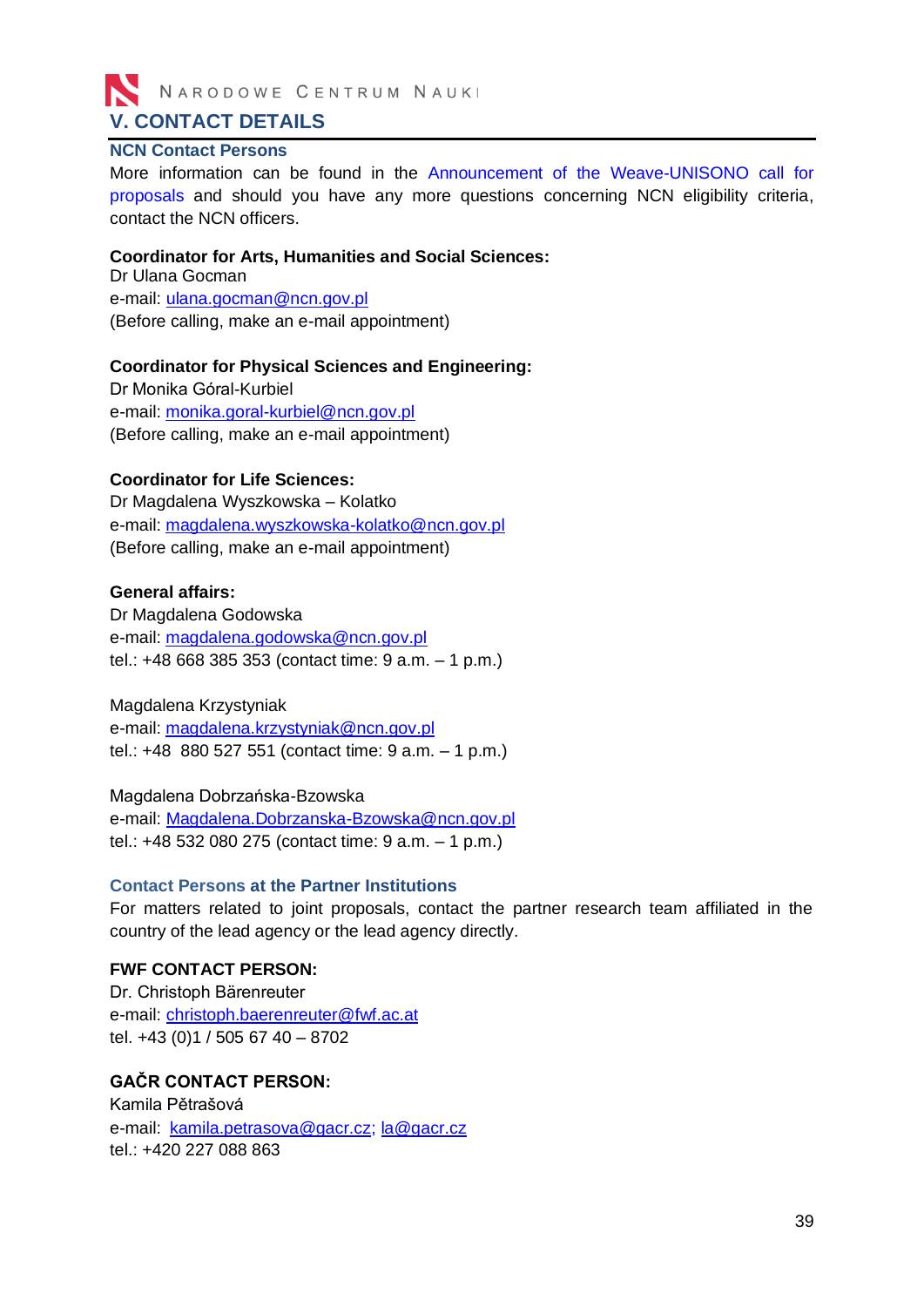

### **ARRS CONTACT PERSON:** Aleksandra Panič e-mail: [aleksandra.panic@arrs.si](mailto:aleksandra.panic@arrs.si)

tel.: +386 0 1 400 59 24

### **SNSF CONTACT PERSON:** Elisabeth Schenker e-mail: [elisabeth.schenker@snf.ch](mailto:elisabeth.schenker@snf.ch)

### **CONTACT THE DFG:**

[weave@dfg.de](mailto:weave@dfg.de)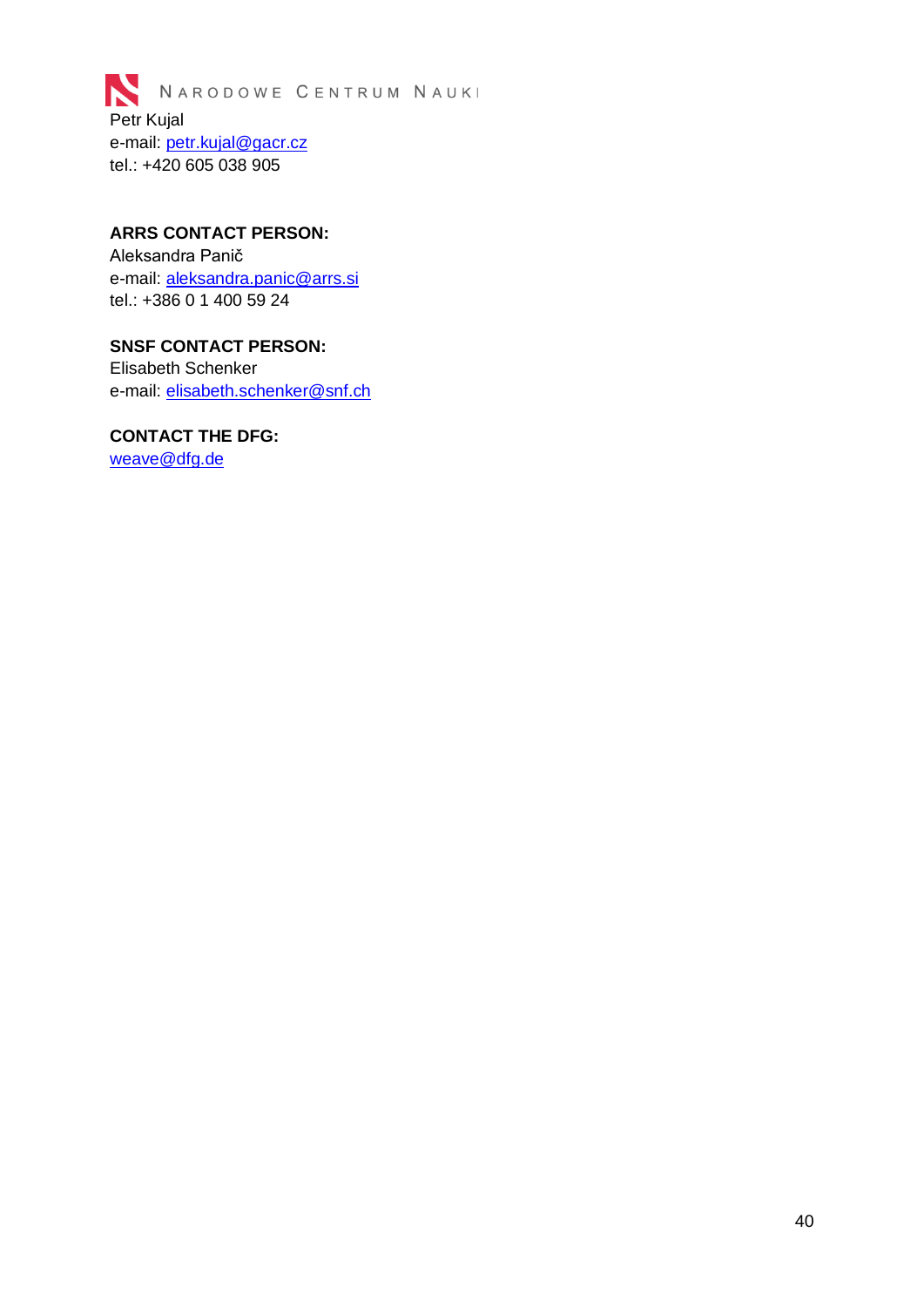# <span id="page-40-1"></span><span id="page-40-0"></span>**VI. A list of amendments to the Guidelines published on 16 March 2021**

Page 11: The following information has been added:

PLEASE NOTE: Information in the NCN proposal relevant for the merit-based evaluation (e.g. composition and remuneration of the research team or costs) must be included in the joint proposal to assess the relevance of the costs as well as the feasibility of the project. Otherwise, the proposal may be rejected as ineligible.

Page 14: Table A: Dates for submitting joint proposals and announcing results of evaluation by the partner institutions acting as the lead agencies in 2021:

GAČR (Czech Republic): GAČR *submission deadline has been updated and information on NCN deadline has been added:* 

Submission deadline for proposals:

22 February – 22 April 2021. NCN proposals must be submitted electronically via the ZSUN/OSF submission system by 29 April 2021 at the latest.

SNSF (Switzerland): *The following information on NCN deadlines has been added:* 

Two submission deadlines for proposals: 1 April 2021 (NCN proposals must be submitted electronically via the ZSUN/OSF submission system by 8 April 2021 at the latest) and 1 October 2021 (NCN proposals must be submitted electronically via the ZSUN/OSF submission system by 8 October 2021 at the latest).

Page 17: The following information has been added:

PLEASE NOTE: Information in the NCN proposal relevant for the merit-based evaluation (e.g. composition and remuneration of the research team or costs) must be included in the joint proposal to assess the relevance of the costs as well as the feasibility of the project. Otherwise, the proposal may be rejected as ineligible.

Page 23: *The following information has been updated:*

According to the GACR guidelines, the costs of the partner research teams and detailed justification of funding requested by the Czech and partner research teams must be included in *Part C: Justification of Project Proposal*. For more information on the GAČR guidelines, contact the Czech research team and the [GAČR](#page-38-2) directly.